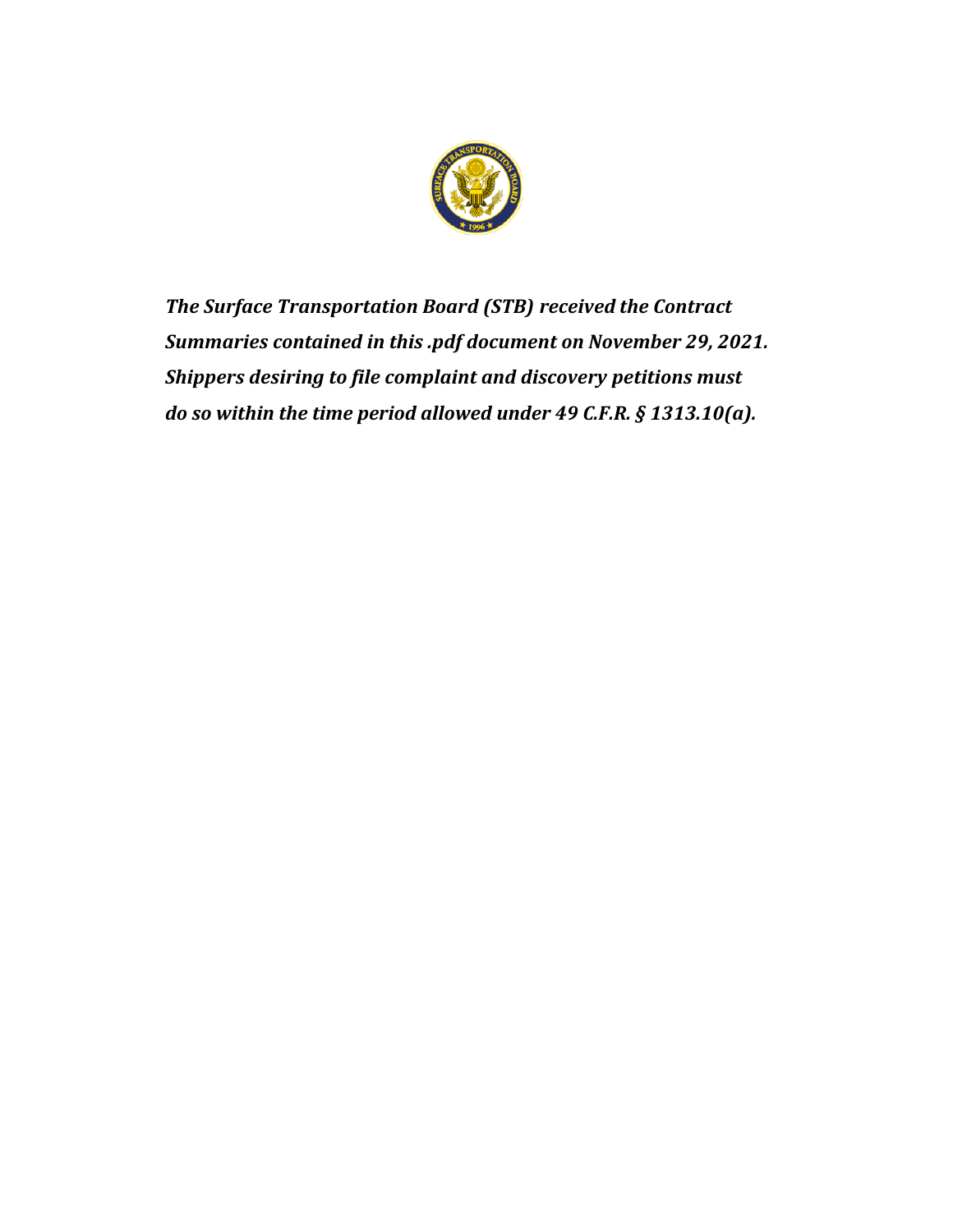

STB-UPOTMQ 150381-F

# **UNION PACIFIC RAILROAD COMPANY**

# **AMENDED CONTRACT SUMMARY**

**Issued:**  November 22, 2021

**Effective:** January 1, 2021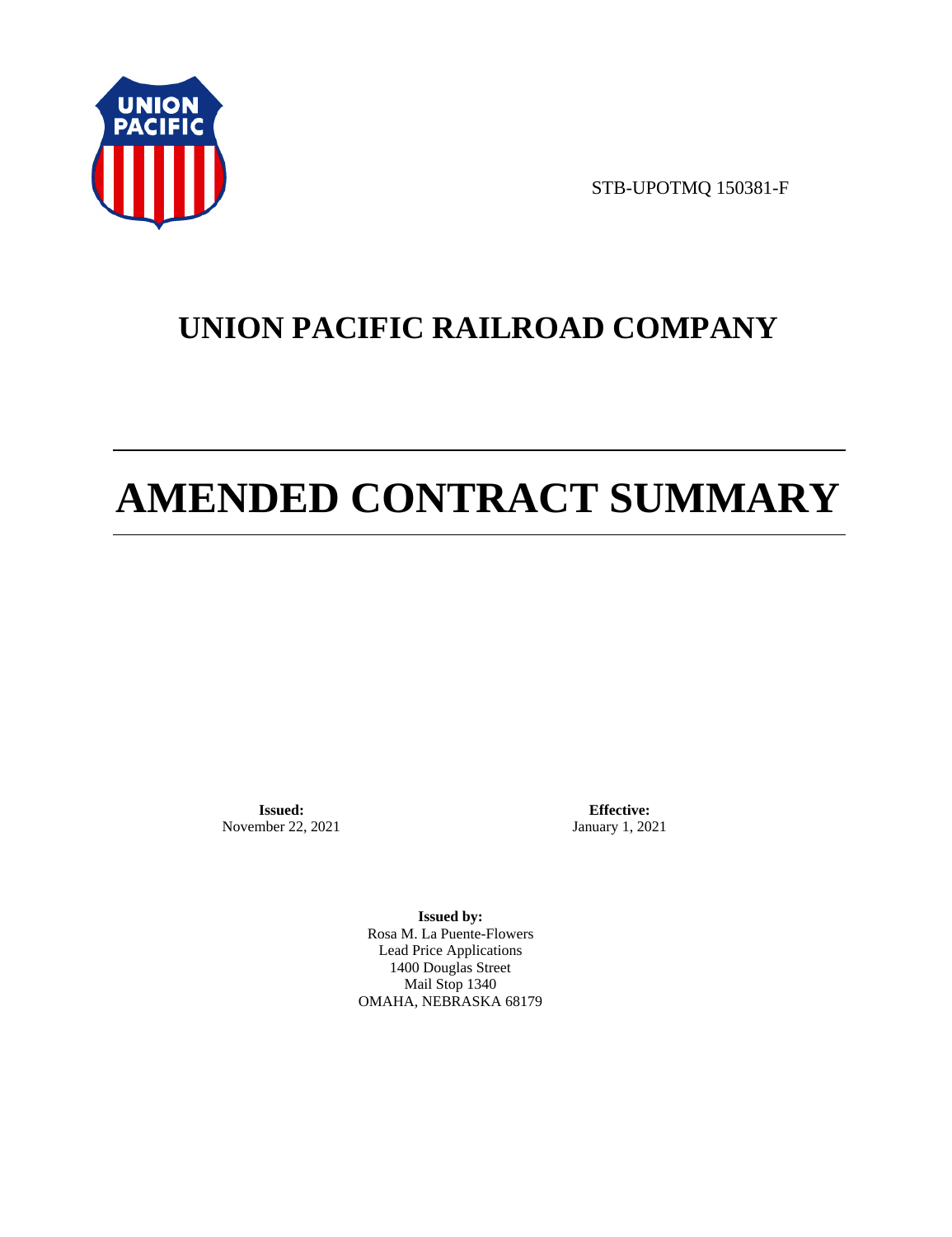UNION PACIFIC RAILROAD COMPANY 1400 Douglas St. Omaha, NE 68179

#### **COMMODITY:**

 Wheat, Not Organically Grown Free Of Fertilizer And Or Pesticide Applications Wheat Exc.Buckwheat See 01139 **ADDITION** 

#### **SHIPPER:**

AGREX INC

#### **ORIGIN(S):**

 MILWAUKEE, WI ROBERTS, ID **ADDITION**  STRATFORD, TX ASHTON, ID **ADDITION**  AMERICAN FALLS, ID **ADDITION** 

## **DESTINATION(S):**

NOGALES, AZ

#### **PORT(S):**

Not Applicable

#### **DURATION:**

 Effective Date: September 18, 2013 Amendment Effective Date: January 1, 2021 **ADDITION**  Expiration Date: December 31, 2021 **EXTENSION** 

#### **RAIL CAR DATA:**

No cars dedicated to service under this Contract. Cars are provided on a common carrier basis only.

## **RATES & CHARGES:**

Not applicable

#### **VOLUME:**

Single Car Shipments

## **SPECIAL FEATURES:**

Special Switching Provision

## **SPECIAL NOTICE:**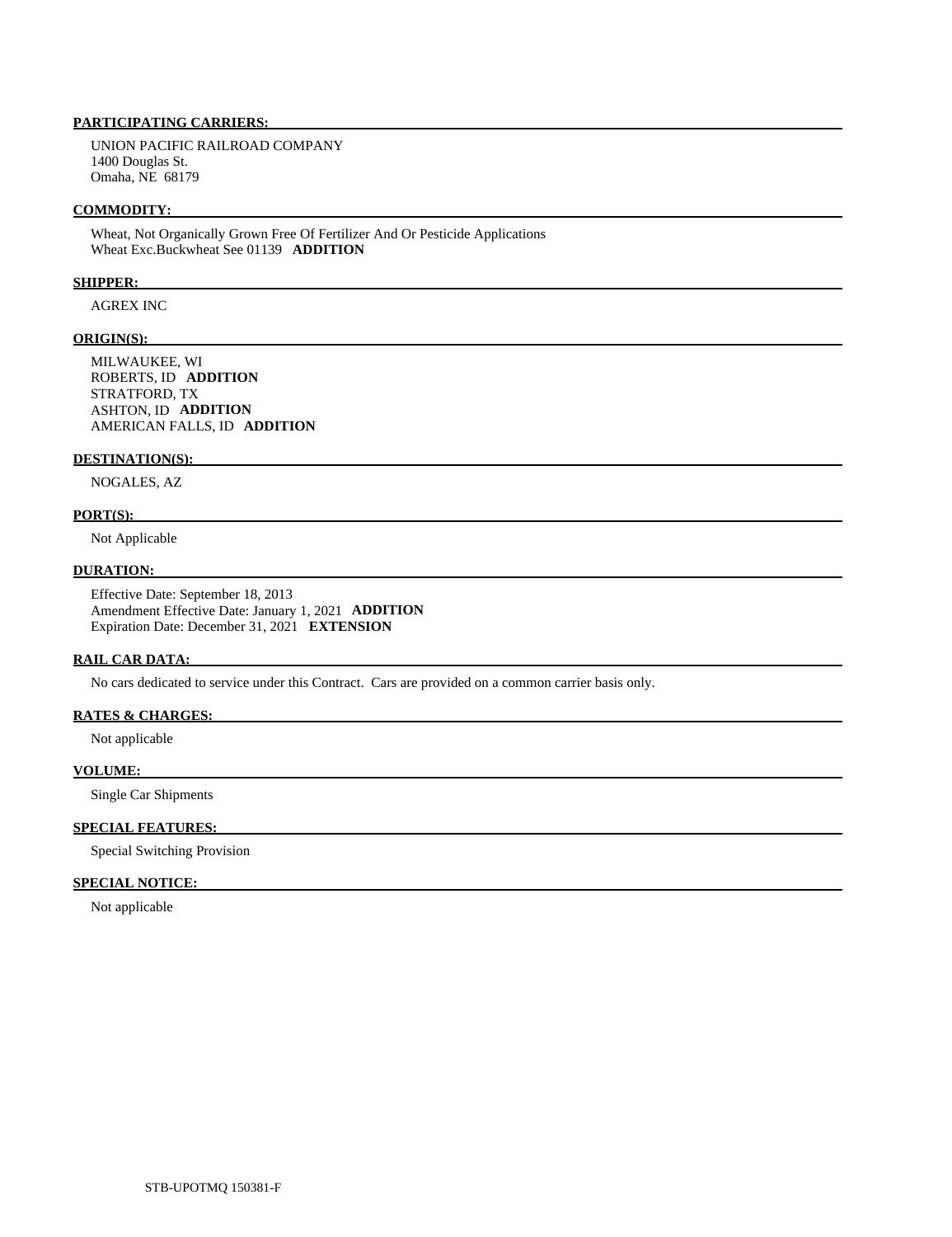

STB-UPOTMQ 161123-M

# **UNION PACIFIC RAILROAD COMPANY**

# **AMENDED CONTRACT SUMMARY**

**Issued:**  November 22, 2021

**Effective:** January 1, 2021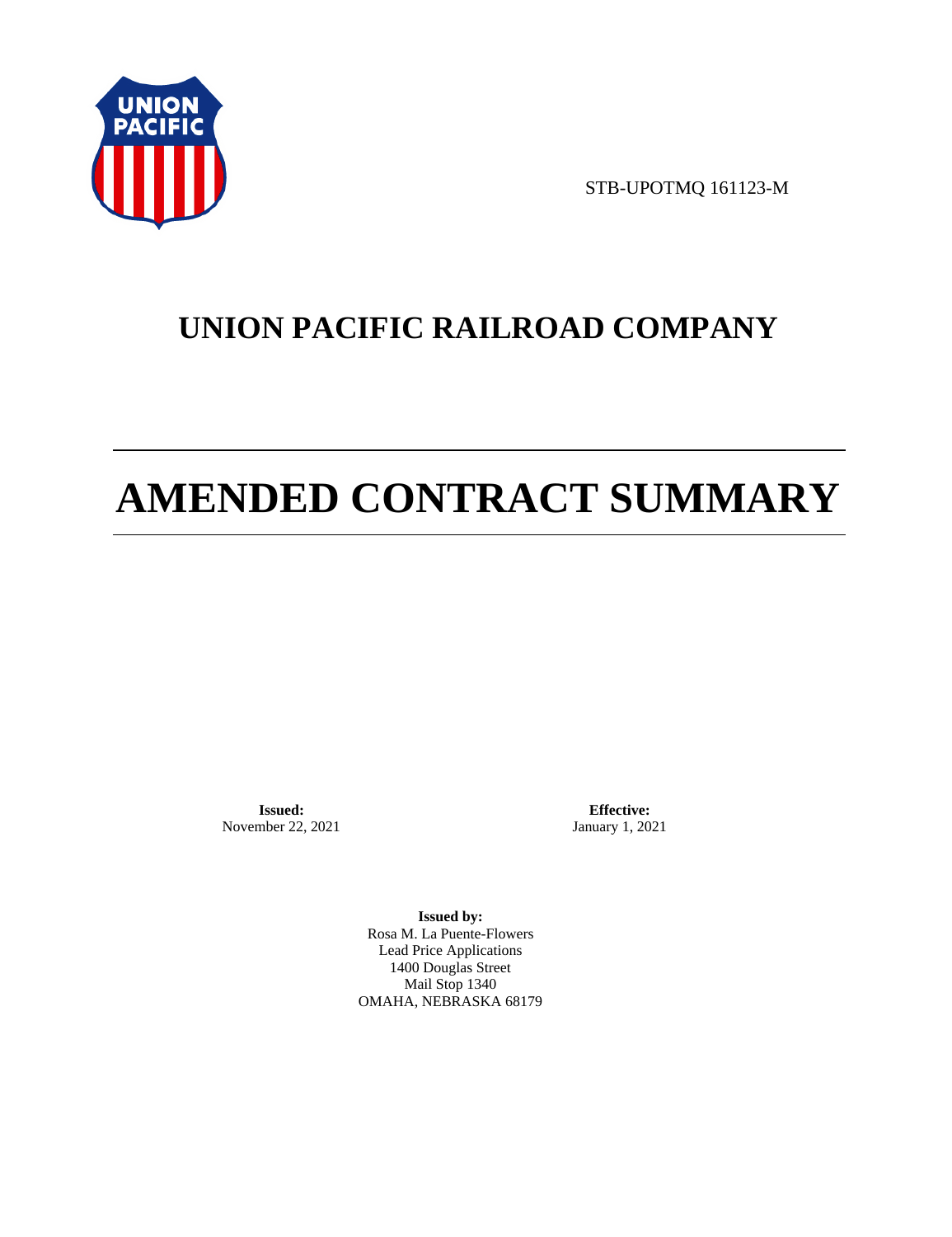UNION PACIFIC RAILROAD COMPANY 1400 Douglas St. Omaha, NE 68179

#### **COMMODITY:**

 Sorghum Grains **ADDITION**  Corn Exc.Popcorn See 01152 **ADDITION**  Soybeans (Soya Beans)

#### **SHIPPER:**

LOUIS DREYFUS COMPANY HOLDING INC

#### **ORIGIN(S):**

 CANTON, KS **ADDITION**  STERLING, IL HARVARD, IL SUPERIOR, NE **ADDITION**  CHAPPELL, NE **ADDITION**  CEDAR RAPIDS, IA **ADDITION** 

# **DESTINATION(S):**

 WA - SEATTLE AGS (See Exhibit Definition) ST LOUIS, MO **ADDITION**  EDINBURG, TX **ADDITION** 

#### **PORT(S):**

Not Applicable

# **DURATION:**

 Effective Date: January 1, 2017 Amendment Effective Date: January 1, 2021 **ADDITION**  Expiration Date: December 31, 2021 **EXTENSION** 

#### **RAIL CAR DATA:**

No cars dedicated to service under this Contract. Cars are provided on a common carrier basis only.

#### **RATES & CHARGES:**

Not applicable

### **VOLUME:**

 Minimum shipment of 107 carloads. Multiple Car Shipments Single Car Shipments **DELETION** 

## **SPECIAL FEATURES:**

Special Switching Provision

#### **SPECIAL NOTICE:**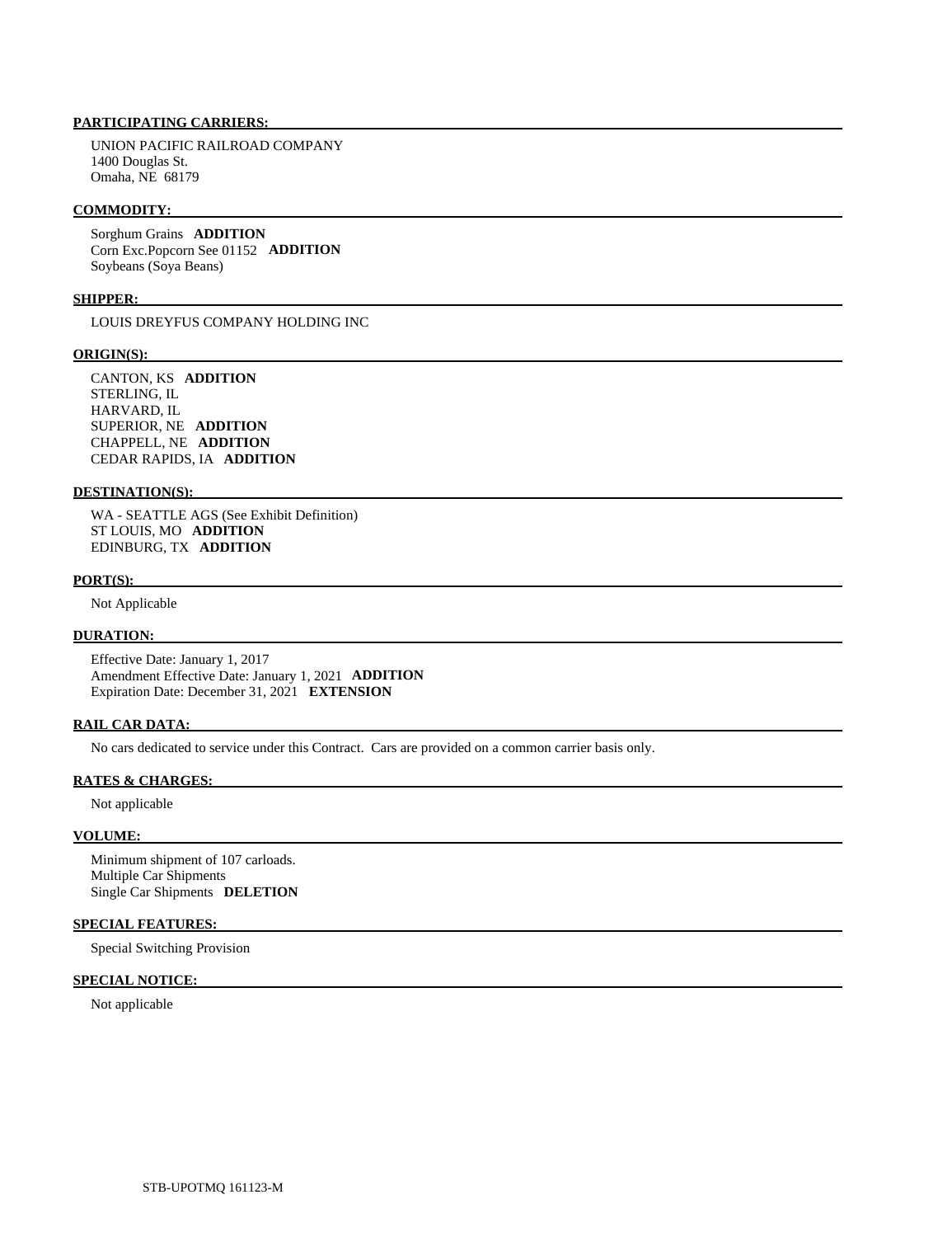WA - SEATTLE AGS consist of: ABERDEEN, WA ABERDEEN JCT, WA ALDERTON, WA ALLISON, WA ANDOVER, WA ARGO, WA AUBURN, WA BALLARD, WA BALLARD JCT, WA BANGOR, WA BAY SHORE, WA BELFAIR, WA BELLINGHAM, WA BELMORE, WA BLACK RIVER, WA BLAJCT, WA BLAKESLEE JCT, WA BREMERTON, WA BRIARWOOD, WA BUCODA, WA BURLINGTON, WA CAMP MURRAY, WA CAPITOL, WA CENPARK, WA CENTRALIA, WA CHEHALIS, WA CLAY CITY, WA CONCORA, WA DIVIDE, WA DUPONT, WA EAST OLYMPIA, WA EAST PUYALLUP, WA EATONVILLE JCT, WA EDMOND, WA EDMONDS, WA ELBE, WA ELMA, WA ESSEX, WA EVERETT, WA EVERETT, WA FERNDALE, WA FIFE, WA FREDERICKSON, WA FT LEWIS, WA GATE, WA GLOBAL GATEWAY NO, WA GRAHAM, WA GRAND MOUND, WA GREENDALE, WA HARBOR ISLAND, WA HILLSDALE, WA HOQUIAM, WA INTERBAY, WA JUNCTION CITY, WA KAPOWSIN, WA KENT, WA KETRON, WA KYRO, WA LAKESIDE, WA LAKEVIEW, WA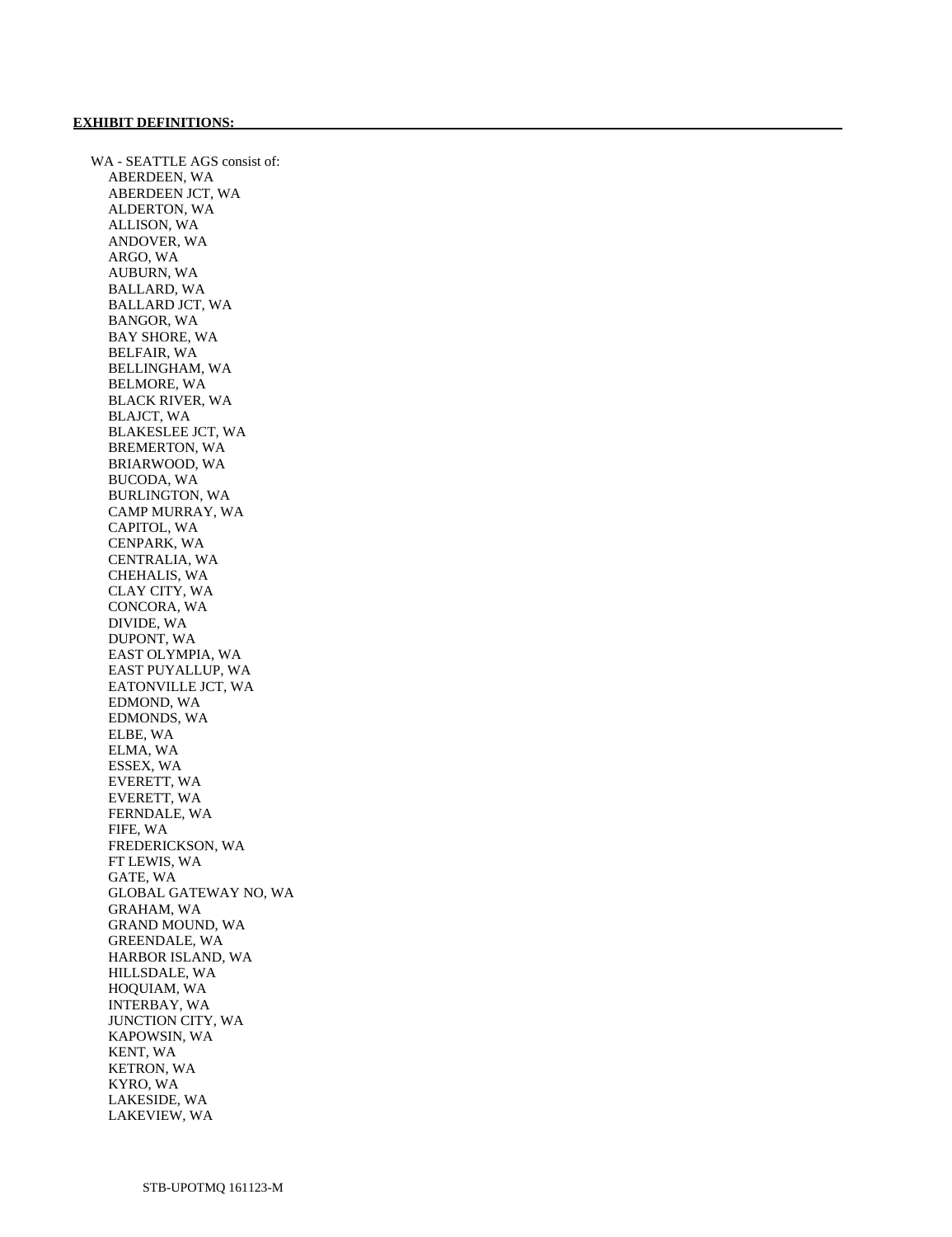LOVELAND, WA LYNCH CREEK, WA LYNDEN, WA MALTBY, WA MARMAC, WA MAYTOWN, WA MCCLEARY, WA MCKENNA, WA MCMILLIN, WA MEEKER, WA MIDLAND, WA MINERAL, WA MONROE, WA MONTESANO, WA MORTON, WA MOUNT VERNON, WA MT VERNON, WA NAD JCT, WA NAPAVINE, WA NEW RELIANCE, WA NISQUALLY, WA NORTH PUYALLUP, WA OAKVILLE, WA OFFLAKE, WA OFFUTT LAKE, WA OHOP, WA OLYMPIA, WA PARK JCT, WA PIONEER, WA PORT TOWNSEND, WA PUYALLUP, WA RAINIER, WA RAISH, WA RESERVATION, WA ROCHESTER, WA ROY, WA SEATTLE, WA SEATTLE PIER, WA SHELTON, WA SILVERDALE, WA SKOOKUMCH, WA SKOOKUMCHUCK, WA SOUTH BELFAIR, WA SOUTH TACOMA, WA ST CLAIR, WA STEILACOOM, WA STIMSON, WA SUMNER, WA TACOMA, WA TACOMA EXP, WA TACOMA EXPORT, WA TACOMA JCT, WA TACOMA PCT, WA TAYLOR WAY, WA TENINO, WA THRIFT, WA TITLOW, WA TUKWILA, WA TUMWATER, WA VADER, WA WABASH, WA WESCO, WA WEST BLAIR, WA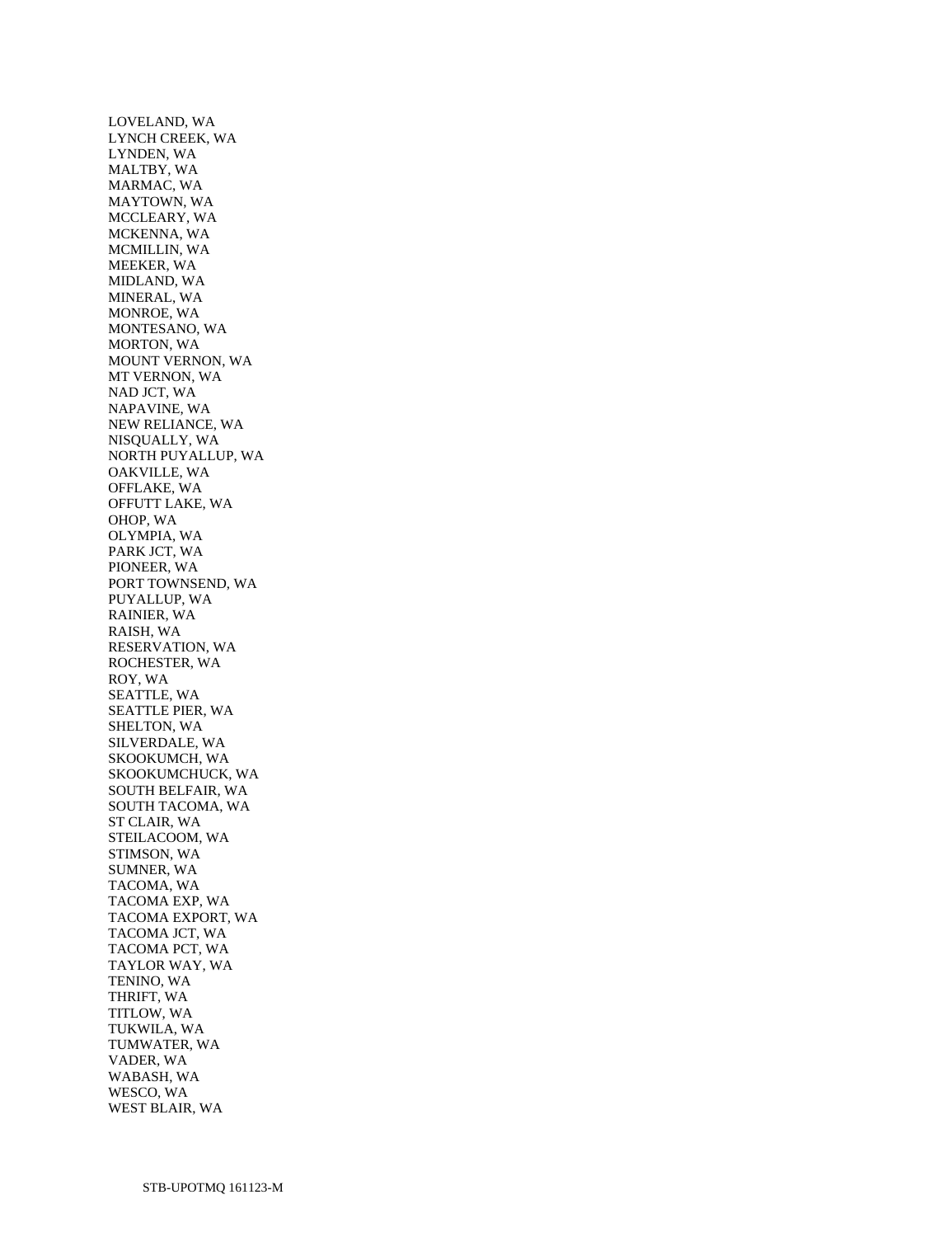WEST HILLSDALE, WA WEST TACOMA, WA WESTERN JCT, WA WHITES, WA WINLOCK, WA WJCT, WA WOODINVILLE, WA YELM, WA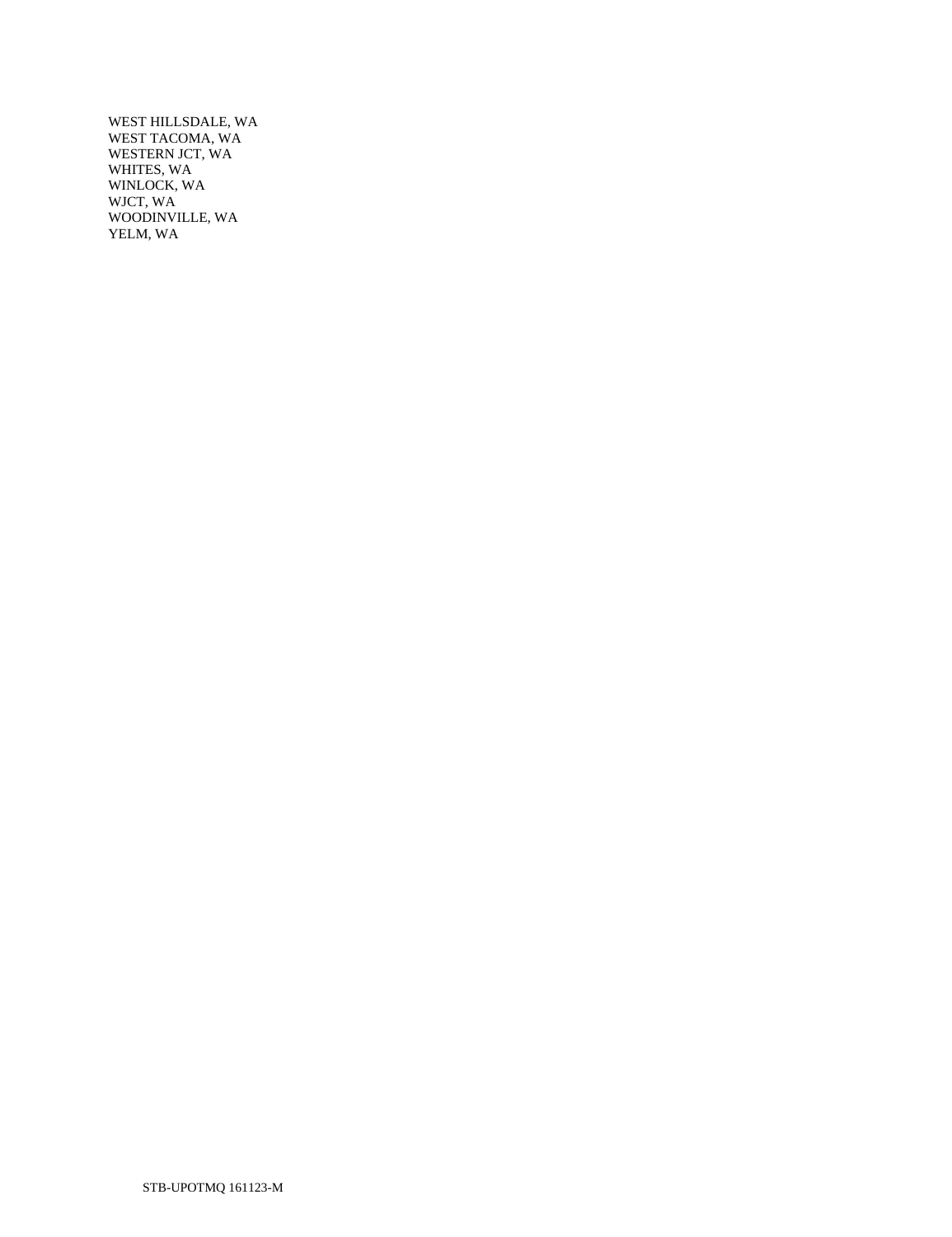

STB-UPOTMQ 162549-M

# **UNION PACIFIC RAILROAD COMPANY**

# **AMENDED CONTRACT SUMMARY**

**Issued:**  November 22, 2021

**Effective:** January 1, 2021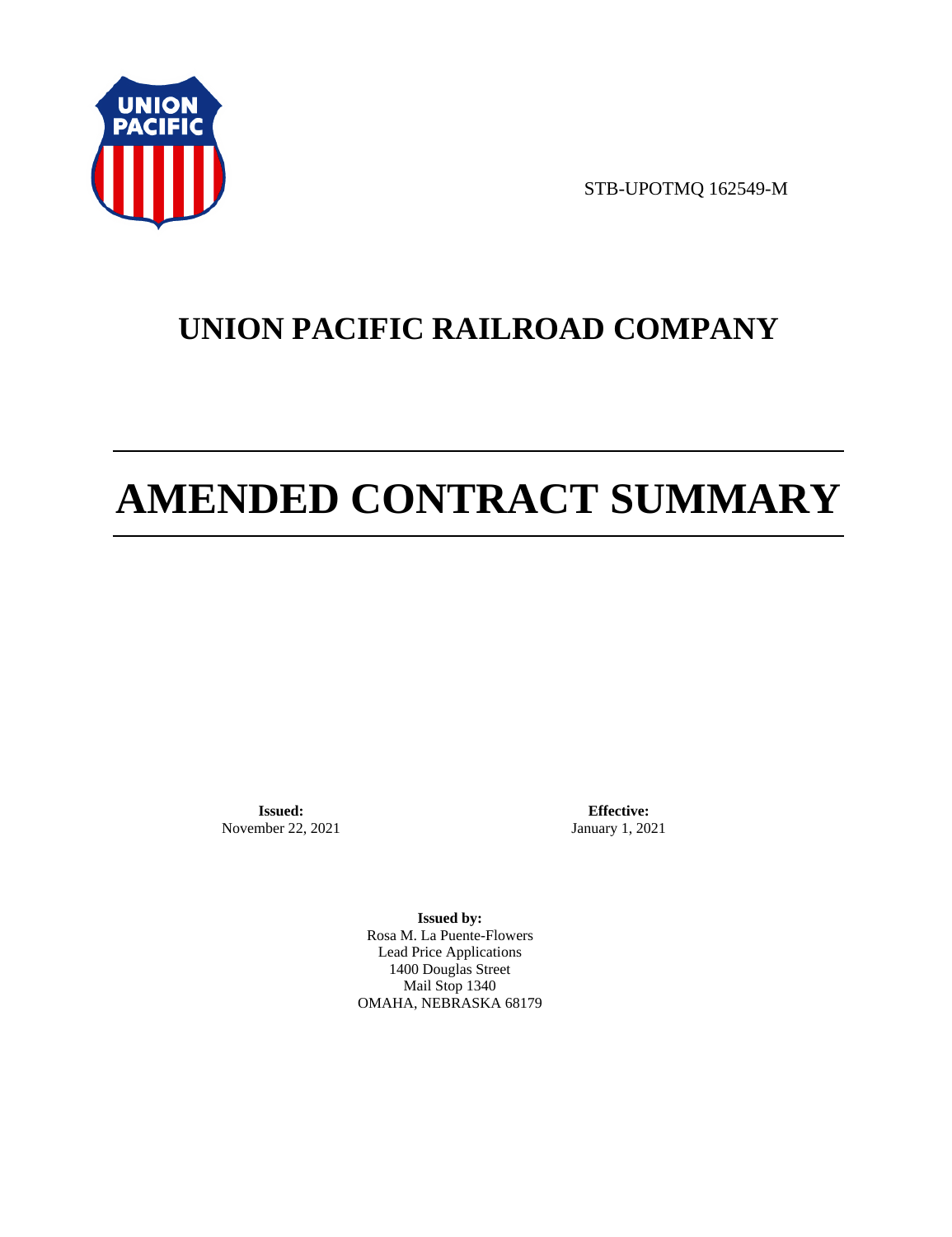UNION PACIFIC RAILROAD COMPANY 1400 Douglas St. Omaha, NE 68179

### **COMMODITY:**

 Sorghum Grains Corn Exc.Popcorn See 01152 **ADDITION**  Wheat Exc.Buckwheat See 01139 **ADDITION** 

#### **SHIPPER:**

CHS HEADQUARTERS

#### **ORIGIN(S):**

 LUVERNE, MN BRULE, NE **ADDITION**  WORTHINGTON, MN **ADDITION**  SUPERIOR, WI **ADDITION**  SHARON SPRINGS, KS BINGHAM LAKE, MN GOWRIE, IA **ADDITION**  EMMETSBURG, IA **ADDITION**  DOWNS, KS **ADDITION**  OGDEN, UT **ADDITION** 

#### **DESTINATION(S):**

 FAIRMONT, MN LOS ANGELES, CA **ADDITION**  MANKATO, MN AMES, IA **ADDITION**  CHICAGO, IL **ADDITION**  KALAMA, WA OR - PORTLAND AGS (See Exhibit Definition) SUPERIOR, WI **ADDITION**  ERDA, UT **ADDITION** 

#### **PORT(S):**

Not Applicable

#### **DURATION:**

 Effective Date: November 16, 2017 Amendment Effective Date: January 1, 2021 **ADDITION**  Expiration Date: December 31, 2021 **EXTENSION** 

#### **RAIL CAR DATA:**

No cars dedicated to service under this Contract. Cars are provided on a common carrier basis only.

#### **RATES & CHARGES:**

Not applicable

#### **VOLUME:**

 Minimum shipment of 107 carloads. Multiple Car Shipments Single Car Shipments **DELETION** 

#### **SPECIAL FEATURES:**

Special Switching Provision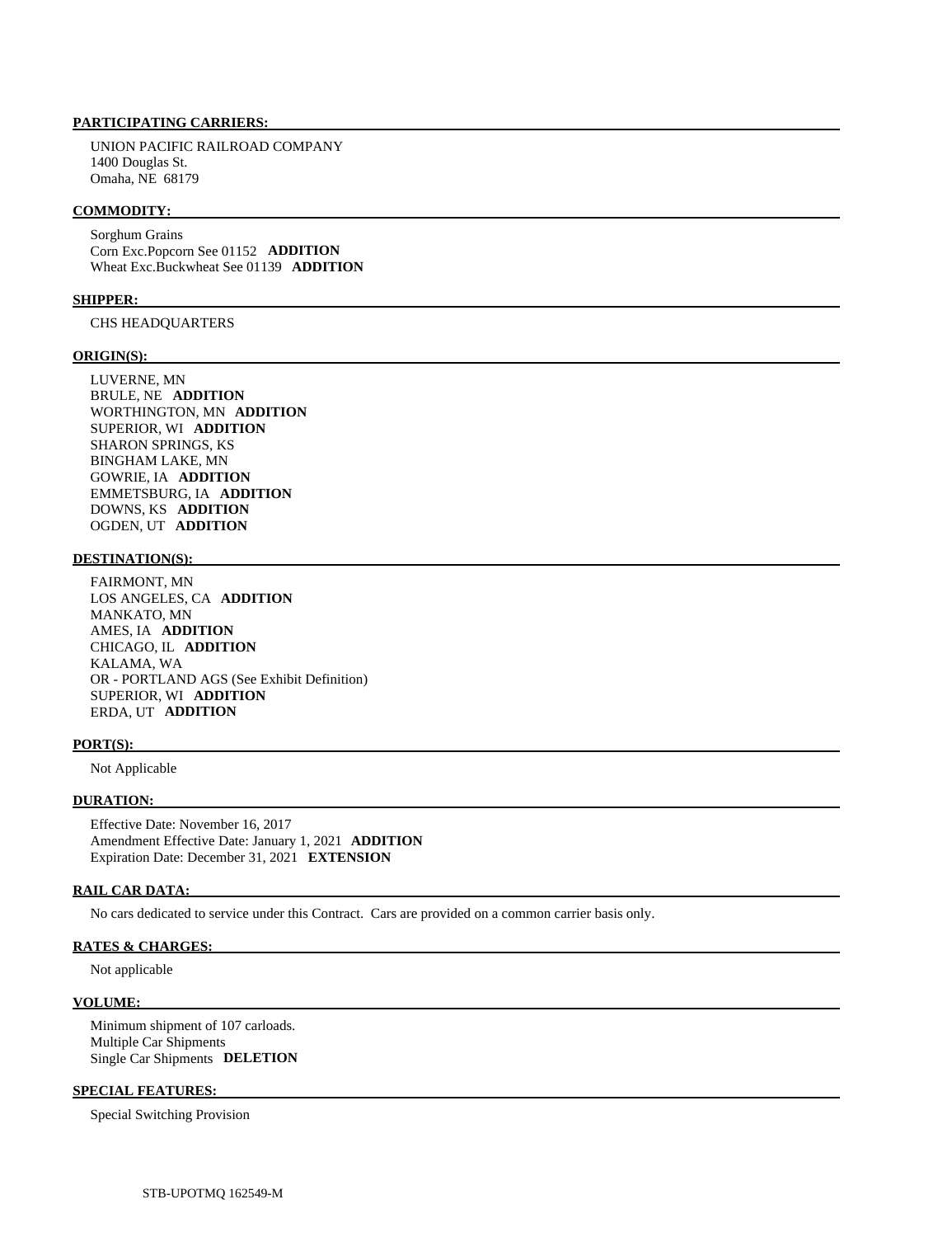# **SPECIAL NOTICE:**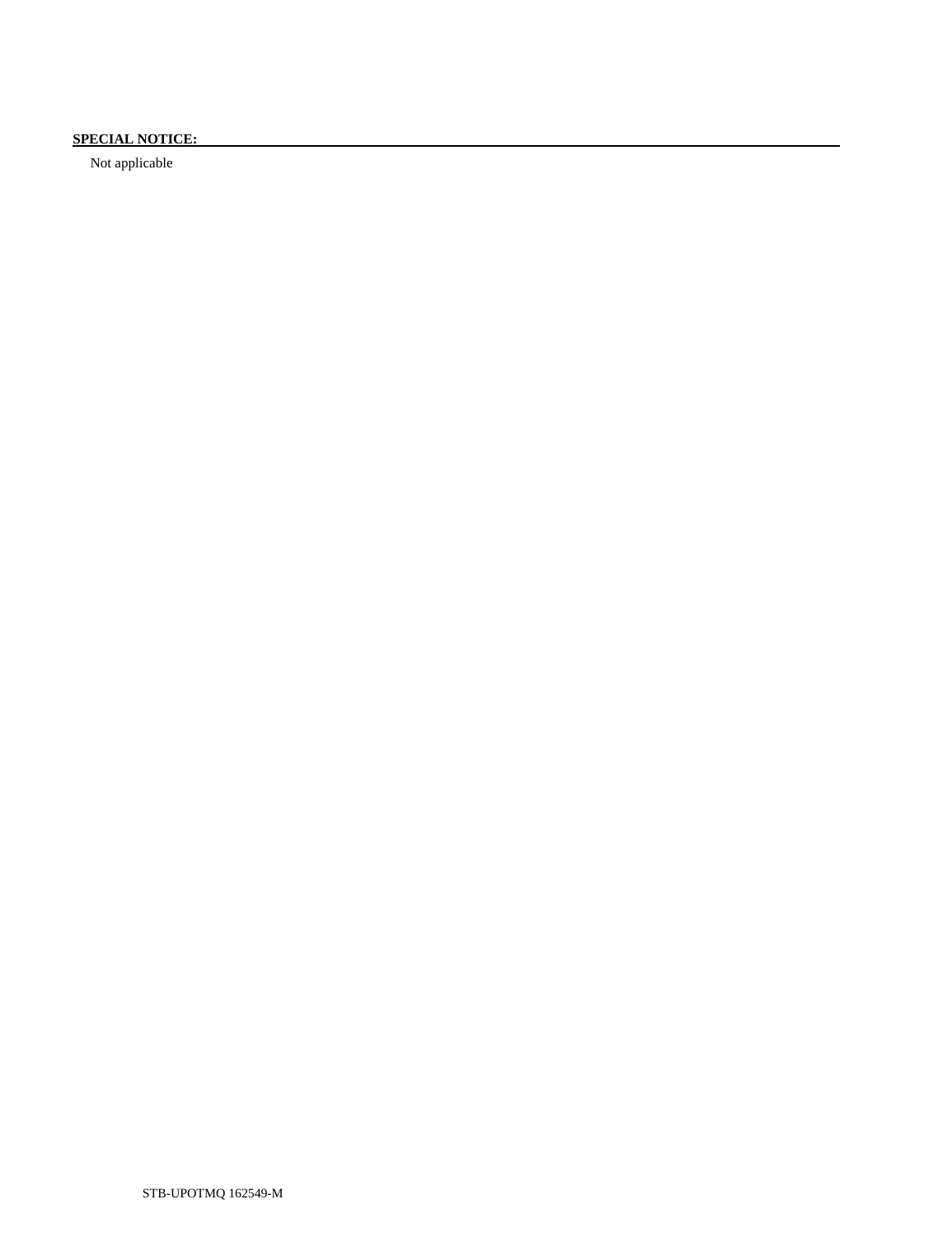OR - PORTLAND AGS consist of: ALBINA, OR **ADDITION**  ASTORIA, OR **ADDITION**  AUMSVILLE, OR **ADDITION**  AURORA, OR **ADDITION**  BARNES YARD, OR **ADDITION**  BATTERSON, OR **ADDITION**  BONNEVILLE, OR **ADDITION**  BRIDAL VEIL, OR **ADDITION**  BROOKS, OR **ADDITION**  BUXTON, OR **ADDITION**  CANBY, OR **ADDITION**  CLACKAMAS, OR **ADDITION**  COALCA, OR **ADDITION**  COCHRAN, OR **ADDITION**  DODSON, OR **ADDITION**  EAST MILWAUKIE, OR **ADDITION**  EAST PORTLAND, OR **ADDITION**  FIR, OR **ADDITION**  GARBALDI, OR **ADDITION**  GARIBALDI, OR **ADDITION**  GEER, OR **ADDITION**  GERVAIS, OR **ADDITION**  HEMLOCK, OR **ADDITION**  HITO, OR **ADDITION**  HUBBARD, OR **ADDITION**  KENTON, OR **ADDITION**  LAKE YARD, OR **ADDITION**  LIBERAL, OR **ADDITION**  MILWAUKIE, OR **ADDITION**  MOHLER, OR **ADDITION**  MT ANGEL, OR **ADDITION**  NORTH PORTLAND, OR **ADDITION**  OREGON CITY, OR **ADDITION**  OSWEGO, OR **ADDITION**  PORTLAND, OR **ADDITION**  PRATUM, OR **ADDITION**  PULP, OR **ADDITION**  RENARD, OR **ADDITION**  RIVER GATE, OR **ADDITION**  ROCKWOOD, OR **ADDITION**  SHAW, OR **ADDITION**  SILVERTON, OR **ADDITION**  ST JOHNS, OR **ADDITION**  STAYTON, OR **ADDITION**  TILLAMOOK, OR **ADDITION**  TROUTDALE, OR **ADDITION**  WARRENTON, OR **ADDITION**  WEST LINN, OR **ADDITION**  WHEELER, OR **ADDITION**  WOODBURN, OR **ADDITION**  AMPERE, WA **ADDITION**  BARBERTON, WA **ADDITION**  BATTLE GROUND, WA **ADDITION**  BRUSH PRAIRIE, WA **ADDITION**  CAMAS, WA **ADDITION**  CASTLE ROCK, WA **ADDITION**  CATHLAMET, WA **ADDITION**  CHELATCHIE, WA **ADDITION**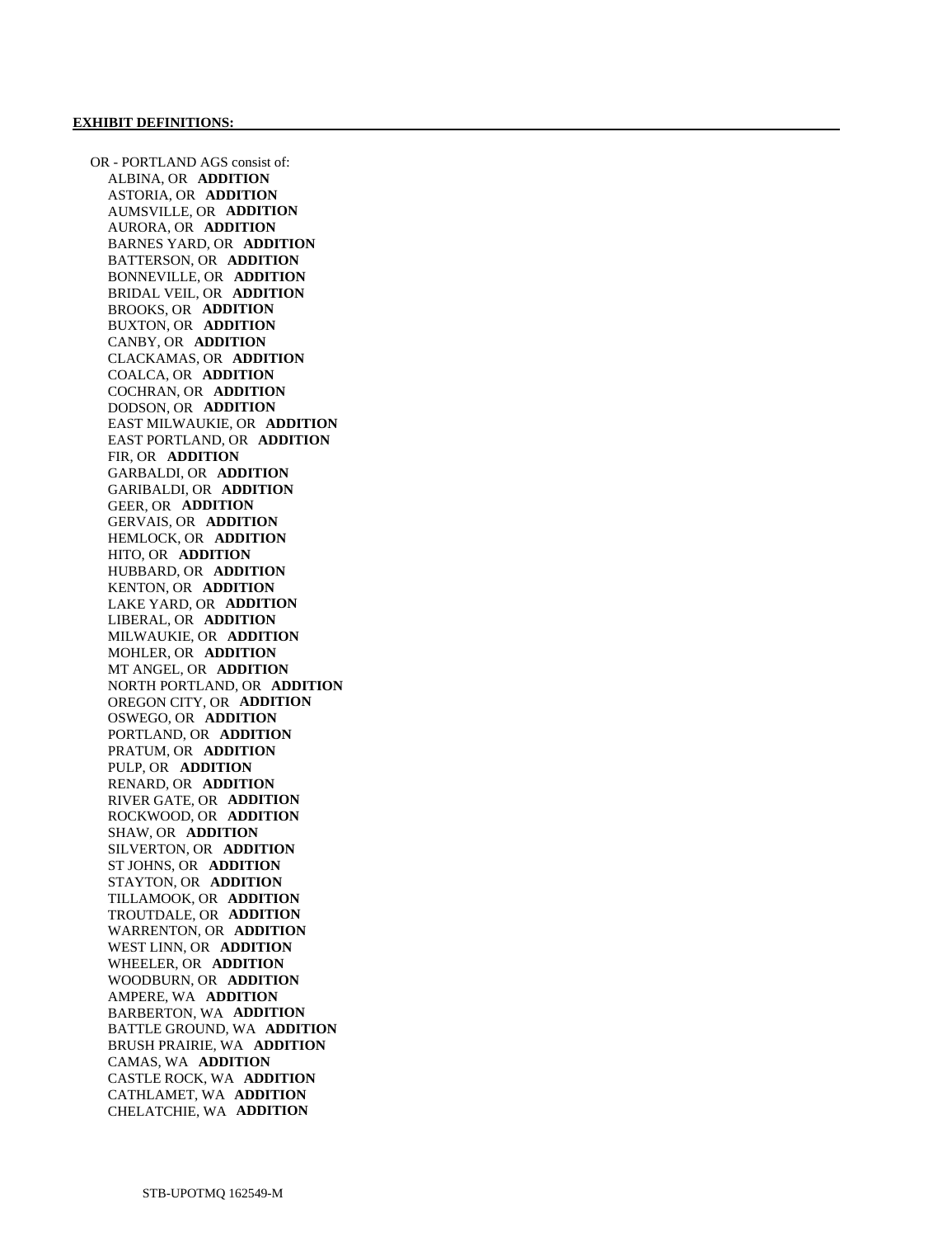COLUMBIA JCT, WA **ADDITION**  HEISON, WA **ADDITION**  HOMAN, WA **ADDITION**  KALAMA, WA KELSO, WA **ADDITION**  LONGVIEW, WA **ADDITION**  OSTRANDER, WA **ADDITION**  RIDGEFIELD, WA **ADDITION**  ROCKY POINT, WA **ADDITION**  RYE JCT, WA **ADDITION**  VANCOUVER, WA **ADDITION**  VANCOUVER JCT, WA **ADDITION**  WASHOUGAL, WA **ADDITION**  WOODLAND, WA **ADDITION**  YACOLT, WA **ADDITION**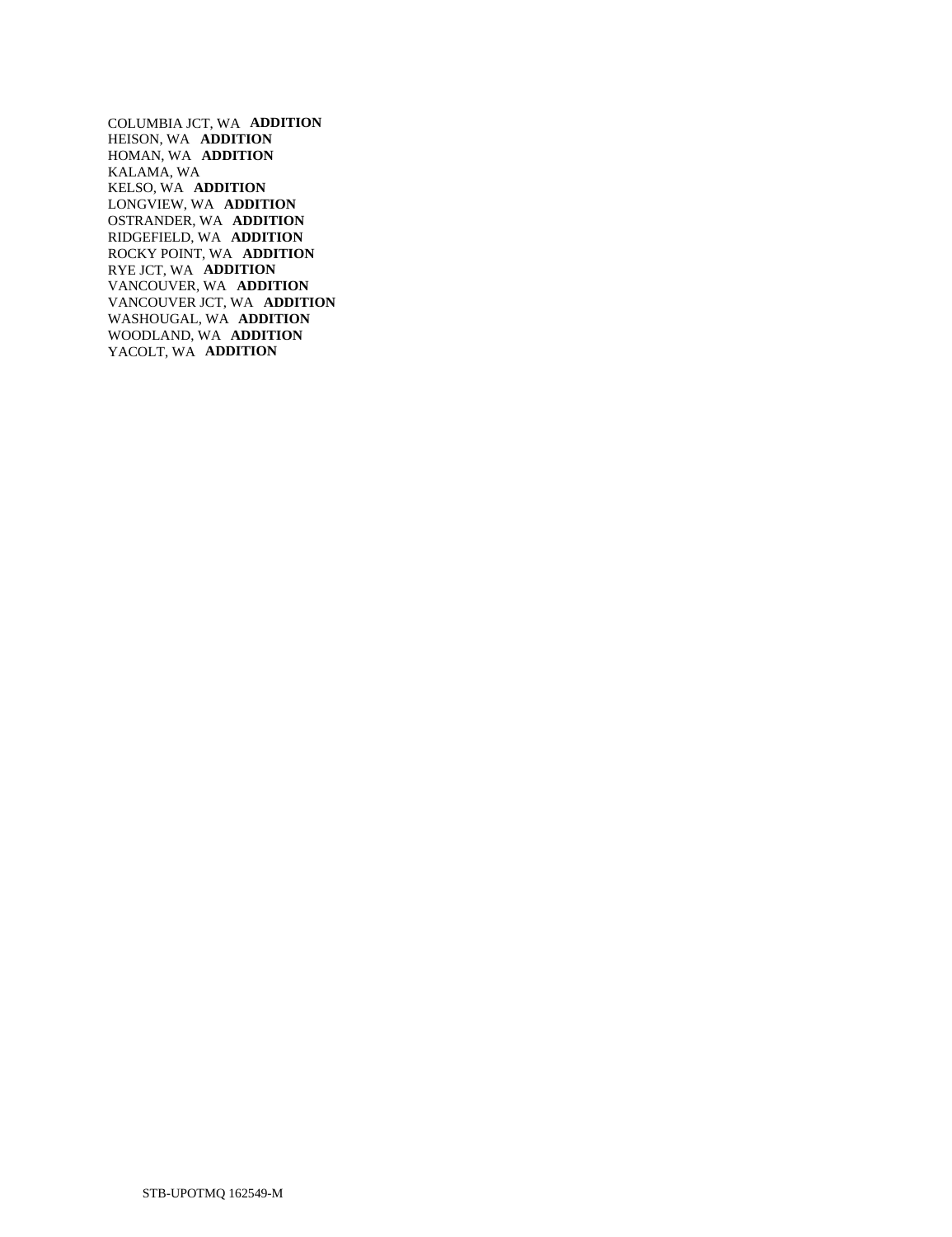

STB-UPOTMQ 163686-T

# **UNION PACIFIC RAILROAD COMPANY**

# **AMENDED CONTRACT SUMMARY**

**Issued:**  November 24, 2021

**Effective:** January 1, 2021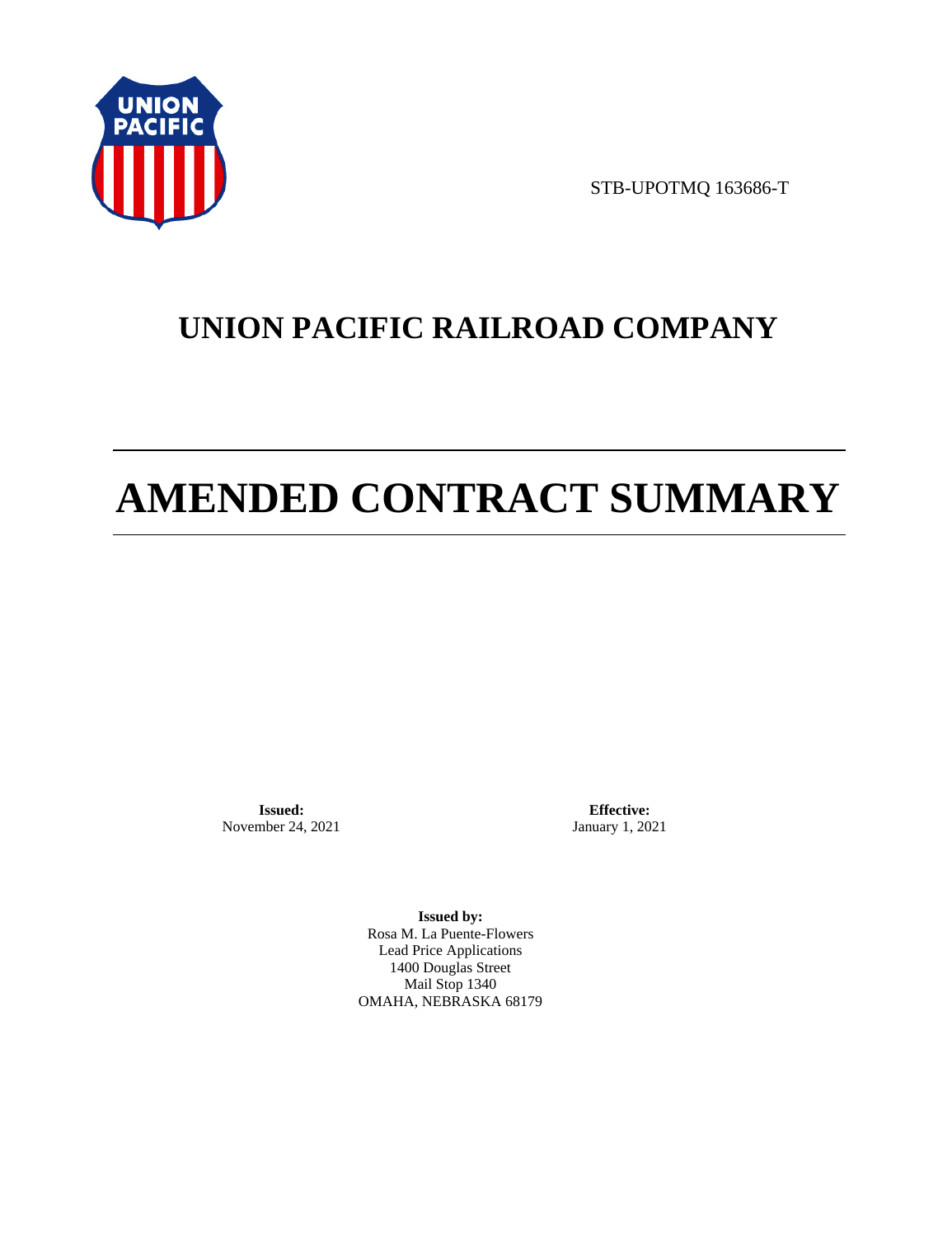UNION PACIFIC RAILROAD COMPANY 1400 Douglas St. Omaha, NE 68179

#### **COMMODITY:**

 Soybeans (Soya Beans) **ADDITION**  Wheat Bran, Middlings Or Shorts **ADDITION** 

#### **SHIPPER:**

ARCHER DANIELS MIDLAND COMPANY

#### **ORIGIN(S):**

 COLUMBUS, NE **ADDITION**  AMARILLO, TX **ADDITION**  ALBERT CITY, IA **ADDITION**  MEMPHIS, TN **ADDITION**  KANSAS CITY, MO **ADDITION**  CEDAR RAPIDS, IA **ADDITION**  ALFALFA, TX **ADDITION**  YSLETA, TX **ADDITION**  EVE, MO **ADDITION**  PRATT, KS **ADDITION**  DALHART, TX **ADDITION**  CLINTON, IA **ADDITION**  SILVER BOW, MT **ADDITION**  CLEARFIELD, UT **ADDITION**  ARKANSAS CITY, KS **ADDITION** 

#### **DESTINATION(S):**

 DENVER, CO **ADDITION**  LA - SOUTH AGS (See Exhibit Definition) DES MOINES, IA **ADDITION**  BRANSON, MO **ADDITION**  ARLINGTON, TX **ADDITION**  PASADENA, TX **ADDITION**  MOCKINGBIRD, TX **ADDITION**  PRATT, KS **ADDITION**  LEVELLAND, TX **ADDITION**  LAREDO, TX **ADDITION**  CAMANCHE, IA **ADDITION**  TAGUS, CA **ADDITION** 

#### **PORT(S):**

Not Applicable

#### **DURATION:**

 Effective Date: January 1, 2018 Amendment Effective Date: January 1, 2021 **ADDITION**  Expiration Date: December 31, 2021 **EXTENSION** 

#### **RAIL CAR DATA:**

No cars dedicated to service under this Contract. Cars are provided on a common carrier basis only.

#### **RATES & CHARGES:**

Not applicable

#### **VOLUME:**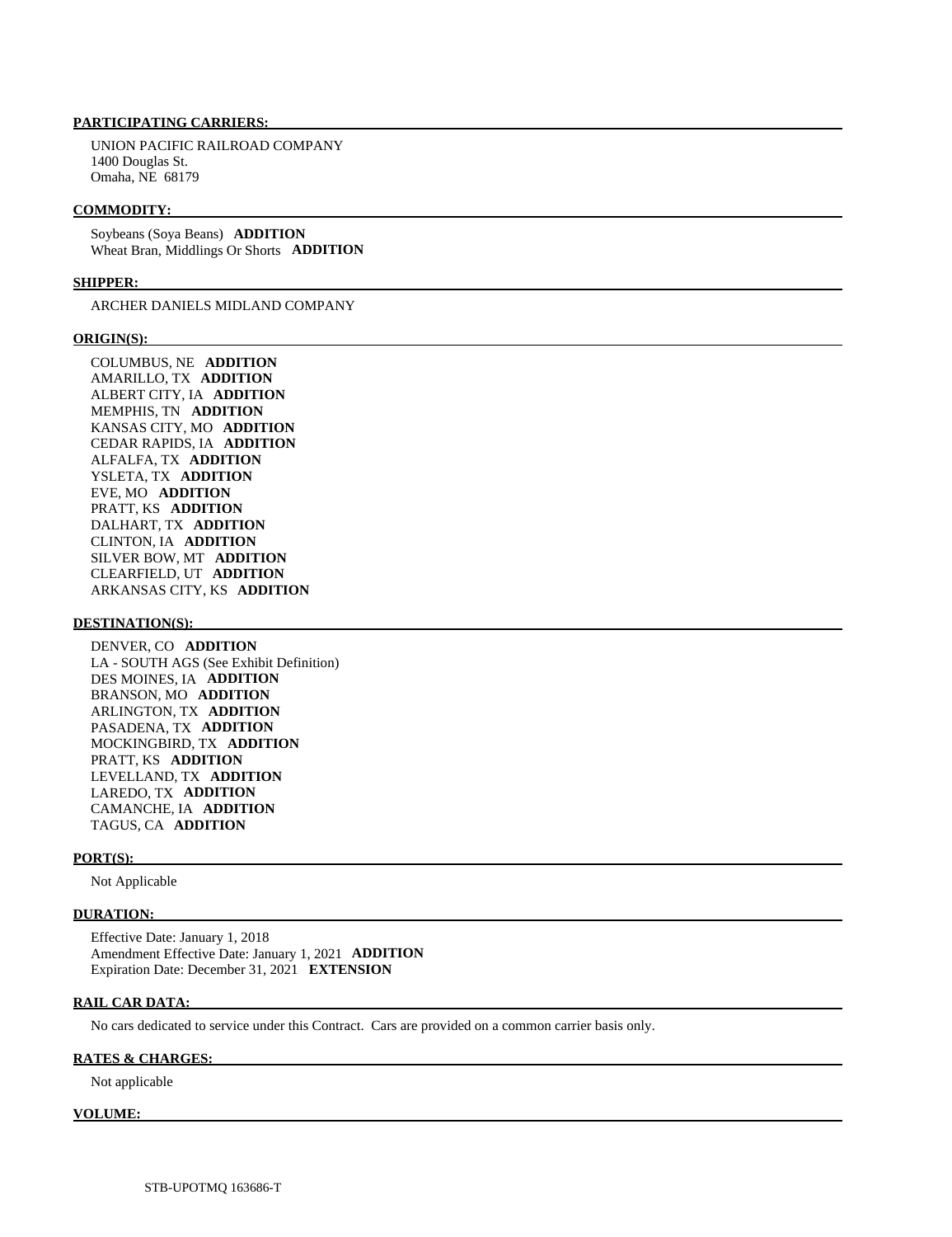Minimum shipment of 98 carloads. **ADDITION**  Multiple Car Shipments **ADDITION** 

# **SPECIAL FEATURES:**

Special Switching Provision

# **SPECIAL NOTICE:**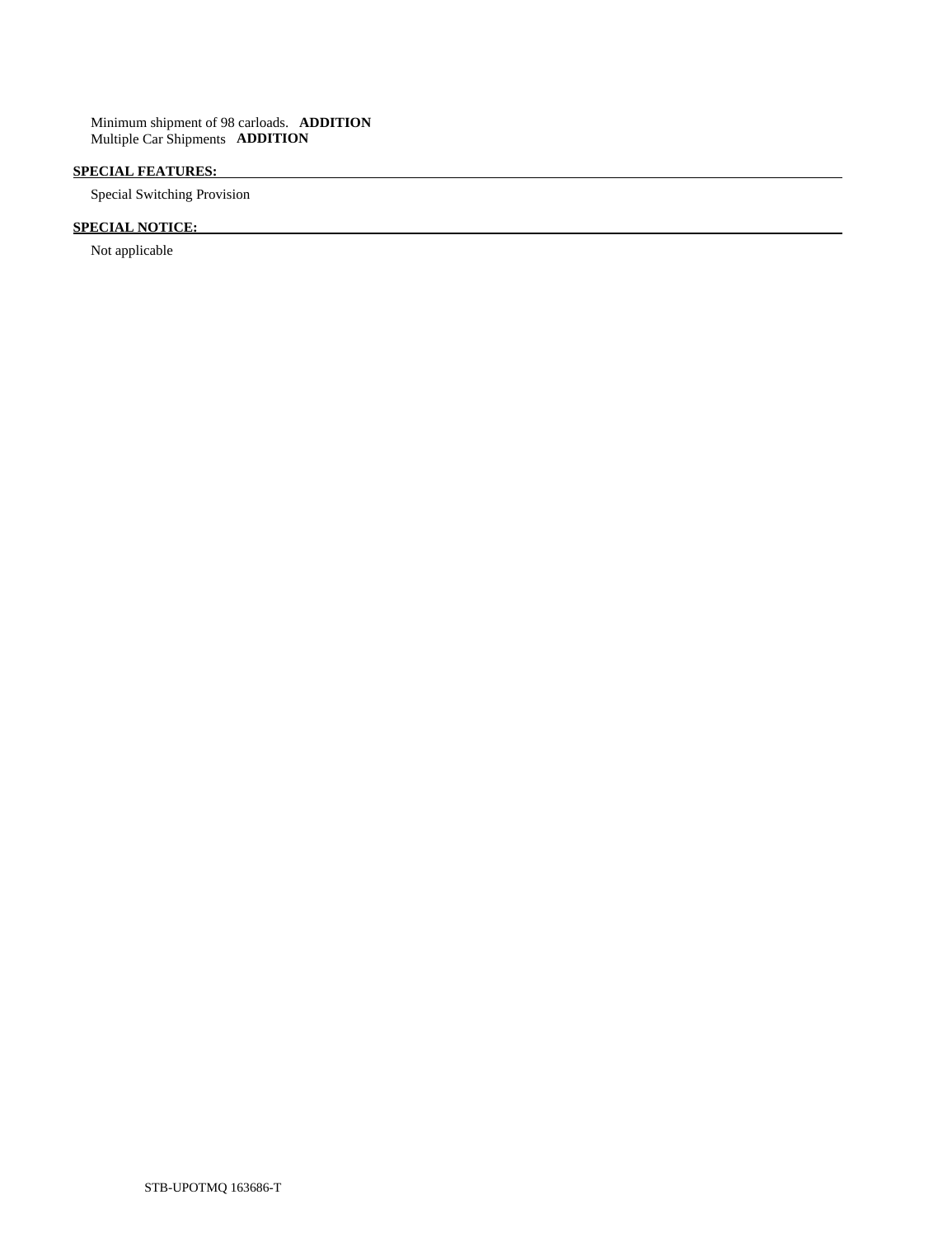LA - SOUTH AGS consist of: ADDIS, LA **ADDITION**  ALEXANDRIA, LA **ADDITION**  ALLEMANIA, LA **ADDITION**  AMA, LA **ADDITION**  ANCHORAGE, LA **ADDITION**  ARMANT, LA **ADDITION**  AVONDALE, LA **ADDITION**  AVOYELLES PAR COOP, LA **ADDITION**  BARMEN, LA **ADDITION**  BASILE, LA **ADDITION**  BATCHELOR, LA **ADDITION**  BATON ROUGE, LA **ADDITION**  BERWICK, LA **ADDITION**  BOEUF, LA **ADDITION**  BOUDREAUX, LA **ADDITION**  BOUTTE, LA **ADDITION**  BRIMSTONE, LA **ADDITION**  BRINGHURST, LA **ADDITION**  BROOKLAWN, LA **ADDITION**  BUHLER, LA **ADDITION**  CADE, LA **ADDITION**  CAMP BEAUREGARD, LA **ADDITION**  CHAMBERS, LA **ADDITION**  CHENEYVILLE, LA **ADDITION**  CHOCTAW, LA **ADDITION**  COLUMBI, LA **ADDITION**  COTTON WAREHOUSE, LA **ADDITION**  CULLEN, LA **ADDITION**  DE QUINCY, LA **ADDITION**  DONALDSONVILLE, LA **ADDITION**  DUFRESNE, LA **ADDITION**  EDGARD, LA **ADDITION**  ELDER, LA **ADDITION**  ELTON, LA **ADDITION**  ERWINVILLE, LA **ADDITION**  ESSEN, LA **ADDITION**  FENTON, LA **ADDITION**  FONTENOT, LA **ADDITION**  FORDOCHE, LA **ADDITION**  FRANKLIN, LA **ADDITION**  FRELLSEN, LA **ADDITION**  FULTON, LA **ADDITION**  GLENMORA, LA **ADDITION**  GLYNN, LA **ADDITION**  GOOD HOPE, LA **ADDITION**  GORDON, LA **ADDITION**  GREEN ISLAND, LA **ADDITION**  GROSSE TETE, LA **ADDITION**  GUY, LA **ADDITION**  HAHNVILLE, LA **ADDITION**  HARBOR, LA **ADDITION**  HAZELWOOD, LA **ADDITION**  HELME, LA **ADDITION**  IOWA, LA **ADDITION**  IOWA JCT, LA **ADDITION**  IRENE, LA **ADDITION**  JENNINGS, LA **ADDITION**  JOHNSON, LA **ADDITION**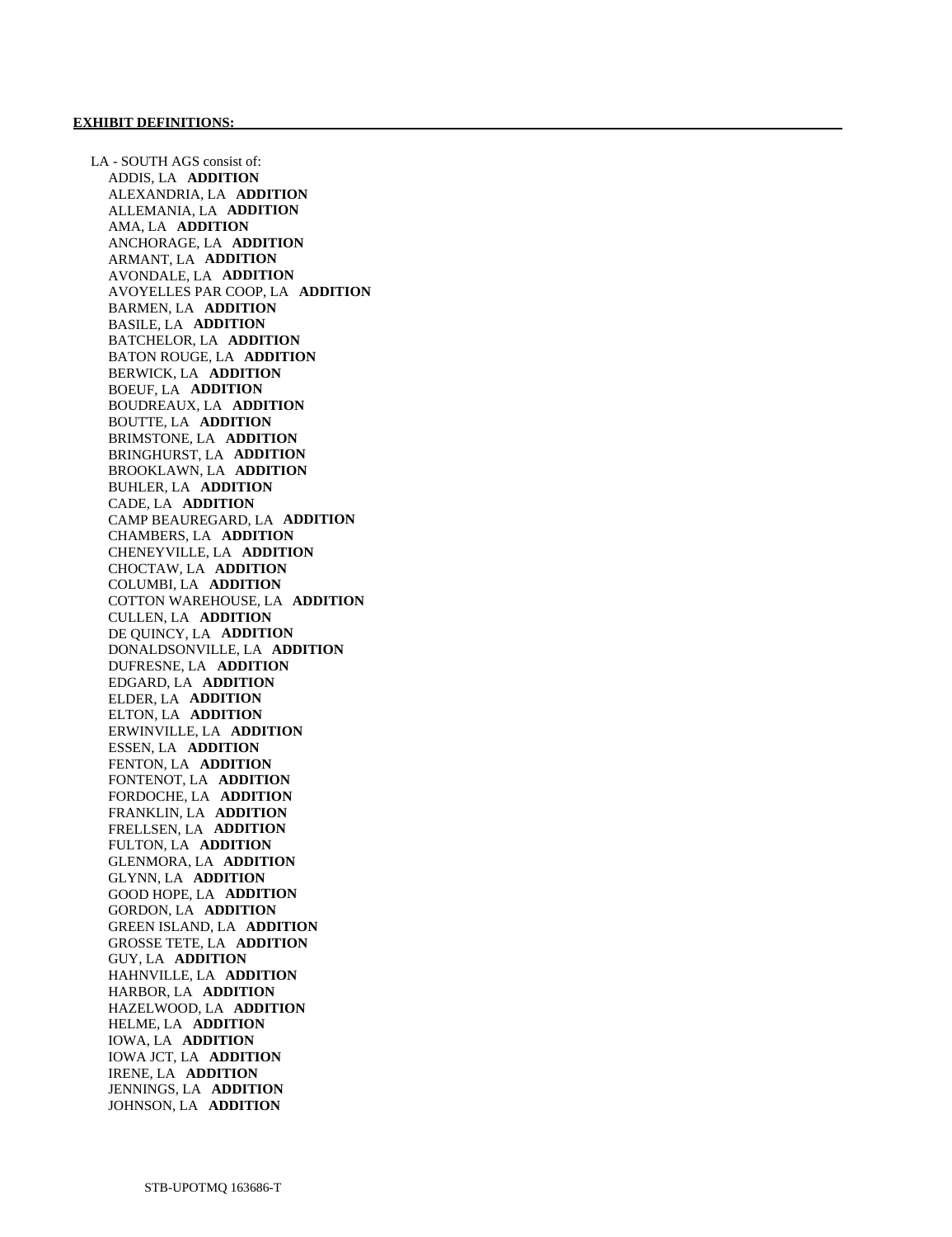KELLER, LA **ADDITION**  KILLONA, LA **ADDITION**  KINDER, LA **ADDITION**  KLEINPETER, LA **ADDITION**  KROTZ SPRINGS, LA **ADDITION**  LACASSINE, LA **ADDITION**  LACOUR, LA **ADDITION**  LAWTELL, LA **ADDITION**  LE COMPTE, LA **ADDITION**  LE MOYEN, LA **ADDITION**  LEGONIER, LA **ADDITION**  LETTSWORTH, LA **ADDITION**  LIVONIA, LA **ADDITION**  LOBDELL, LA **ADDITION**  LOCKMOOR, LA **ADDITION**  LULA, LA **ADDITION**  LULING, LA **ADDITION**  MALLARD JCT, LA **ADDITION**  MARINGOUIN, LA **ADDITION**  MARRERO, LA **ADDITION**  MARYLAND, LA **ADDITION**  MARYLAND, LA **ADDITION**  MCCALL, LA **ADDITION**  MCELROY, LA **ADDITION**  MCKNEELEY, LA **ADDITION**  MCNARY, LA **ADDITION**  MEEKER, LA **ADDITION**  MELVILLE, LA **ADDITION**  MERMENTAU, LA **ADDITION**  MFC SPUR, LA **ADDITION**  MIDLAND, LA **ADDITION**  MORGAN CITY, LA **ADDITION**  MORGANZA, LA **ADDITION**  MORRISON, LA **ADDITION**  MORROW, LA **ADDITION**  MOSSVILLE, LA **ADDITION**  NEW ORLEANS, LA **ADDITION**  NEW ROADS, LA **ADDITION**  NORTH BATON ROUGE, LA **ADDITION**  NORTH MARYLAND, LA **ADDITION**  OAKDALE, LA **ADDITION**  OBERLIN, LA **ADDITION**  OLIVIER, LA **ADDITION**  PALMETTO, LA **ADDITION**  PARADIS, LA **ADDITION**  PAWNEE, LA **ADDITION**  PECAN SPUR, LA **ADDITION**  PINEVILLE, LA **ADDITION**  PLAQUEMINE, LA **ADDITION**  PORT ALLEN, LA **ADDITION**  PORT BARRE, LA **ADDITION**  PORT HUDSON, LA **ADDITION**  POWER HOUSE SPUR, LA **ADDITION**  RAMOS, LA **ADDITION**  REEVES, LA **ADDITION**  RESERVE, LA **ADDITION**  ROANOKE, LA **ADDITION**  ROSA, LA **ADDITION**  ROSE BLUFF, LA **ADDITION**  SCOTLAND, LA **ADDITION**  SELLERS, LA **ADDITION**  SHREWSBURY, LA **ADDITION**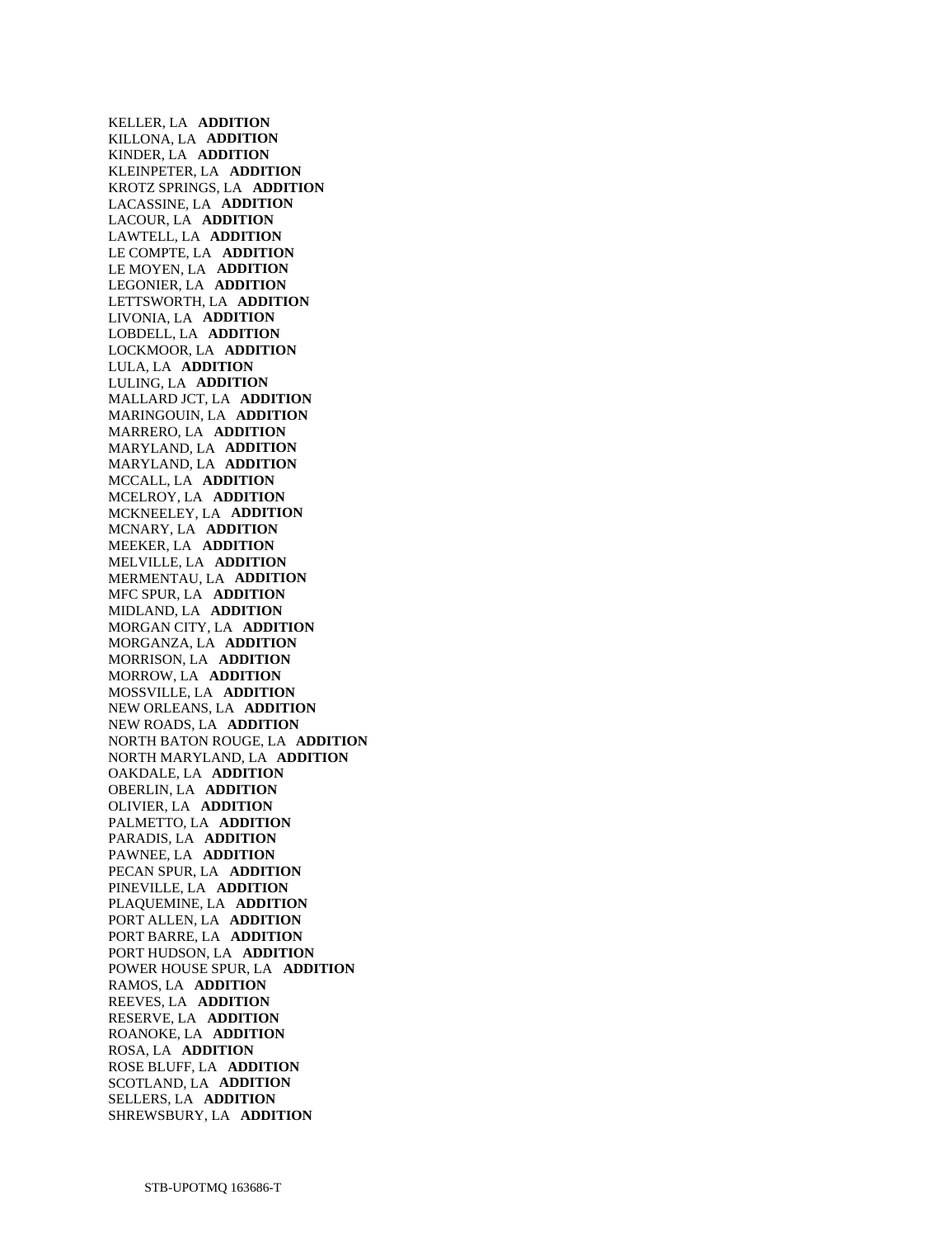SMITHFIELD, LA **ADDITION**  SPRINGHILL, LA **ADDITION**  ST JAMES, LA **ADDITION**  STARKS, LA **ADDITION**  SULPHUR, LA **ADDITION**  TAFT, LA **ADDITION**  THIBODAU JCT, LA **ADDITION**  TIOGA, LA **ADDITION**  UNATEX, LA **ADDITION**  URSA, LA **ADDITION**  VACHERIE, LA **ADDITION**  VALLIER, LA **ADDITION**  WATERFORD SPUR, LA **ADDITION**  WEST LAKE, LA **ADDITION**  WEST LAKE CHARLES, LA **ADDITION**  WESTWEGO, LA **ADDITION**  WHITE CASTLE, LA **ADDITION**  WOODLAWN, LA **ADDITION**  WOODWORTH, LA **ADDITION**  ZACARTER, LA **ADDITION**  ZEE, LA **ADDITION**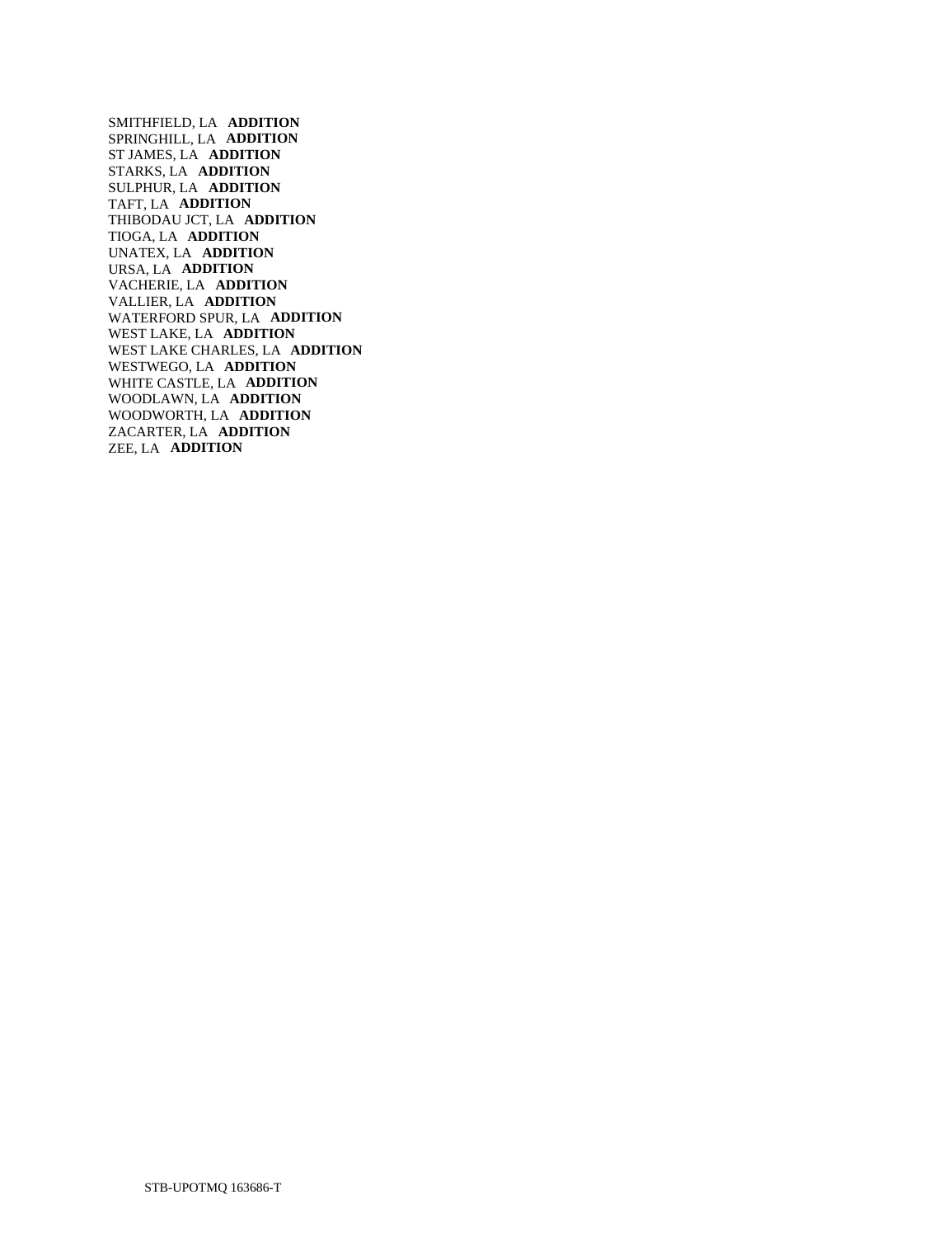

STB-UPOTMQ 163892-CU

# **UNION PACIFIC RAILROAD COMPANY**

# **AMENDED CONTRACT SUMMARY**

**Issued:**  November 23, 2021

**Effective:** January 1, 2021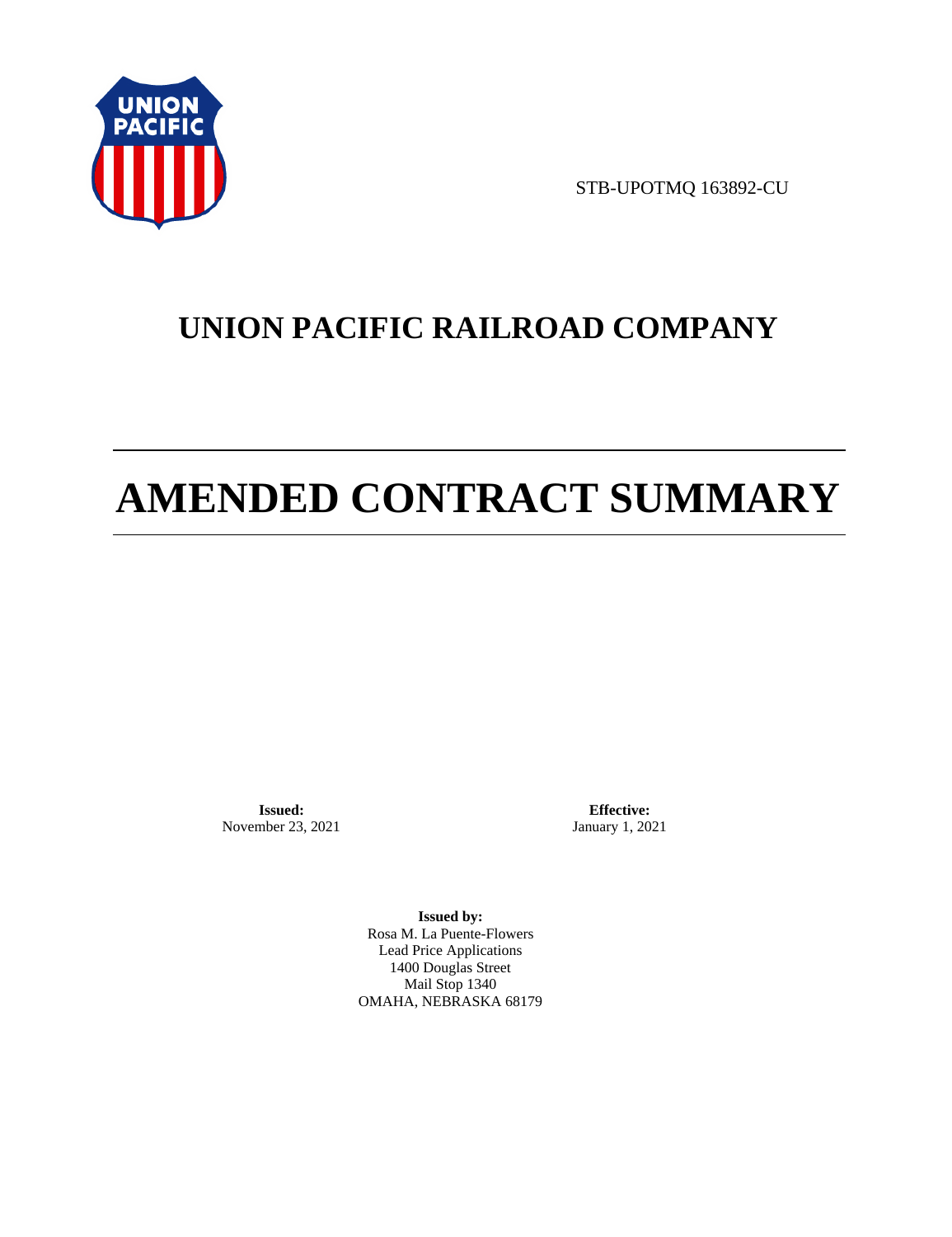**KCSM** 

 UNION PACIFIC RAILROAD COMPANY 1400 Douglas St. Omaha, NE 68179

#### **COMMODITY:**

 Wheat Exc.Buckwheat See 01139 **ADDITION**  Sorghum Grains Corn Exc.Popcorn See 01152 **ADDITION**  Soybeans (Soya Beans) Soybeans, Dried, Not Organically Grown Free Of Fertiziler And Or Pesticide Applications **ADDITION**  Corn Meal Or Flour Exc.Animal Or Poultry Feed See 20421- 20423 **ADDITION**  Wheat Bran, Middlings Or Shorts **ADDITION O**ats

#### **SHIPPER:**

 CARGILL CARGILL INC

#### **ORIGIN(S):**

 STERLING, IL **ADDITION**  HOUSTON, TX TOPEKA, KS CHICAGO, IL **ADDITION**  BLOOMINGTON, IL WARNER, UT **ADDITION**  BYERS, CO **ADDITION**  CHEYENNE WELLS, CO **ADDITION**  WAKEENEY, KS **ADDITION**  HUTCHINSON, KS BRIDGEPORT, IA **ADDITION**  BUFFALO LAKE, MN **ADDITION**  OGALLAH, KS **ADDITION**  BLAIR, NE **ADDITION**  ST LOUIS, MO **ADDITION**  PEORIA, IL **ADDITION**  HAVILAND, KS **ADDITION**  CEDAR RAPIDS, IA TARA, IA **ADDITION**  FRANKFORT, KS **ADDITION**  MOUNT PLEASANT, TX **ADDITION**  TEMPLE, TX **ADDITION**  SAVAGE, MN **ADDITION**  BROWNTON, MN **ADDITION**  ATCHISON, KS **ADDITION**  GIBBON, NE **ADDITION**  ALBION, NE **ADDITION**  ORD, NE **ADDITION**  CARLETON, NE **ADDITION**  SALINA, KS **ADDITION** 

#### **DESTINATION(S):**

 SALINAS VICTORIA, NL **ADDITION**  NOLTE, TX MFC SPUR, LA HOUSTON, TX ST PAUL, MN **ADDITION**  WESTWEGO, LA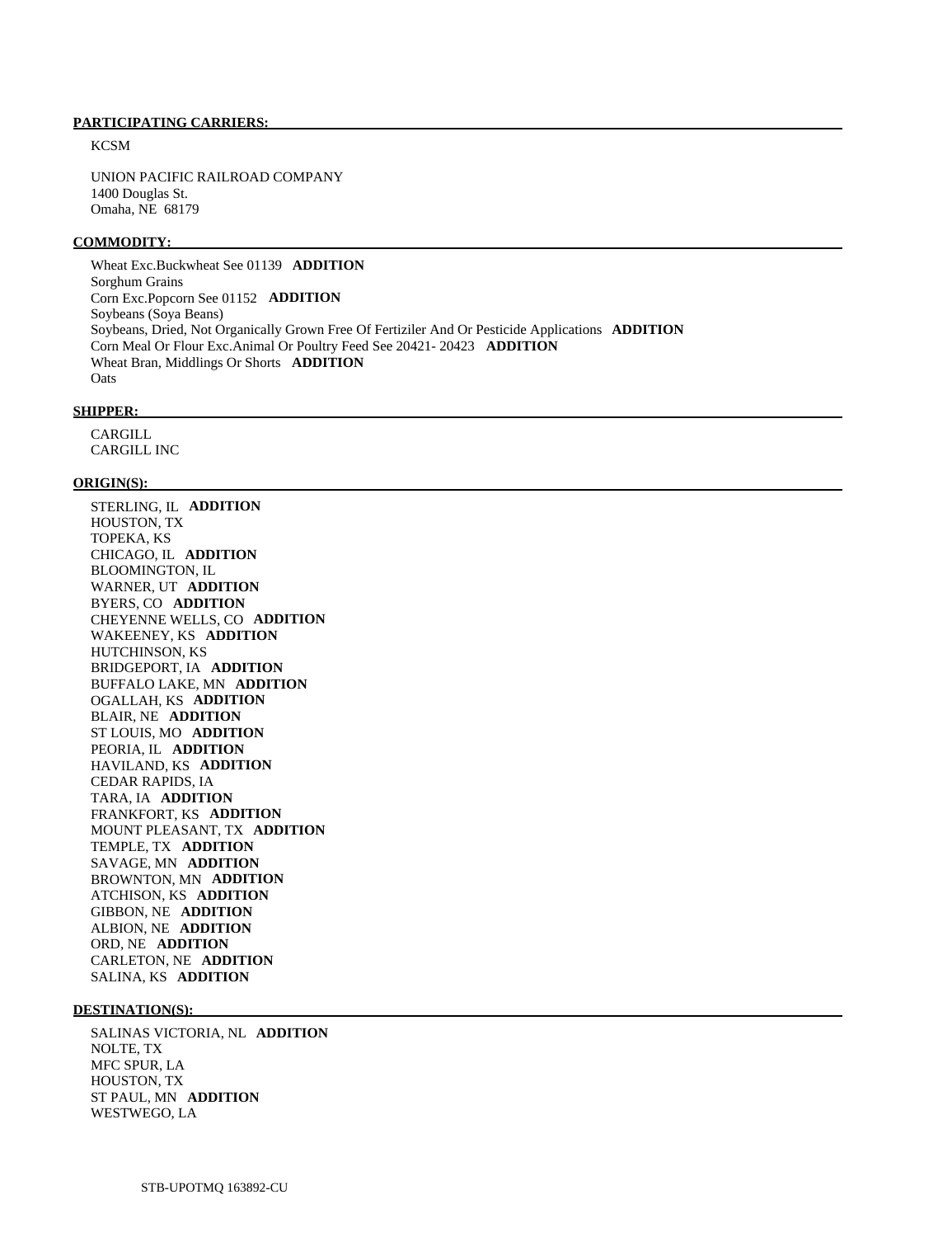TIMPIE, UT **ADDITION**  KALAMA, WA **ADDITION**  EAST ST LOUIS, IL **ADDITION**  TARA, IA **ADDITION**  MONTERREY, NL **ADDITION**  DOULOM, NE **ADDITION**  CAMANCHE, IA **ADDITION**  TACOMA, WA **ADDITION**  BRIDGEPORT, IA **ADDITION**  MEMPHIS, TN **ADDITION**  CEDAR RAPIDS, IA **ADDITION**  HEARNE, TX KANSAS CITY, MO **ADDITION**  FT WORTH, TX **ADDITION**  EDDYVILLE, IA **ADDITION**  WARNER, UT **ADDITION**  EL TULE, AG **ADDITION** 

#### **PORT(S):**

Not Applicable

#### **DURATION:**

 Effective Date: January 1, 2019 Amendment Effective Date: January 1, 2021 **ADDITION**  Expiration Date: December 31, 2021 **EXTENSION** 

#### **RAIL CAR DATA:**

No cars dedicated to service under this Contract. Cars are provided on a common carrier basis only.

#### **RATES & CHARGES:**

Not applicable

#### **VOLUME:**

 Minimum shipment of 107 carloads. **ADDITION**  Multiple Car Shipments **ADDITION**  Single Car Shipments **DELETION** 

#### **SPECIAL FEATURES:**

Special Switching Provision

#### **SPECIAL NOTICE:**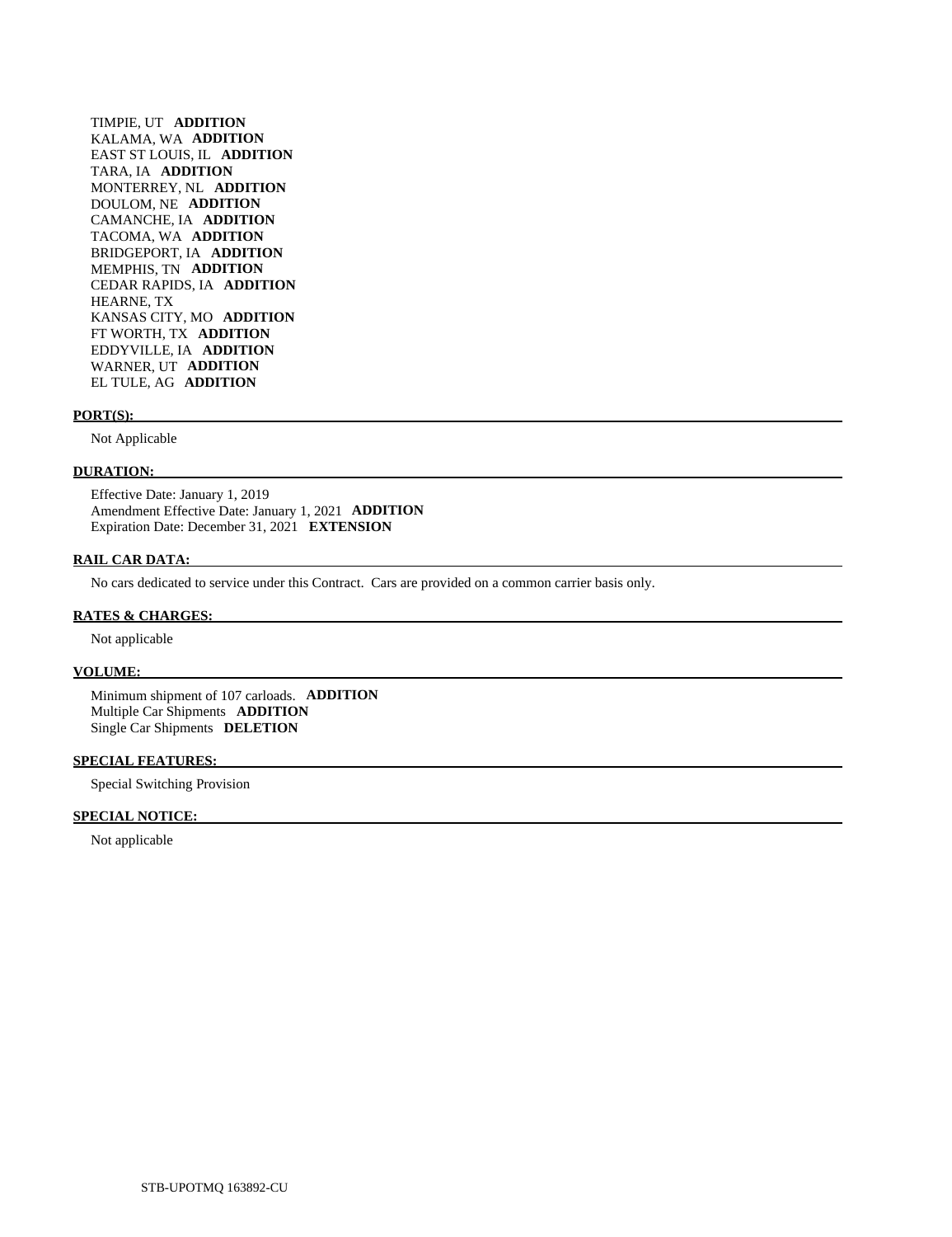

STB-UPOTMQ 165245-AL

# **UNION PACIFIC RAILROAD COMPANY**

# **AMENDED CONTRACT SUMMARY**

**Issued:**  November 23, 2021

**Effective:** January 1, 2021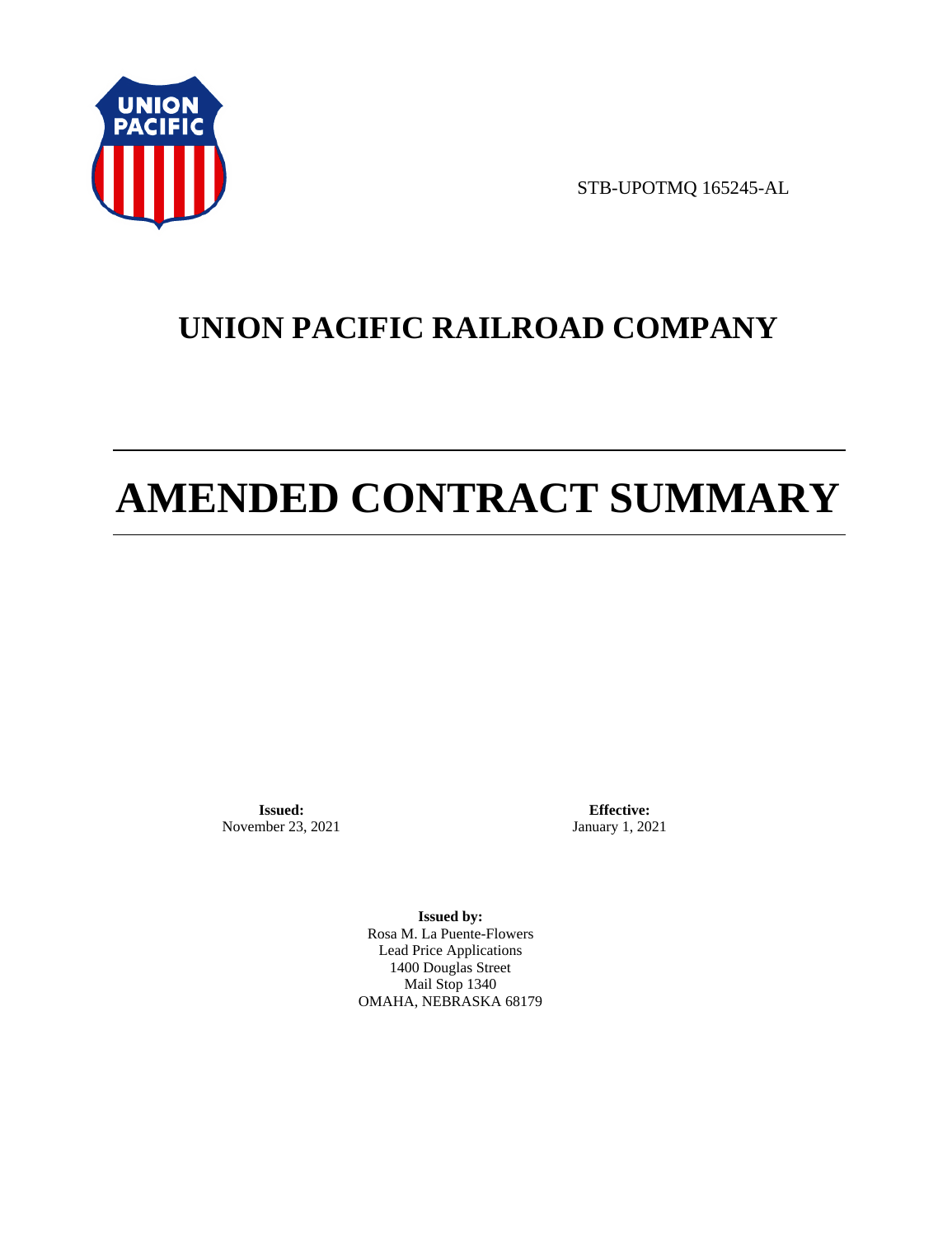AT & L RAILROAD CO INC **ADDITION**  P.O. Box 29 Watonga, OK 73772

 CANADIAN NATIONAL RAILWAYS **ADDITION**  935 De La Gauchetiere St. West Montreal, PQ H3B 2M9

 FERROCARRIL MEXICANO S A DE C V **ADDITION**  Col. Bosques De Las Lomas Mexico City, DF 11700

# KCSM **ADDITION**

Mexico City, DF 11700

 UNION PACIFIC RAILROAD COMPANY 1400 Douglas St. Omaha, NE 68179

#### **COMMODITY:**

 Wheat Exc.Buckwheat See 01139 **ADDITION**  Soybeans (Soya Beans) **ADDITION** 

#### **SHIPPER:**

THE ANDERSONS INC

#### **ORIGIN(S):**

 STRATTON, CO **ADDITION**  ID - IDAHO FALLS AGS (See Exhibit Definition) ID - POCATELLO AGS (See Exhibit Definition) AMERICAN FALLS, ID **ADDITION**  IDAHO FALLS, ID **ADDITION**  CHICAGO, IL **ADDITION**  COLLYER, KS **ADDITION**  SMITH CENTER, KS **ADDITION**  WICHITA, KS **ADDITION**  CORPUS CHRISTI, TX **ADDITION**  MILWAUKEE, WI **ADDITION**  ADRIAN, MO **ADDITION**  BUHL, ID **ADDITION**  OSBORNE, KS **ADDITION**  TX - EL PASO AGS (See Exhibit Definition) DOWNS, KS **ADDITION**  KANORADO, KS **ADDITION**  WAKEENEY, KS **ADDITION**  GRINNELL, KS **ADDITION**  GORHAM, KS **ADDITION**  GRAINFIELD, KS **ADDITION**  HAVILAND, KS **ADDITION**  MINGO, KS **ADDITION**  OAKLEY, KS **ADDITION**  PRATT, KS **ADDITION**  QUINTER, KS **ADDITION**  SALINA, KS **ADDITION**  VICTORIA, KS **ADDITION**  MEDFORD, OK **ADDITION**  LEBANON, KS **ADDITION**  WATONGA, OK **ADDITION**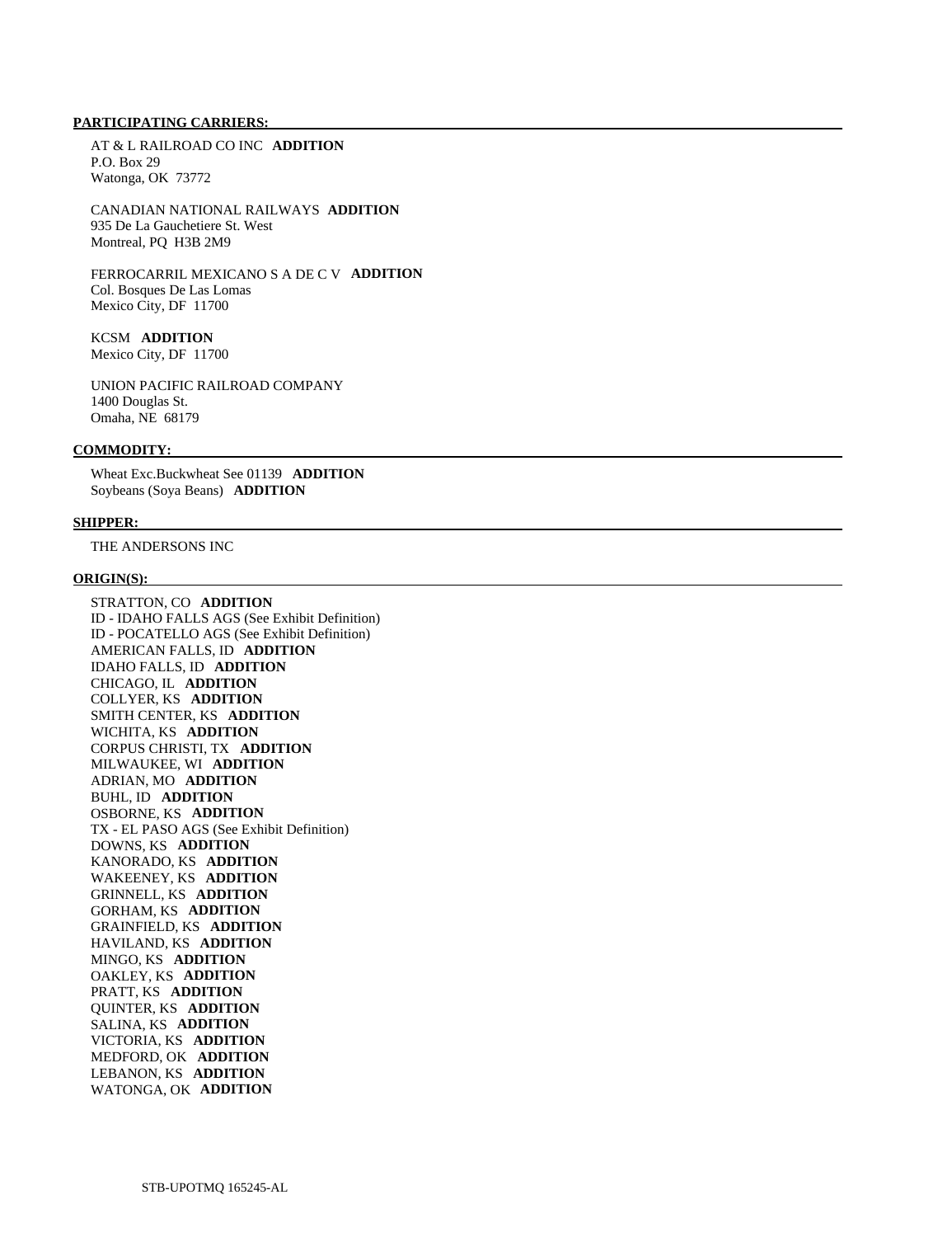#### **DESTINATION(S):**

 CHICAGO, IL **ADDITION**  WA - WALLULA AGS (See Exhibit Definition) TX - HOUSTON AGS (See Exhibit Definition) OR - PORTLAND AGS (See Exhibit Definition) BRAWLEY, CA **ADDITION**  KANSAS CITY, MO **ADDITION**  LAREDO, TX **ADDITION**  NEW BRAUNFELS, TX **ADDITION**  SAN ANTONIO, TX **ADDITION**  SHERMAN, TX **ADDITION**  EAGLE PASS, TX **ADDITION**  NOGALES, AZ **ADDITION**  GALENA PARK, TX **ADDITION**  MIDLAND, TX **ADDITION**  TOLLESON, AZ **ADDITION**  MORALES, NL **ADDITION**  VILLAGRAN, GJ **ADDITION** 

#### **PORT(S):**

Not Applicable

#### **DURATION:**

 Effective Date: January 1, 2019 Amendment Effective Date: January 1, 2021 **ADDITION**  Expiration Date: December 31, 2021 **EXTENSION** 

### **RAIL CAR DATA:**

No cars dedicated to service under this Contract. Cars are provided on a common carrier basis only.

#### **RATES & CHARGES:**

Not applicable

#### **VOLUME:**

 Minimum shipment of 107 carloads. **ADDITION**  Multiple Car Shipments **ADDITION** 

#### **SPECIAL FEATURES:**

Special Switching Provision

#### **SPECIAL NOTICE:**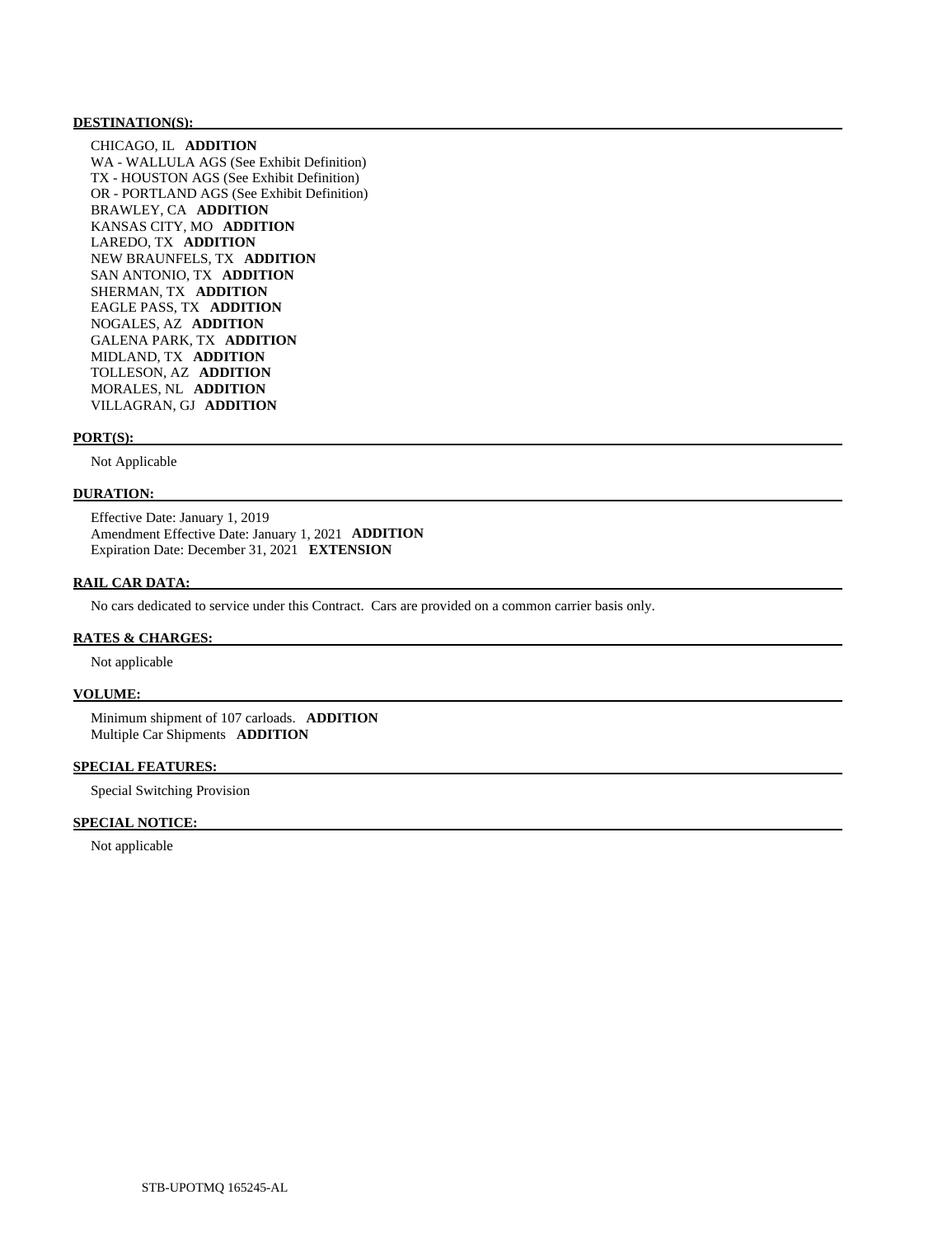#### **EXHIBIT DEFINITIONS:**

 ID - IDAHO FALLS AGS consist of: ABERDEEN, ID **ADDITION**  ABERDEEN JCT, ID **ADDITION**  AIKEN, ID **ADDITION**  AMMON, ID **ADDITION**  ASHTON, ID **ADDITION**  BASSETT, ID **ADDITION**  BLACKFOOT, ID **ADDITION**  BONDED SIDING, ID **ADDITION**  BYRNE, ID **ADDITION**  BYRNE, ID **ADDITION**  CAMAS, ID **ADDITION**  CHESTER, ID **ADDITION**  CLARKSON, ID **ADDITION**  COLLINS, ID **ADDITION**  COLTMAN, ID **ADDITION**  COLTMAN, ID **ADDITION**  COTTON, ID **ADDITION**  DUBOIS, ID **ADDITION**  EGIN, ID **ADDITION**  EGIN, ID **ADDITION**  FIBRE, ID **ADDITION**  FIRTH, ID **ADDITION**  FT HALL, ID **ADDITION**  FULLMER, ID **ADDITION**  GALE, ID **ADDITION**  GARRY, ID **ADDITION**  GARRY, ID **ADDITION**  GIBSON, ID **ADDITION**  GOLDEN VALLEY, ID **ADDITION**  GRANT, ID **ADDITION**  GRANT, ID **ADDITION**  HAMER, ID **ADDITION**  HART, ID **ADDITION**  HART, ID **ADDITION**  HUMPHREY, ID **ADDITION**  IDAHO FALLS, ID **ADDITION**  IONA, ID **ADDITION**  JENSON, ID **ADDITION**  JENSON, ID **ADDITION**  JOLLEY, ID **ADDITION**  JOLLEY, ID **ADDITION**  KEN, ID **ADDITION**  KEN, ID **ADDITION**  LEWISVILLE, ID **ADDITION**  LINCOLN, ID **ADDITION**  LINCOLN, ID **ADDITION**  LINCOLN JCT, ID **ADDITION**  LINCOLN JCT, ID **ADDITION**  LORENZO, ID **ADDITION**  LORENZO, ID **ADDITION**  MENAN, ID **ADDITION**  MIDWAY, ID **ADDITION**  MIDWAY, ID **ADDITION**  MITCHELL, ID **ADDITION**  MOODY, ID **ADDITION**  MOODY, ID **ADDITION**  MORELAND, ID **ADDITION**  NEWDALE, ID **ADDITION**  OLSEN, ID **ADDITION**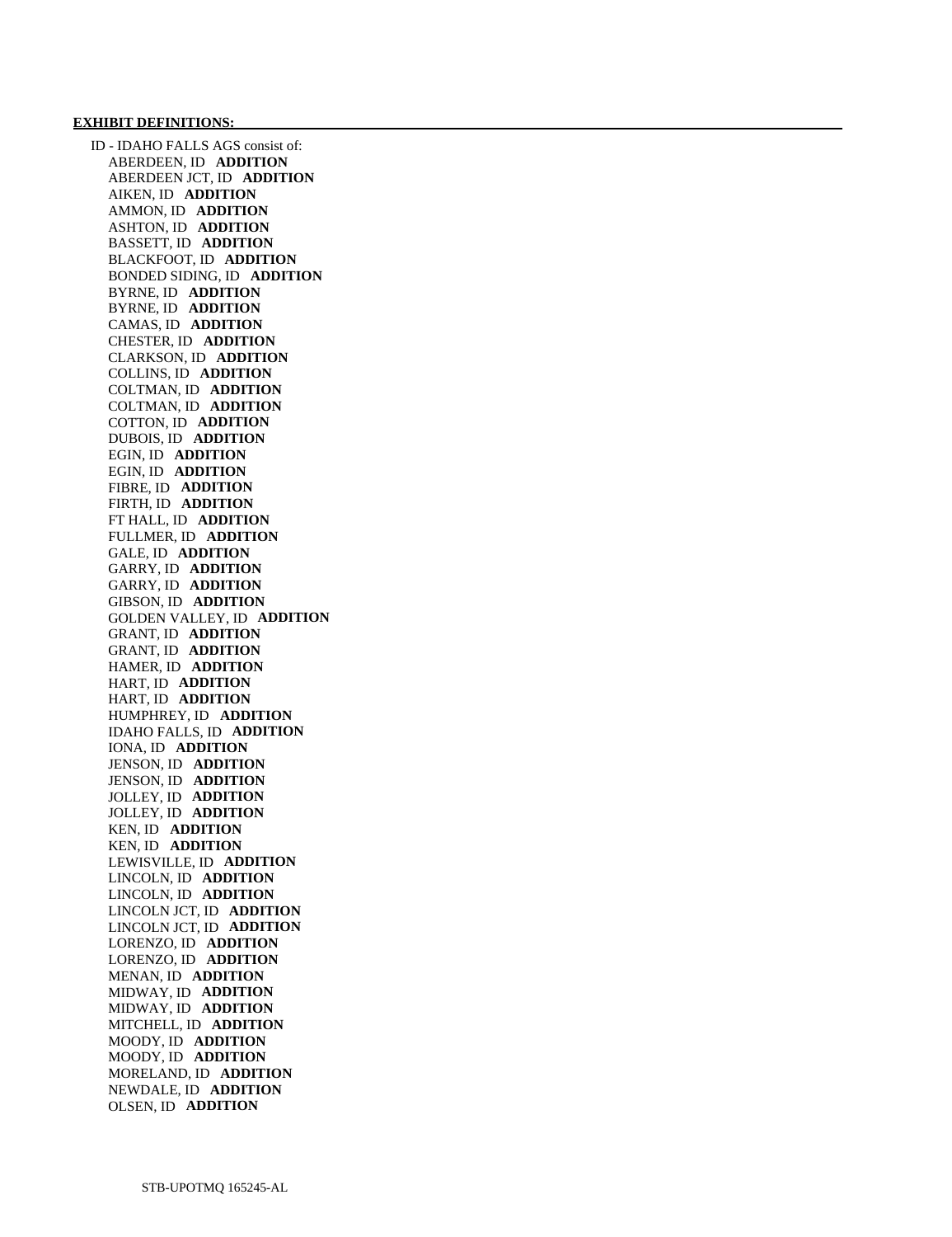ORVIN, ID **ADDITION**  ORVIN, ID **ADDITION**  OSGOOD, ID **ADDITION**  PARKER, ID **ADDITION**  PARKINSON, ID **ADDITION**  PARKINSON, ID **ADDITION**  PAYNE, ID **ADDITION**  PINGREE, ID **ADDITION**  REXBURG, ID **ADDITION**  RIGBY, ID **ADDITION**  RIRIE, ID **ADDITION**  ROBERTS, ID **ADDITION**  ROCKFORD, ID **ADDITION**  ROUSE, ID **ADDITION**  SCOVILLE, ID **ADDITION**  SHELLEY, ID **ADDITION**  SPENCER, ID **ADDITION**  SPUD, ID **ADDITION**  ST ANTHONY, ID **ADDITION**  ST LEON, ID **ADDITION**  ST LEON, ID **ADDITION**  SUGAR CITY, ID **ADDITION**  TABER, ID **ADDITION**  THORNTON, ID **ADDITION**  THORNTON, ID **ADDITION**  UCON, ID **ADDITION**  WACO, ID **ADDITION**  WADA, ID **ADDITION**  WALKER, ID **ADDITION**  WALKER, ID **ADDITION**  WAMAR, ID **ADDITION**  WAMAR, ID **ADDITION**  WAPELLO, ID **ADDITION**  ID - POCATELLO AGS consist of: ACEQUIA, ID **ADDITION**  ADELAIDE, ID **ADDITION**  ALEXANDER, ID **ADDITION**  AMERICAN FALLS, ID **ADDITION**  ARIMO, ID **ADDITION**  BANCROFT, ID **ADDITION**  BANNOCK, ID **ADDITION**  BEETVILLE, ID **ADDITION**  BEETVILLE, ID **ADDITION**  BLASER, ID **ADDITION**  BORAH, ID **ADDITION**  BURLEY, ID **ADDITION**  CHAUSSEE, ID **ADDITION**  CHUBBUCK, ID **ADDITION**  CONDA, ID **ADDITION**  COULAM, ID **ADDITION**  CRIPPEN, ID **ADDITION**  CRIPPEN, ID **ADDITION**  DAYTON, ID **ADDITION**  DECLO, ID **ADDITION**  DEWOFF, ID **ADDITION**  DINGLE, ID **ADDITION**  DON, ID **ADDITION**  DOWNEY, ID **ADDITION**  DRY VALLEY, ID **ADDITION**  ELCOCK, ID **ADDITION**  ELCOCK, ID **ADDITION**  EPCO, ID **ADDITION**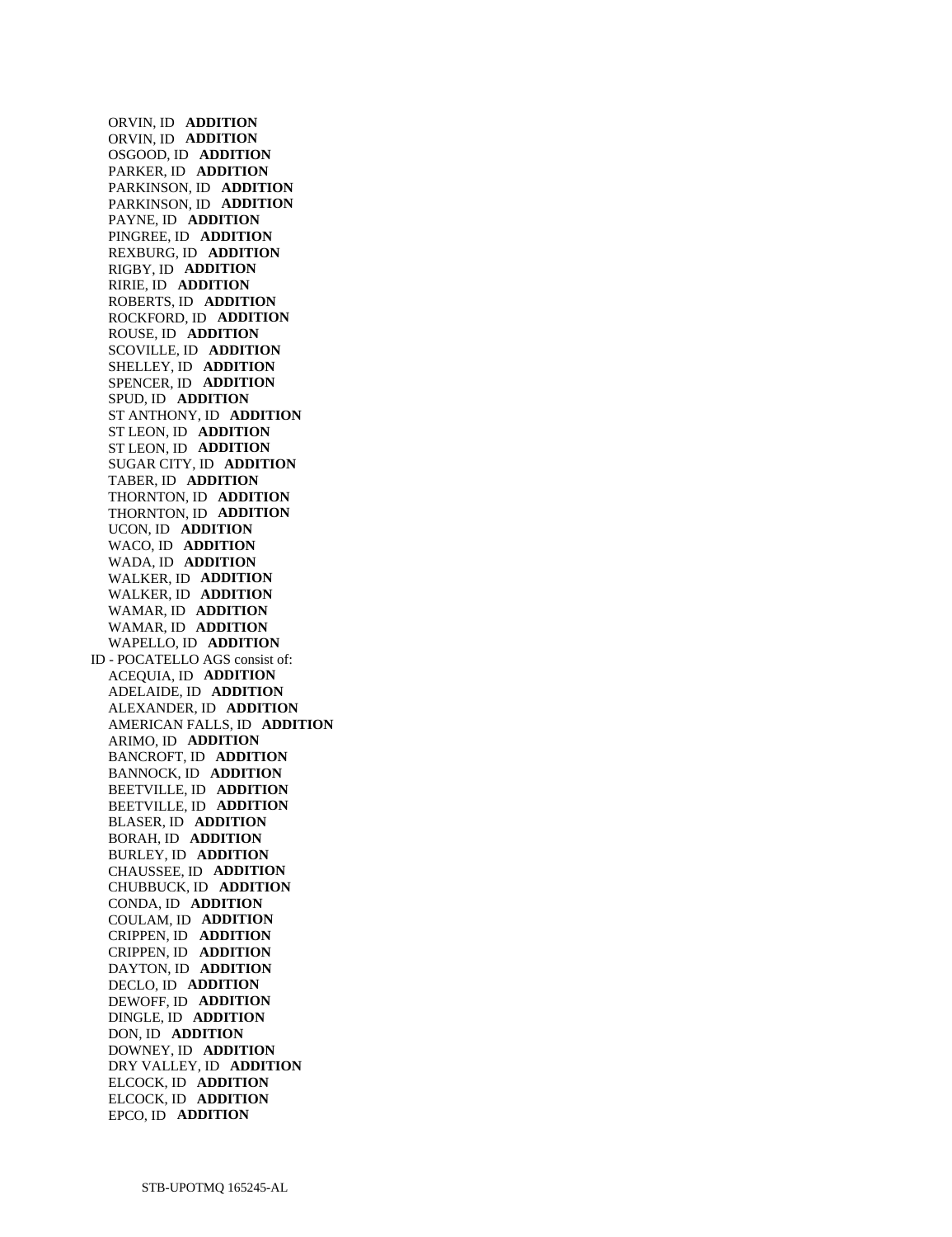EVANS, ID **ADDITION**  EVANS, ID **ADDITION**  FRANKLIN, ID **ADDITION**  GEORGETOWN, ID **ADDITION**  HARER, ID **ADDITION**  HATCH, ID **ADDITION**  HATCH, ID **ADDITION**  HAWLEY, ID **ADDITION**  HEYBURN, ID **ADDITION**  HOBSON, ID **ADDITION**  HOBSON, ID **ADDITION**  HYNES, ID **ADDITION**  INKOM, ID **ADDITION**  KENYON, ID **ADDITION**  KENYON, ID **ADDITION**  KIMAMA, ID **ADDITION**  LAVA HOT SPRINGS, ID **ADDITION**  LIBERTY, ID **ADDITION**  MALAD, ID **ADDITION**  MANSON, ID **ADDITION**  MARTIN, ID **ADDITION**  MARTIN, ID **ADDITION**  MAX, ID **ADDITION**  MCCAMMON, ID **ADDITION**  MICHAUD, ID **ADDITION**  MILNER, ID **ADDITION**  MINIDOKA, ID **ADDITION**  MONSANTO, ID **ADDITION**  MONTANA JCT, ID **ADDITION**  MONTPELIER, ID **ADDITION**  MYERS, ID **ADDITION**  MYERS, ID **ADDITION**  NORTH KENYON, ID **ADDITION**  NORTH KENYON, ID **ADDITION**  OWINZA, ID **ADDITION**  PAUL, ID **ADDITION**  PEBBLE, ID **ADDITION**  PEGRAM, ID **ADDITION**  PELLA, ID **ADDITION**  PELLA, ID **ADDITION**  PESCADERO, ID **ADDITION**  POCATELLO, ID **ADDITION**  PRESTON, ID **ADDITION**  QUIGLEY, ID **ADDITION**  RUBY, ID **ADDITION**  RUBY, ID **ADDITION**  RUPERT, ID **ADDITION**  SCHILLER, ID **ADDITION**  SCHOW, ID **ADDITION**  SCHOW, ID **ADDITION**  SENTER, ID **ADDITION**  SODA SPRINGS, ID **ADDITION**  SPRINGDALE, ID **ADDITION**  SPRINGDALE, ID **ADDITION**  STARRHS FERRY, ID **ADDITION**  STARRHS FERRY, ID **ADDITION**  SWAN LAKE, ID **ADDITION**  TALMAGE, ID **ADDITION**  TRAVERS, ID **ADDITION**  TRAVERS, ID **ADDITION**  TYHEE, ID **ADDITION**  UNITY, ID **ADDITION**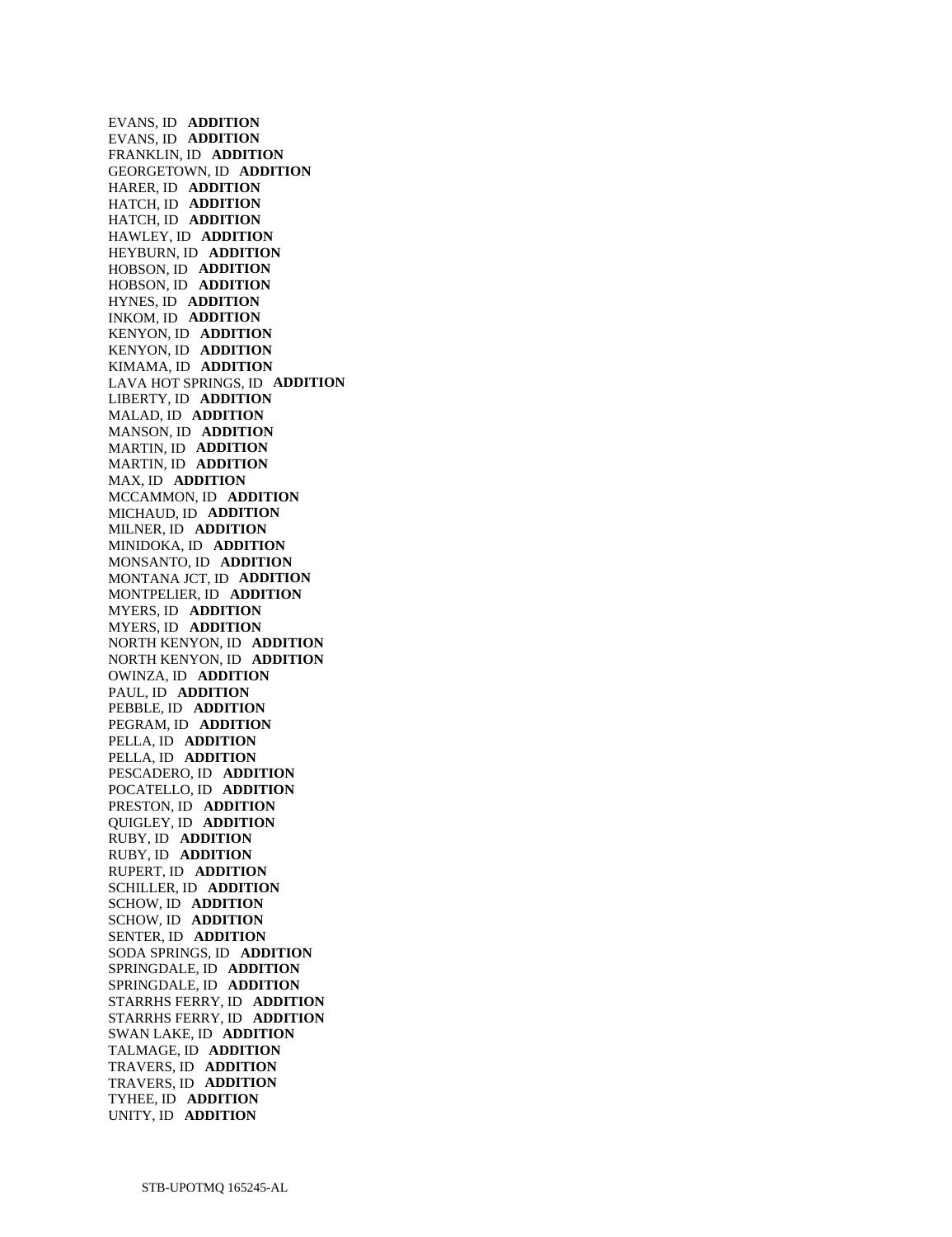UNITY, ID **ADDITION**  VIRGINIA, ID **ADDITION**  WAPI, ID **ADDITION**  WASCO, ID **ADDITION**  WESTON, ID **ADDITION**  WHITNEY, ID **ADDITION**  WOODRUFF, ID **ADDITION**  WOOLEY VALLEY, ID **ADDITION**  TX - EL PASO AGS consist of: EL PASO, TX **ADDITION**  EL PASO IM EX, TX **ADDITION**  WA - WALLULA AGS consist of: ARLINGTON, OR **ADDITION**  BIGGS, OR **ADDITION**  BLALOCK, OR **ADDITION**  BOARDMAN, OR **ADDITION**  CASCADE LOCKS, OR **ADDITION**  CASTLE, OR **ADDITION**  CLARKE, OR **ADDITION**  COLD SPRINGS, OR **ADDITION**  CRATES, OR **ADDITION**  DEE, OR **ADDITION**  GILLIAM, OR **ADDITION**  HEPPNER JCT, OR **ADDITION**  HOOD RIVER, OR **ADDITION**  JUNIPER, OR **ADDITION**  LOCKIT, OR **ADDITION**  MENO, OR **ADDITION**  MOSIER, OR **ADDITION**  MUNLEY, OR **ADDITION**  ODELL, OR **ADDITION**  ORDNANCE, OR **ADDITION**  OREGON TRUNK JCT, OR **ADDITION**  PARKDALE, OR **ADDITION**  PINE GROVE, OR **ADDITION**  QUINTON, OR **ADDITION**  ROWENA, OR **ADDITION**  RUFUS, OR **ADDITION**  SEUFERTS, OR **ADDITION**  SHUTLER, OR **ADDITION**  THE DALLES, OR **ADDITION**  UMATILLA, OR **ADDITION**  WYETH, OR **ADDITION**  ALBION, WA **ADDITION**  ALMOTA, WA **ADDITION**  ANKENY, WA **ADDITION**  ASH, WA **ADDITION**  ASHUE, WA **ADDITION**  ATTALIA, WA **ADDITION**  AYER, WA **ADDITION**  BERRYMAN, WA **ADDITION**  BIGGAM, WA **ADDITION**  BINGEN WHITE SALMON, WA **ADDITION**  BOLLES, WA **ADDITION**  BURBANK, WA **ADDITION**  CENTRAL FERRY, WA **ADDITION**  COLFAX, WA **ADDITION**  COLLEGE PLACE, WA **ADDITION**  CREST, WA **ADDITION**  CROSKEY, WA **ADDITION**  CRUM, WA **ADDITION**  DAYTON, WA **ADDITION**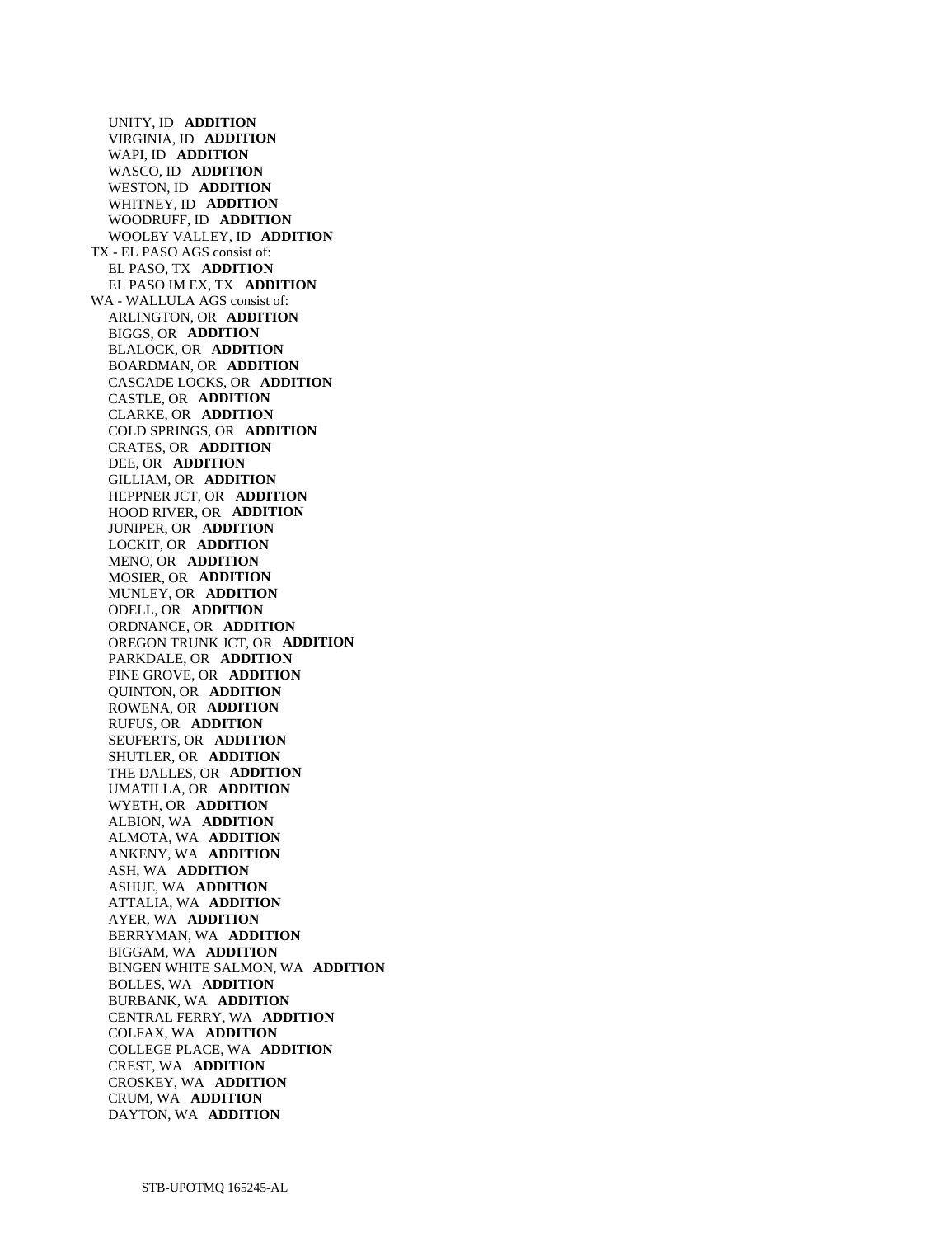DIAMOND, WA **ADDITION**  DUMAS, WA **ADDITION**  EASTWAY SPUR, WA **ADDITION**  ENDICOTT, WA **ADDITION**  ENNIS, WA **ADDITION**  EPHRATA, WA **ADDITION**  FARRON, WA **ADDITION**  FRUITVALE, WA **ADDITION**  GARRETT, WA **ADDITION**  GIBBON, WA **ADDITION**  GLEED, WA **ADDITION**  GORDON, WA **ADDITION**  GRANDVIEW, WA **ADDITION**  GRANGER, WA **ADDITION**  GRAVEL PIT, WA **ADDITION**  HADLEY, WA **ADDITION**  HANFORD WORKS, WA **ADDITION**  HARRAH, WA **ADDITION**  HEDGES, WA **ADDITION**  HOOPER, WA **ADDITION**  HOOPER JCT, WA **ADDITION**  HUMORIST, WA **ADDITION**  HUNTLEY, WA **ADDITION**  HUNTSVILLE, WA **ADDITION**  JOSO, WA **ADDITION**  JUNO, WA **ADDITION**  KENNEWICK, WA **ADDITION**  LA CROSSE, WA **ADDITION**  LANGDON, WA **ADDITION**  LONG, WA **ADDITION**  LOWDEN, WA **ADDITION**  MARENGO, WA **ADDITION**  MATTHEW, WA **ADDITION**  MESA, WA **ADDITION**  MIDVALE, WA **ADDITION**  MOCKONEMA, WA **ADDITION**  MOSES LAKE, WA **ADDITION**  MOXEE CITY, WA **ADDITION**  NACHES, WA **ADDITION**  NASS, WA **ADDITION**  NORTH PROSSER, WA **ADDITION**  OTHELLO, WA **ADDITION**  OUTLOOK, WA **ADDITION**  PAGE, WA **ADDITION**  PAMPA, WA **ADDITION**  PARK, WA **ADDITION**  PARVIN, WA **ADDITION**  PASCO, WA **ADDITION**  PENAWAWA, WA **ADDITION**  PLYMOUTH, WA **ADDITION**  PORT OF WILMA, WA **ADDITION**  PRESCOTT, WA **ADDITION**  PROSSER, WA **ADDITION**  PULLMAN, WA **ADDITION**  PULLMAN JCT, WA **ADDITION**  QUINCY, WA **ADDITION**  REESE, WA **ADDITION**  RICHLAND, WA **ADDITION**  RICHLAND IND PARK, WA **ADDITION**  RICHLAND JCT, WA **ADDITION**  RICHLAND JUNCTION, WA **ADDITION**  RIPARIA, WA **ADDITION**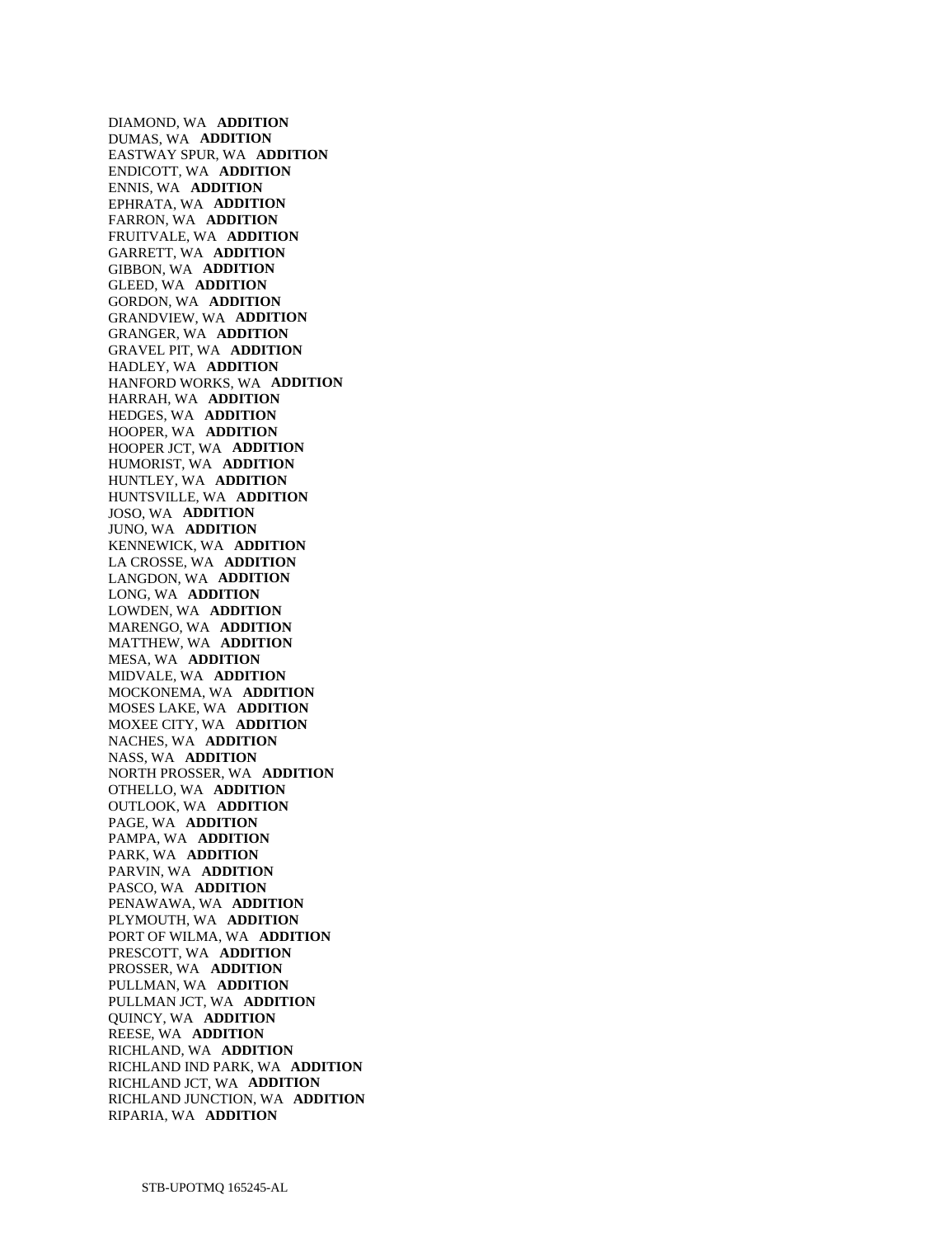RISBECK, WA **ADDITION**  ROYAL CITY, WA **ADDITION**  RUSSELL, WA **ADDITION**  SHAWNEE, WA **ADDITION**  ST JOHN, WA **ADDITION**  SUN HARBOR, WA **ADDITION**  SUNNY ROZA, WA **ADDITION**  SUNNYSIDE, WA **ADDITION**  SUNSET, WA **ADDITION**  SUTTON, WA **ADDITION**  TERRACE HGTS, WA **ADDITION**  TESKE, WA **ADDITION**  THERA, WA **ADDITION**  THORNTON, WA **ADDITION**  TOPPENISH, WA **ADDITION**  TOPPENISH (WESLEY JCT), WA **ADDITION**  TOUCHET, WA **ADDITION**  UNION GAP, WA **ADDITION**  VALLEY GROVE, WA **ADDITION**  VENNER, WA **ADDITION**  VILLARD JCT, WA **ADDITION**  WAITSBURG, WA **ADDITION**  WALKER, WA **ADDITION**  WALLA WALLA, WA **ADDITION**  WALLULA, WA **ADDITION**  WALLULA HEIGHTS, WA **ADDITION**  WARDEN, WA **ADDITION**  WELLS, WA **ADDITION**  WHITE SWAN, WA **ADDITION**  WHITLOW, WA **ADDITION**  WHITMAN, WA **ADDITION**  WHITSTRAN, WA **ADDITION**  WILLADA, WA **ADDITION**  WILLSON, WA **ADDITION**  WINONA, WA **ADDITION**  WISHRAM, WA **ADDITION**  YAKIMA, WA **ADDITION**  ZANGAR JCT, WA **ADDITION**  ZILLAH, WA **ADDITION**  TX - HOUSTON AGS consist of: AB CHANCE, TX **ADDITION**  ALDINE, TX **ADDITION**  ALGOA, TX **ADDITION**  ALLENHURST, TX **ADDITION**  ALMEDA, TX **ADDITION**  ALVIN, TX **ADDITION**  AMELBULK, TX **ADDITION**  AMELIA, TX **ADDITION**  AMES, TX **ADDITION**  ANGLETON, TX **ADDITION**  ARCOLA, TX **ADDITION**  ARENAL, TX **ADDITION**  ARMCO, TX **ADDITION**  ATRECO, TX **ADDITION**  AUDREY, TX **ADDITION**  BANCROFT, TX **ADDITION**  BARBOURS CUT, TX **ADDITION**  BASIN YARD, TX **ADDITION**  BAY CITY, TX **ADDITION**  BAYPORT, TX **ADDITION**  BAYTOWN, TX **ADDITION**  BEAUMONT, TX **ADDITION**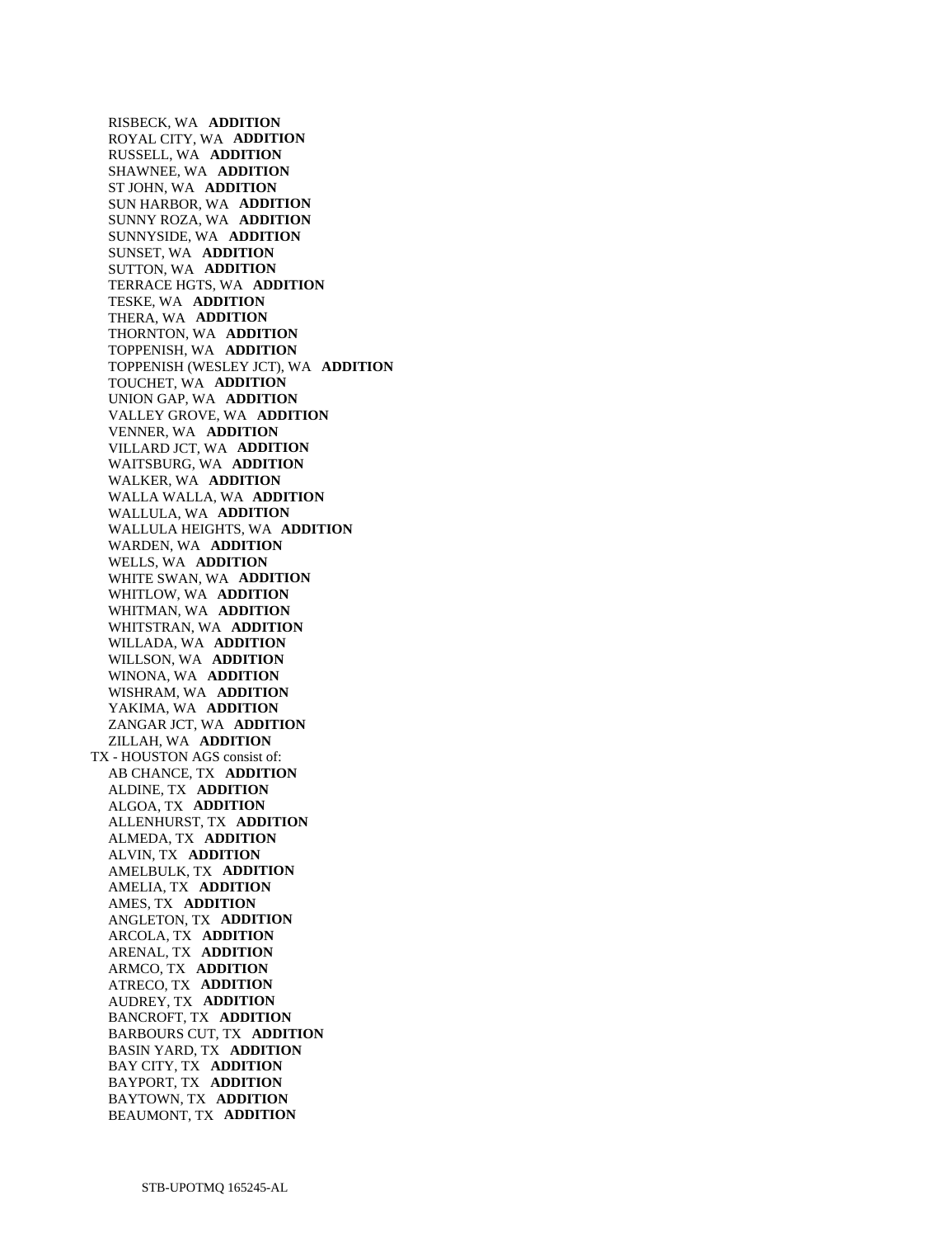BENDER, TX **ADDITION**  BESSMAY, TX **ADDITION**  BILLPARK, TX **ADDITION**  BLESSING, TX **ADDITION**  BOBSHER, TX **ADDITION**  BOOTH YARD, TX **ADDITION**  BRAZORIA, TX **ADDITION**  BROOKSHIRE, TX **ADDITION**  BUCKEYE, TX **ADDITION**  CAMP STRAKE, TX **ADDITION**  CANDLERIDGE, TX **ADDITION**  CARDIFF, TX **ADDITION**  CAT SPRING, TX **ADDITION**  CHAISON, TX **ADDITION**  CHANNELVIEW, TX **ADDITION**  CHINA, TX **ADDITION**  CHOCOLATE BAYOU, TX **ADDITION**  CLEVELAND, TX **ADDITION**  CLUTE, TX **ADDITION**  COADY, TX **ADDITION**  CONNELL, TX **ADDITION**  CONROE, TX **ADDITION**  COTTON CREEK, TX **ADDITION**  CROSBY, TX **ADDITION**  CYPRESS, TX **ADDITION**  DANBURY, TX **ADDITION**  DAWES, TX **ADDITION**  DAYTON, TX **ADDITION**  DAYTON STORAGE, TX **ADDITION**  DEER PARK, TX **ADDITION**  DEVERS, TX **ADDITION**  DICKINSON, TX **ADDITION**  DIXICO, TX **ADDITION**  DODGE, TX **ADDITION**  DOWLING, TX **ADDITION**  DYERSDALE, TX **ADDITION**  E BAYTOWN STORAGE, TX **ADDITION**  EAGLE LAKE, TX **ADDITION**  EAST BAYTOWN, TX **ADDITION**  EAST BERNARD, TX **ADDITION**  ELDON, TX **ADDITION**  ELDON JCT, TX **ADDITION**  ELIZABETH, TX **ADDITION**  ELMATON, TX **ADDITION**  ENGLEWOOD, TX **ADDITION**  FAIRBANKS, TX **ADDITION**  FAUNA, TX **ADDITION**  FELICIA, TX **ADDITION**  FERN, TX **ADDITION**  FONDREN, TX **ADDITION**  FORMOSA, TX **ADDITION**  FRANCIS, TX **ADDITION**  FREEPORT, TX **ADDITION**  FRESNO, TX **ADDITION**  GALENA PARK, TX **ADDITION**  GALVESTON, TX **ADDITION**  GENOA, TX **ADDITION**  GISH, TX **ADDITION**  GOODRICH, TX **ADDITION**  GRAYBURG, TX **ADDITION**  GROVES, TX **ADDITION**  GUFFEY, TX **ADDITION**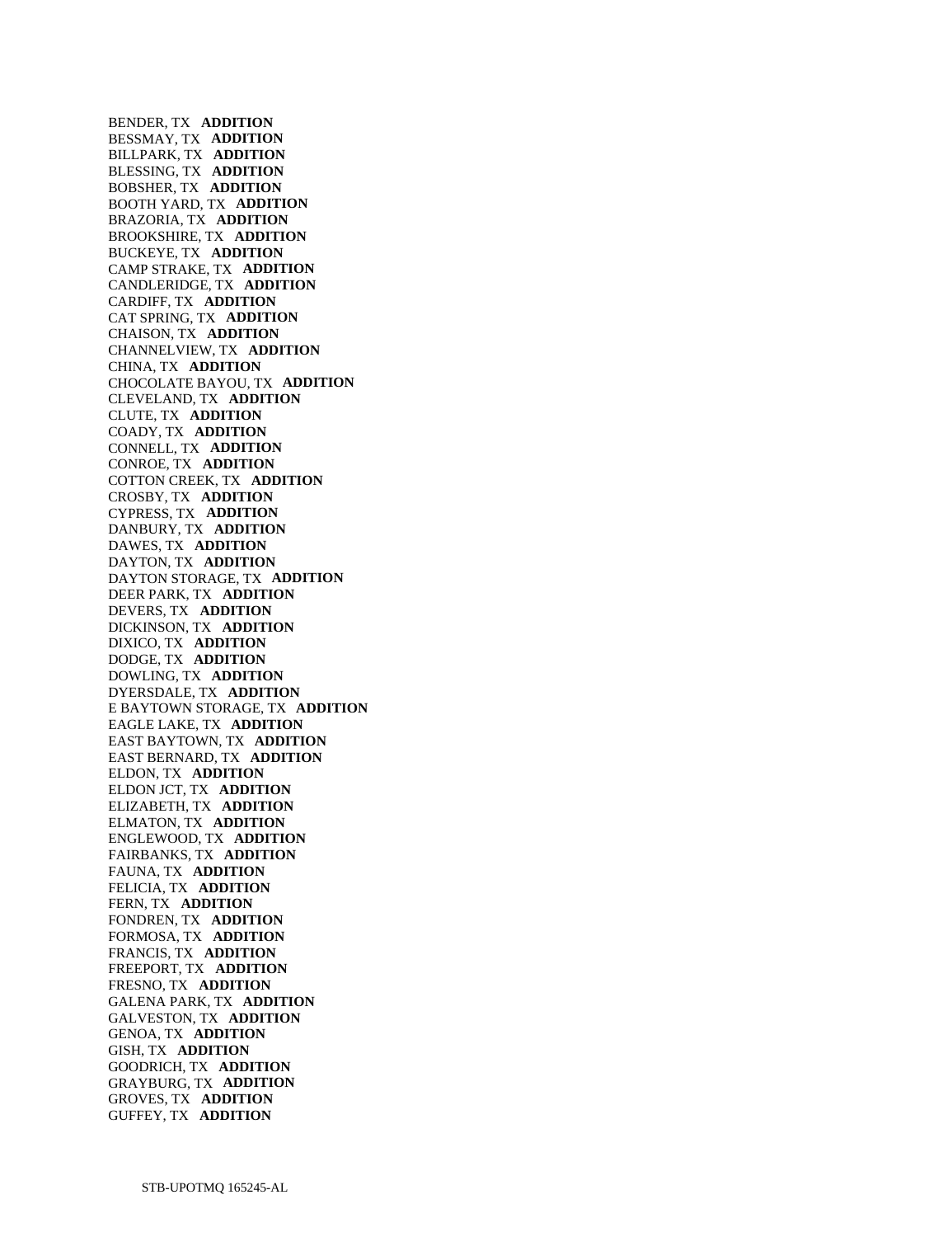HARDIN, TX **ADDITION**  HARDY, TX **ADDITION**  HASTINGS, TX **ADDITION**  HEACKER, TX **ADDITION**  HEMPSTEAD, TX **ADDITION**  HIGHLANDS, TX **ADDITION**  HOCKLEY, TX **ADDITION**  HOSKINS JCT, TX **ADDITION**  HOUSTON, TX **ADDITION**  HUFFMAN, TX **ADDITION**  HUFSMITH, TX **ADDITION**  HULL, TX **ADDITION**  HUMBLE, TX **ADDITION**  IGLOO SPUR, TX **ADDITION**  JETERO, TX **ADDITION**  JOYCE, TX **ADDITION**  KATY, TX **ADDITION**  KENEFICK, TX **ADDITION**  KILOWATT, TX **ADDITION**  KORF, TX **ADDITION**  LA MARQUE, TX **ADDITION**  LA PORTE, TX **ADDITION**  LA WARD, TX **ADDITION**  LAPACIFIC, TX **ADDITION**  LEAGUE CITY, TX **ADDITION**  LIBERTY, TX **ADDITION**  LISSIE, TX **ADDITION**  LIVERPOOL, TX **ADDITION**  LIVINGSTON, TX **ADDITION**  LOCKWOOD, TX **ADDITION**  LOIS, TX **ADDITION**  MAGNOLIA, TX **ADDITION**  MANTU, TX **ADDITION**  MARKET ST YARD, TX **ADDITION**  MARTHA, TX **ADDITION**  MCDONOUGH, TX **ADDITION**  MCHATTIE, TX **ADDITION**  MEDIO, TX **ADDITION**  MELENDY, TX **ADDITION**  MIMS, TX **ADDITION**  MISSOURI CITY, TX **ADDITION**  MONT BELVIEU, TX **ADDITION**  MYKAWA, TX **ADDITION**  NADEAU, TX **ADDITION**  NEDERLAND, TX **ADDITION**  NEW WAVERLY, TX **ADDITION**  NOME, TX **ADDITION**  OLCOTT, TX **ADDITION**  OLD OCEAN, TX **ADDITION**  ORANGE, TX **ADDITION**  PASADENA, TX **ADDITION**  PEARLAND, TX **ADDITION**  PEDECO, TX **ADDITION**  PEVETO, TX **ADDITION**  PHELPS, TX **ADDITION**  PIERCE JCT, TX **ADDITION**  PINEHURST, TX **ADDITION**  PORT ACRES, TX **ADDITION**  PORT ARTHUR, TX **ADDITION**  PORT NECHES, TX **ADDITION**  PRAIRIE VIEW, TX **ADDITION**  RAMSEY, TX **ADDITION**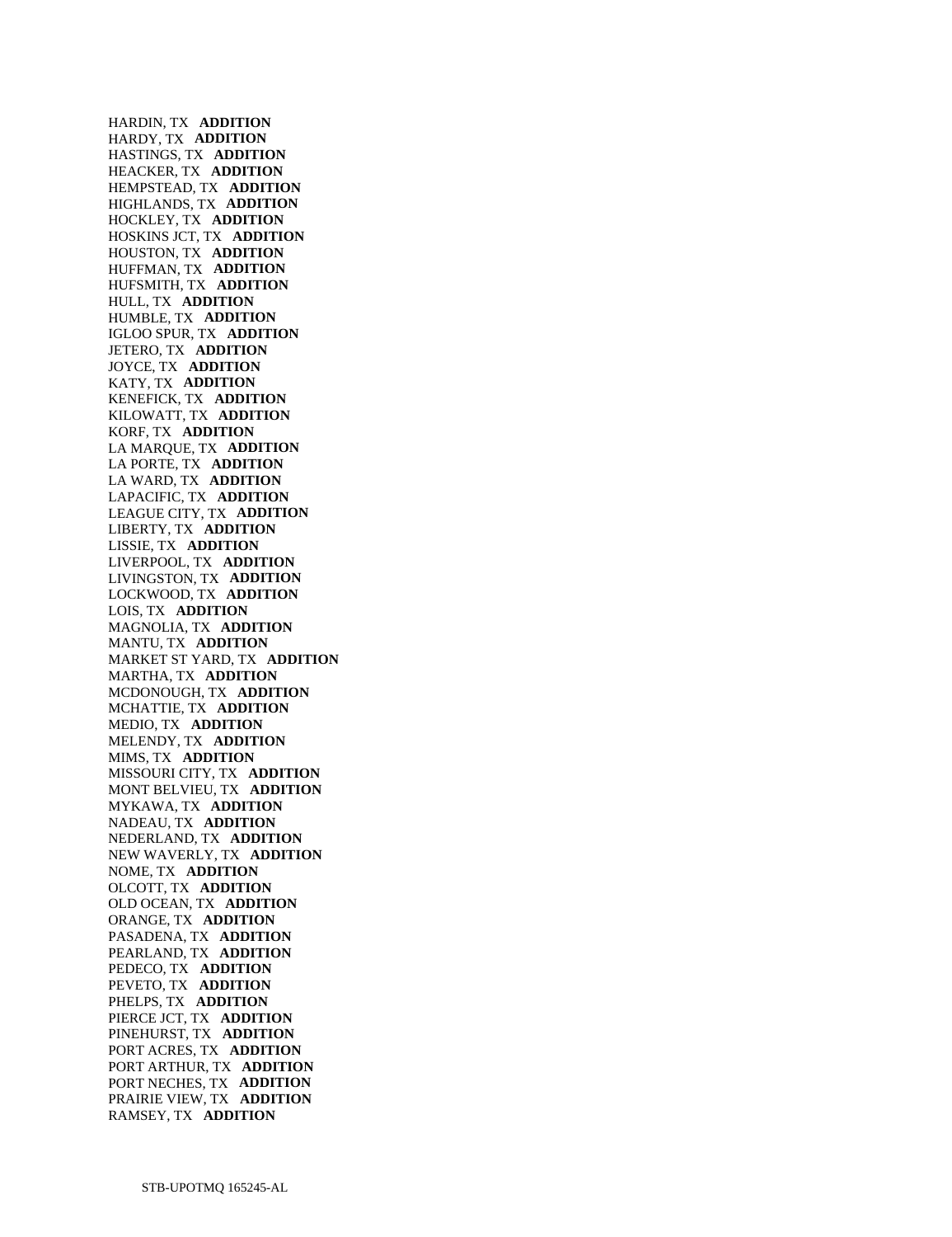RAYWOOD, TX **ADDITION**  RESCAR, TX **ADDITION**  RICHMOND, TX **ADDITION**  ROSENBERG, TX **ADDITION**  RULIFF, TX **ADDITION**  SALT MINE SPUR, TX **ADDITION**  SAN JACINTO, TX **ADDITION**  SAN LEON, TX **ADDITION**  SANDUNE, TX **ADDITION**  SCHINDLER, TX **ADDITION**  SEABROOK, TX **ADDITION**  SEALY, TX **ADDITION**  SHELDON, TX **ADDITION**  SINCO, TX **ADDITION**  SKULL CREEK, TX **ADDITION**  SMITHERS LAKE, TX **ADDITION**  SMITHS BLUFF, TX **ADDITION**  SOUTH BAY CITY, TX **ADDITION**  SPENCE, TX **ADDITION**  SPINDLETOP, TX **ADDITION**  SPLENDORA, TX **ADDITION**  SPRING, TX **ADDITION**  STAFFORD, TX **ADDITION**  STALLINGS, TX **ADDITION**  STEELTOWN, TX **ADDITION**  STELLA, TX **ADDITION**  STRANG, TX **ADDITION**  SUGAR LAND, TX **ADDITION**  SWEENY, TX **ADDITION**  TAMINA, TX **ADDITION**  TEXAS CITY, TX **ADDITION**  TEXAS CITY JCT, TX **ADDITION**  TOWNLEY, TX **ADDITION**  VIDOR, TX **ADDITION**  VIRGINIA POINT, TX **ADDITION**  VITERBO, TX **ADDITION**  WALLER, TX **ADDITION**  WEBSTER, TX **ADDITION**  WEST JUNCTION, TX **ADDITION**  WEST PORT ARTHUR, TX **ADDITION**  WESTFIELD, TX **ADDITION**  WILLIAMS, TX **ADDITION**  WILLIS, TX **ADDITION**  ZUMMO, TX **ADDITION**  OR - PORTLAND AGS consist of: ALBINA, OR **ADDITION**  ASTORIA, OR **ADDITION**  AUMSVILLE, OR **ADDITION**  AURORA, OR **ADDITION**  BARNES YARD, OR **ADDITION**  BATTERSON, OR **ADDITION**  BONNEVILLE, OR **ADDITION**  BRIDAL VEIL, OR **ADDITION**  BROOKS, OR **ADDITION**  BUXTON, OR **ADDITION**  CANBY, OR **ADDITION**  CLACKAMAS, OR **ADDITION**  COALCA, OR **ADDITION**  COCHRAN, OR **ADDITION**  DODSON, OR **ADDITION**  EAST MILWAUKIE, OR **ADDITION**  EAST PORTLAND, OR **ADDITION**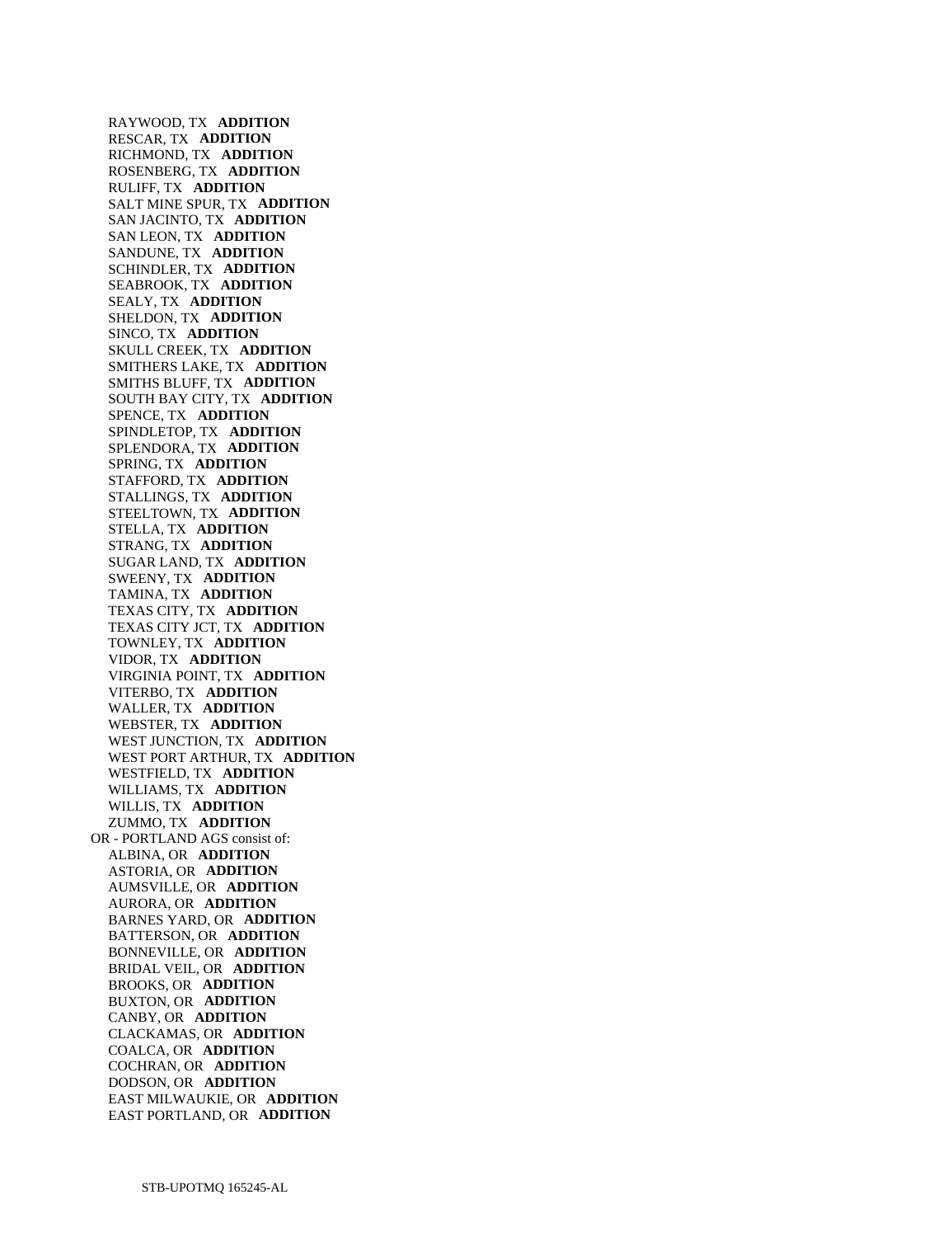FIR, OR **ADDITION**  GARBALDI, OR **ADDITION**  GARIBALDI, OR **ADDITION**  GEER, OR **ADDITION**  GERVAIS, OR **ADDITION**  HEMLOCK, OR **ADDITION**  HITO, OR **ADDITION**  HUBBARD, OR **ADDITION**  KENTON, OR **ADDITION**  LAKE YARD, OR **ADDITION**  LIBERAL, OR **ADDITION**  MILWAUKIE, OR **ADDITION**  MOHLER, OR **ADDITION**  MT ANGEL, OR **ADDITION**  NORTH PORTLAND, OR **ADDITION**  OREGON CITY, OR **ADDITION**  OSWEGO, OR **ADDITION**  PORTLAND, OR **ADDITION**  PRATUM, OR **ADDITION**  PULP, OR **ADDITION**  RENARD, OR **ADDITION**  RIVER GATE, OR **ADDITION**  ROCKWOOD, OR **ADDITION**  SHAW, OR **ADDITION**  SILVERTON, OR **ADDITION**  ST JOHNS, OR **ADDITION**  STAYTON, OR **ADDITION**  TILLAMOOK, OR **ADDITION**  TROUTDALE, OR **ADDITION**  WARRENTON, OR **ADDITION**  WEST LINN, OR **ADDITION**  WHEELER, OR **ADDITION**  WOODBURN, OR **ADDITION**  AMPERE, WA **ADDITION**  BARBERTON, WA **ADDITION**  BATTLE GROUND, WA **ADDITION**  BRUSH PRAIRIE, WA **ADDITION**  CAMAS, WA **ADDITION**  CASTLE ROCK, WA **ADDITION**  CATHLAMET, WA **ADDITION**  CHELATCHIE, WA **ADDITION**  COLUMBIA JCT, WA **ADDITION**  HEISON, WA **ADDITION**  HOMAN, WA **ADDITION**  KALAMA, WA **ADDITION**  KELSO, WA **ADDITION**  LONGVIEW, WA **ADDITION**  OSTRANDER, WA **ADDITION**  RIDGEFIELD, WA **ADDITION**  ROCKY POINT, WA **ADDITION**  RYE JCT, WA **ADDITION**  VANCOUVER, WA **ADDITION**  VANCOUVER JCT, WA **ADDITION**  WASHOUGAL, WA **ADDITION**  WOODLAND, WA **ADDITION**  YACOLT, WA **ADDITION**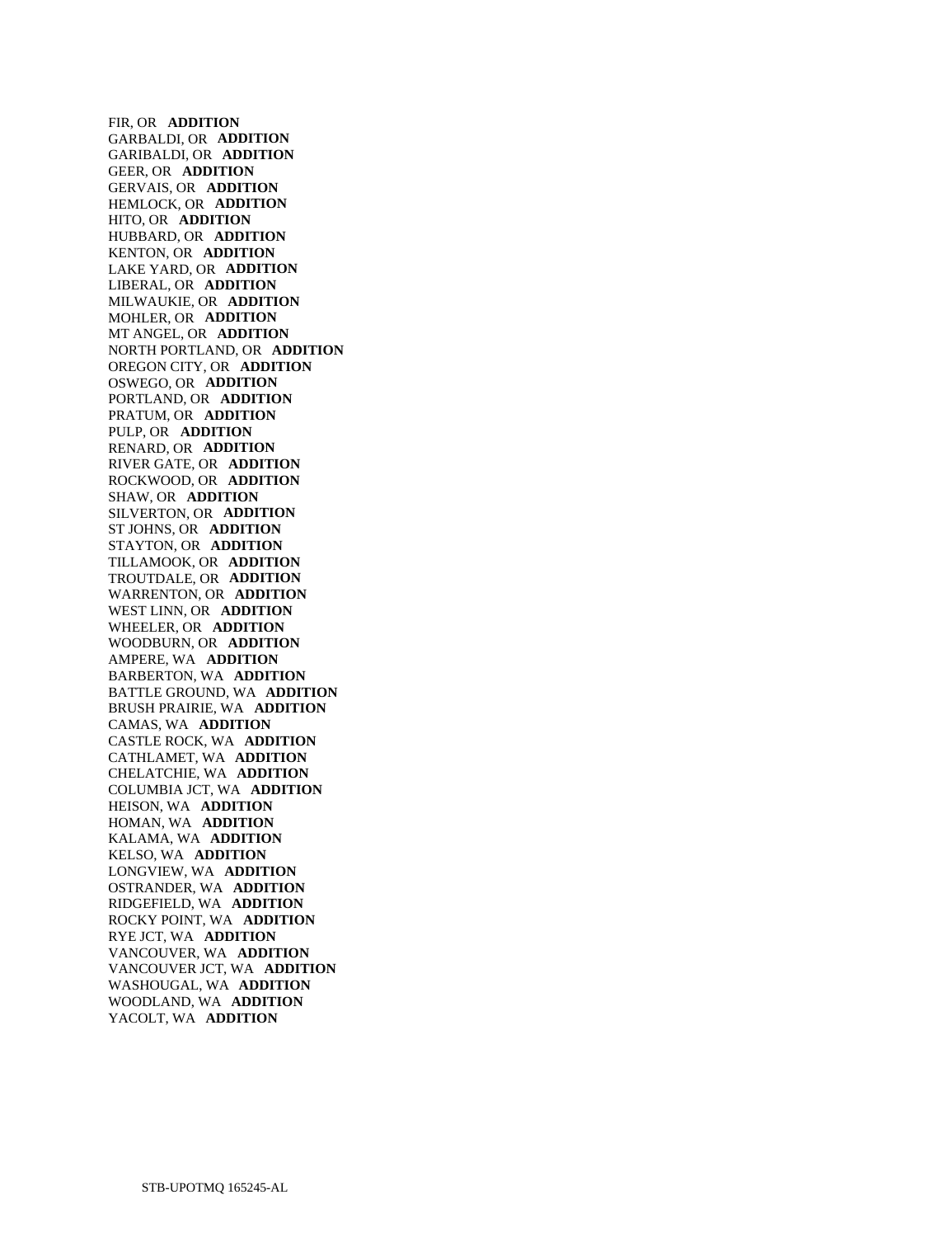

STB-UPOTMQ 166753-W

# **UNION PACIFIC RAILROAD COMPANY**

# **AMENDED CONTRACT SUMMARY**

**Issued:**  November 23, 2021

**Effective:** January 1, 2021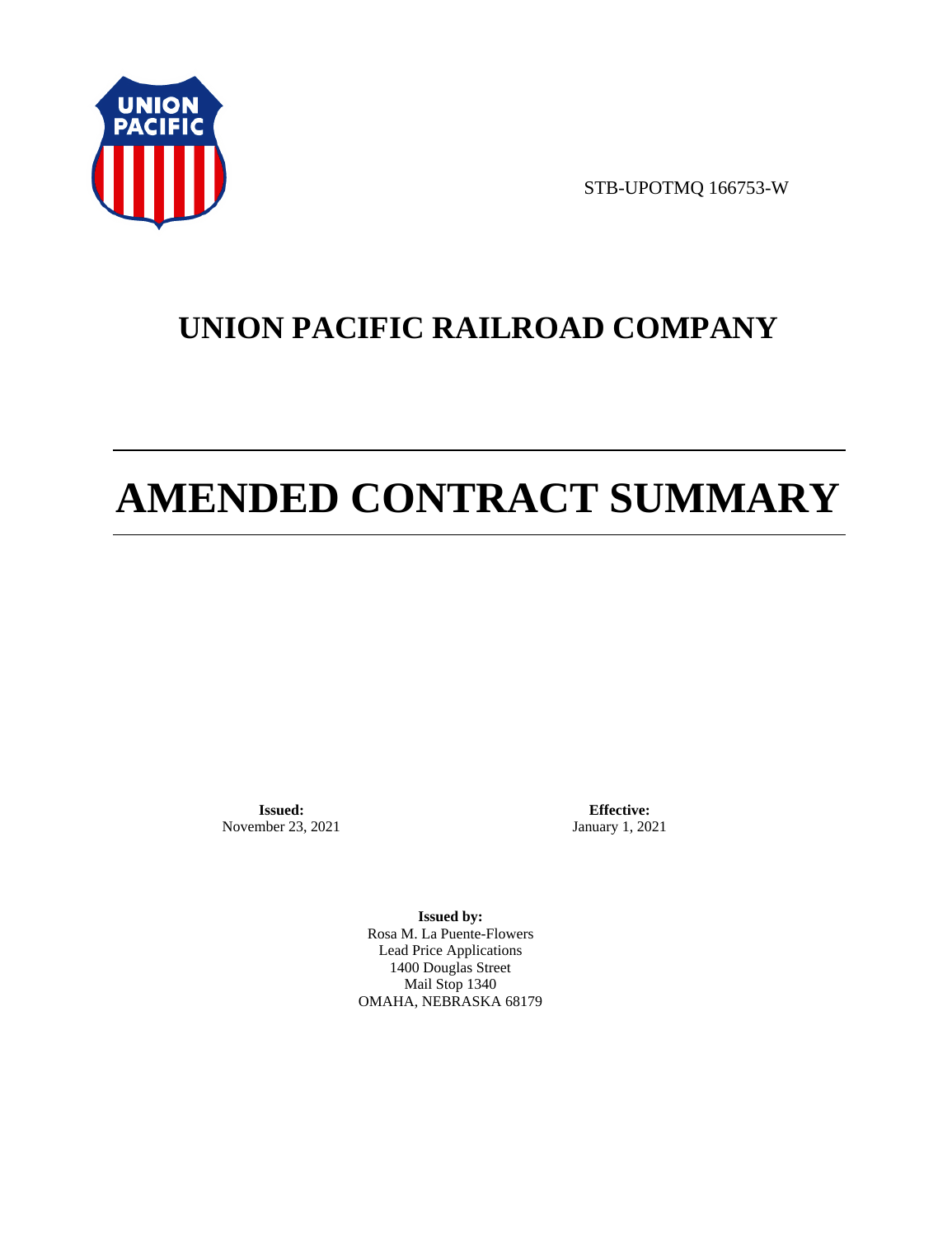UNION PACIFIC RAILROAD COMPANY 1400 Douglas St. Omaha, NE 68179

#### **COMMODITY:**

 Wheat Flour Exc.Blended Or Prepared See 20451- 20452 **ADDITION**  Wheat Exc.Buckwheat See 01139 **ADDITION** 

#### **SHIPPER:**

ARDENT MILLS LLC **ADDITION** 

#### **ORIGIN(S):**

 EAST MINNEAPOLIS, MN **ADDITION**  NORTH PLATTE, NE **ADDITION**  EAST ST LOUIS, IL **ADDITION**  RIRIE, ID **ADDITION**  WORDEN, OR **ADDITION**  KANSAS CITY, MO **ADDITION**  EVANSVILLE, WI **ADDITION**  DANVILLE, IL **ADDITION**  CHAPPELL, NE **ADDITION**  COUNCIL BLUFFS, IA **ADDITION**  MANKATO, MN **ADDITION**  OMAHA, NE **ADDITION**  WICHITA, KS **ADDITION**  FRUITA, CO **ADDITION**  CHICAGO, IL **ADDITION**  VERNON, CA **ADDITION**  COMMERCE CITY, CO **ADDITION** 

#### **DESTINATION(S):**

 PORT ALLEN, LA **ADDITION**  DENVER, CO **ADDITION**  COMMERCE CITY, CO **ADDITION**  KENOSHA, WI **ADDITION**  EAST ST LOUIS, IL **ADDITION**  LAREDO, TX **ADDITION**  ALTON, IL **ADDITION**  WICHITA, KS **ADDITION**  CHICAGO, IL **ADDITION**  BATESVILLE, AR **ADDITION**  OMAHA, NE **ADDITION**  COLTON, CA **ADDITION**  MCCLELLAN PARK, CA **ADDITION**  OGDEN, UT **ADDITION** 

#### **PORT(S):**

Not Applicable

#### **DURATION:**

 Effective Date: January 1, 2021 Amendment Effective Date: January 1, 2021 **ADDITION**  Expiration Date: December 31, 2021 **EXTENSION** 

#### **RAIL CAR DATA:**

No cars dedicated to service under this Contract. Cars are provided on a common carrier basis only.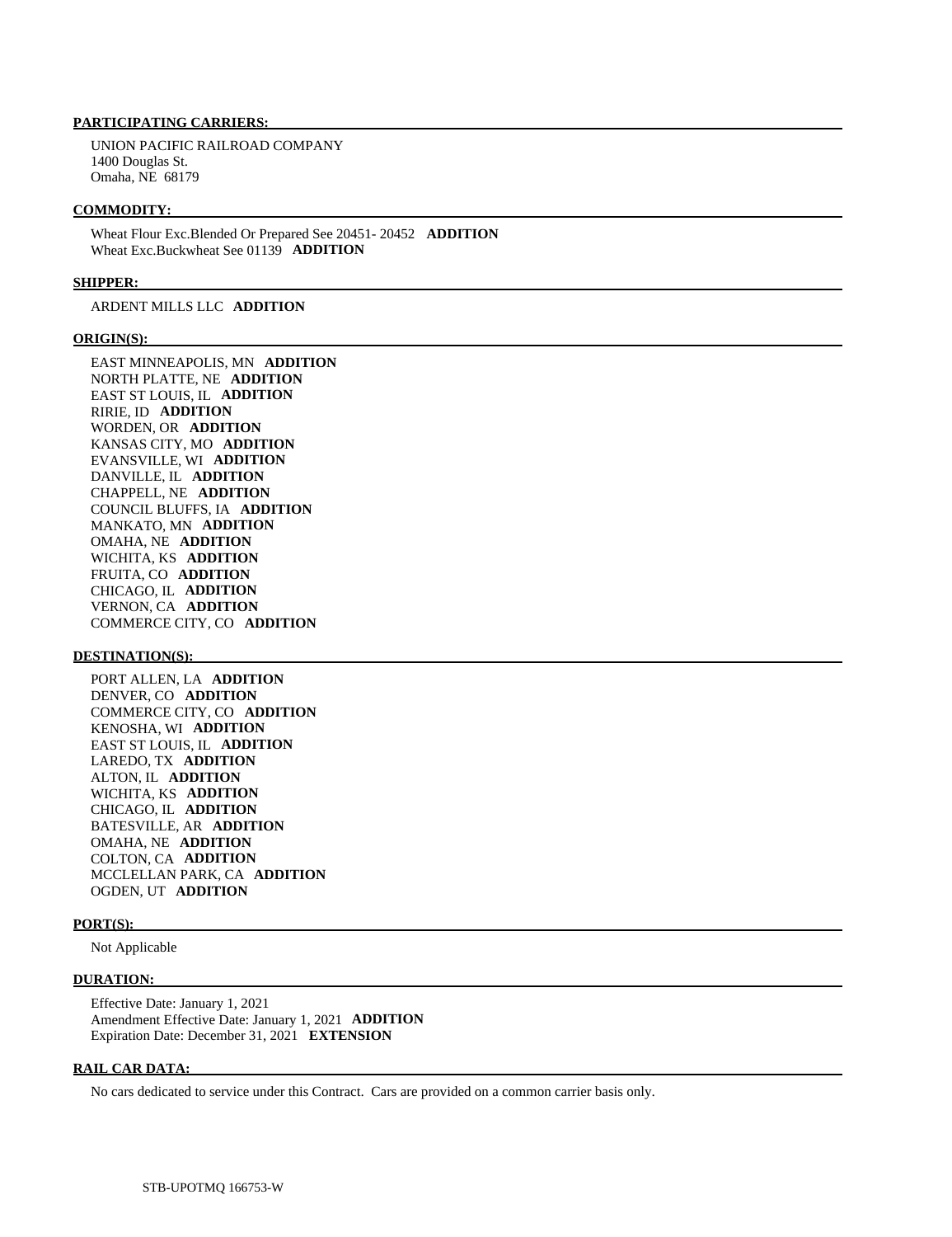# **RATES & CHARGES:**

Subject to increases.

# **VOLUME:**

 Minimum shipment of 107 carloads. **ADDITION**  Multiple Car Shipments **ADDITION** 

# **SPECIAL FEATURES:**

 Special Switching Provision Not Applicable. This change pertained only to confidential data. (Switching)

# **SPECIAL NOTICE:**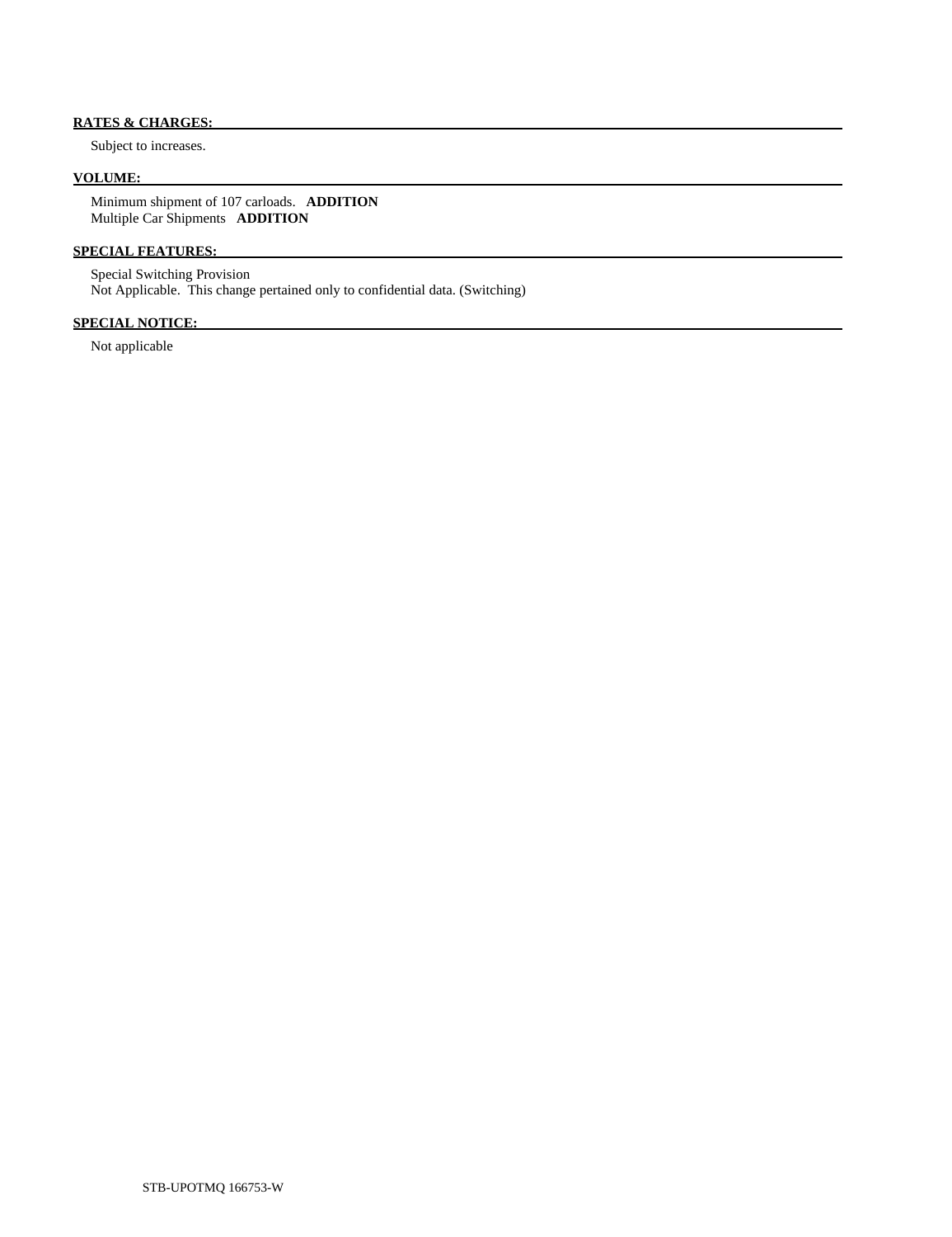

STB-UP-C-56761-05

# **UNION PACIFIC RAILROAD COMPANY**

# **AMENDED CONTRACT SUMMARY**

**Issued:**  November 22, 2021

**Effective:** October 1, 2021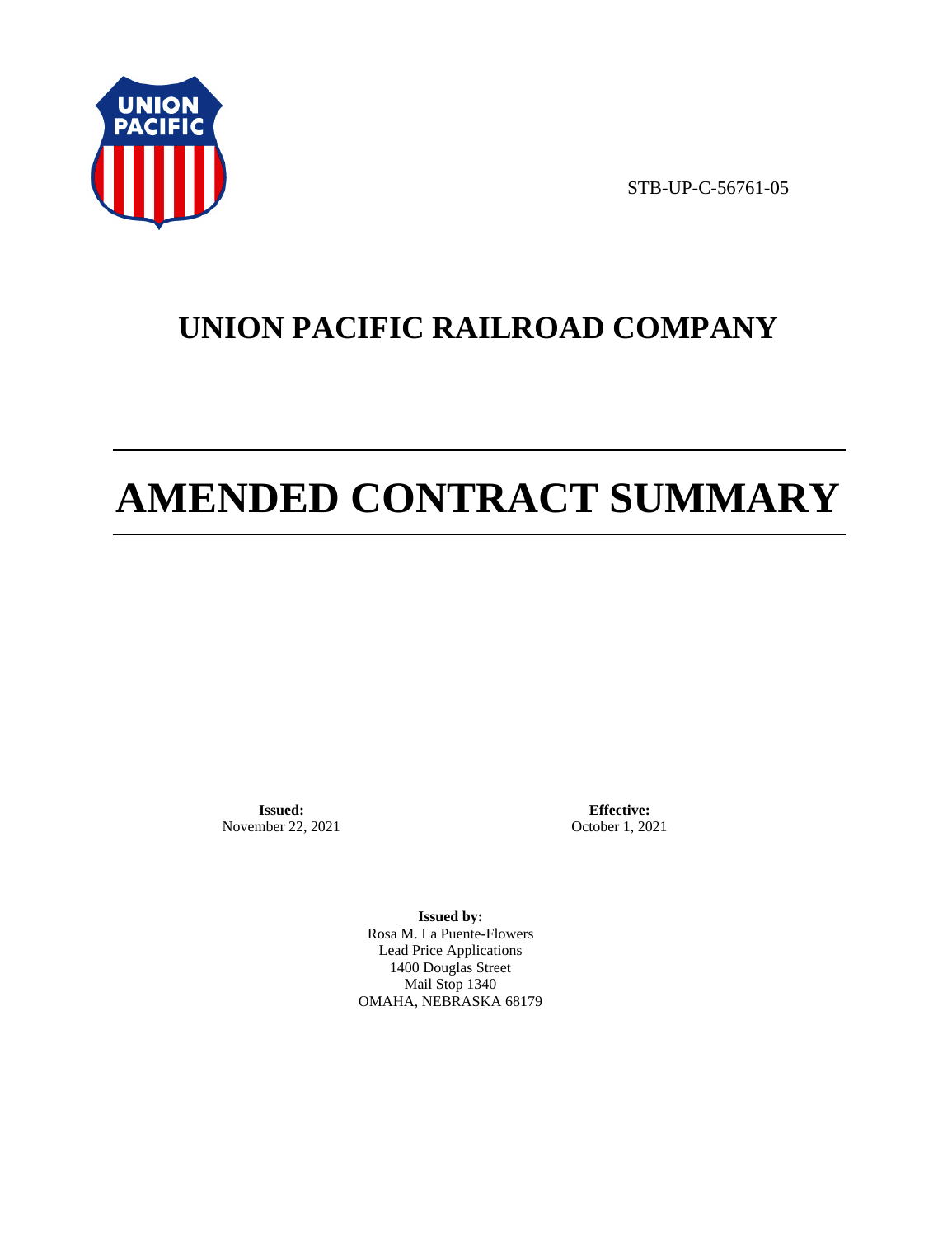UNION PACIFIC RAILROAD COMPANY 1400 Douglas St. Omaha, NE 68179

#### **COMMODITY:**

 Nut Or Vegetable Oil Seed Cake Or Meal Or Other By-Products,Nec Exc.Corn See 20469,Cottonseed See 20914,Soybean See 20923 Or Fatty Acids See 28994

#### **SHIPPER:**

 ECO SHELL INC SECURE ENERGY SERVICES INC

#### **ORIGIN(S):**

CORNING, CA

# **DESTINATION(S):**

 MIDLAND, TX SEAGRAVES, TX **ADDITION**  ALEXANDRIA, LA CYRIL, OK TEXARKANA, AR

#### **PORT(S):**

Not Applicable

#### **DURATION:**

 Effective Date: October 1, 2017 Amendment Effective Date: October 1, 2021 **ADDITION**  Expiration Date: September 30, 2022 **EXTENSION** 

# **RAIL CAR DATA:**

No cars dedicated to service under this Contract. Cars are provided on a common carrier basis only.

#### **RATES & CHARGES:**

Not applicable

#### **VOLUME:**

Single Car Shipments

## **SPECIAL FEATURES:**

Special Switching Provision

### **SPECIAL NOTICE:**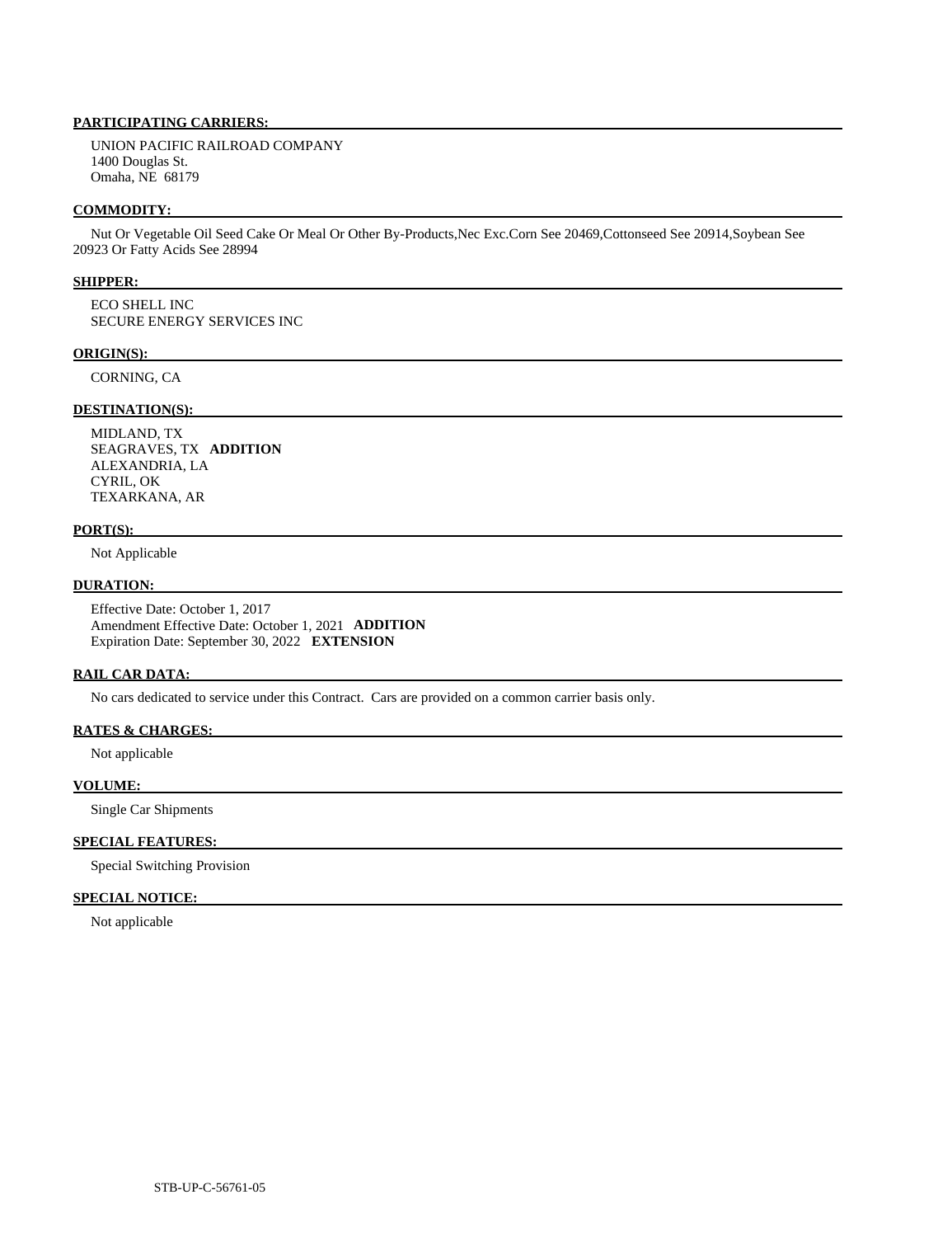

STB-UPUPCQ 100757-BW

# **UNION PACIFIC RAILROAD COMPANY**

# **AMENDED CONTRACT SUMMARY**

**Issued:**  November 23, 2021

**Effective:** June 1, 2021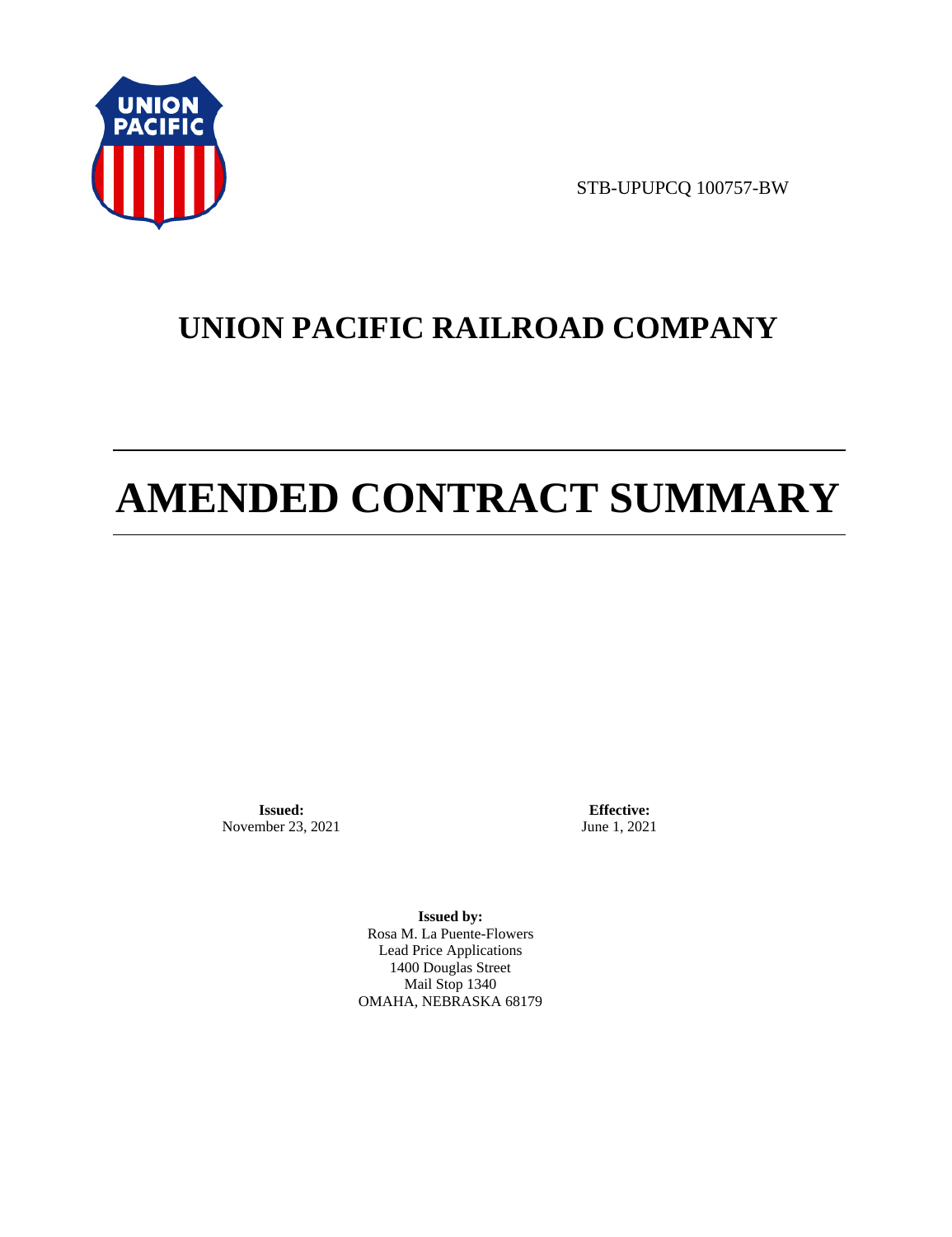Sacramento Valley Railroad, LLC, a California limited liability company. (SAV)

 UNION PACIFIC RAILROAD COMPANY 1400 Douglas St. Omaha, NE 68179

#### **COMMODITY:**

 Wheat Flour Clears, Not A Cereal Preparation, Not For Human Consumption Wheat Flour Exc.Blended Or Prepared See 20451- 20452 Wheat Middlings Or Shorts,Non- Pelletized Wheat Flour

#### **SHIPPER:**

ARDENT MILLS HDQRS

#### **ORIGIN(S):**

 EAST ST LOUIS, IL MEMPHIS, TN BAIN, WI OMAHA, NE COMMERCE CITY, CO DENVER, CO CHESTER, IL WICHITA, KS MANKATO, MN ST PAUL, MN OGDEN, UT SAGINAW, TX FT WORTH, TX KENOSHA, WI VERNON, CA COUNCIL BLUFFS, IA

#### **DESTINATION(S):**

 BONNER SPRINGS, KS LINCOLN, NE SHREVEPORT, LA KENOSHA, WI ALTON, IL OGDEN, UT GRANVILLE, WI MEMPHIS, TN COLTON, CA CHICAGO, IL KANSAS CITY, MO COUNCIL BLUFFS, IA SPRINGVILLE, UT IRONTON, UT MCCLELLAN PARK, CA MINNEAPOLIS, MN ST LOUIS, MO VERNON, CA COMMERCE CITY, CO DANVILLE, IL ROANOKE, TX BATESVILLE, AR **ADDITION**  ST LOUIS GROUP (See Exhibit Definition) OMAHA, NE WATSEKA, IL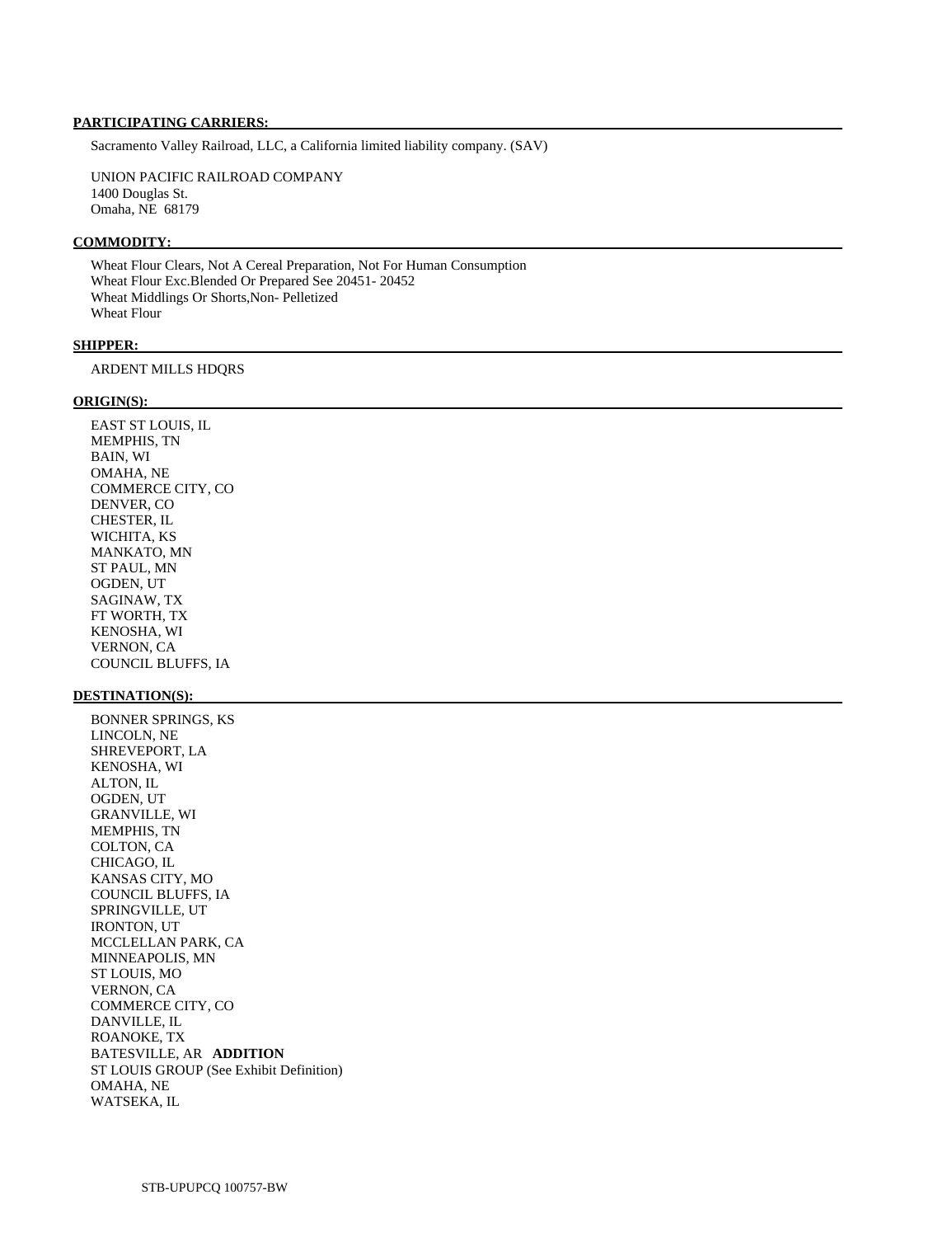#### **PORT(S):**

Not Applicable

# **DURATION:**

 Effective Date: February 8, 2016 Amendment Effective Date: June 1, 2021 **ADDITION**  Expiration Date: May 31, 2022 **EXTENSION** 

# **RAIL CAR DATA:**

Carrier Equipment not involved.

## **RATES & CHARGES:**

 As published in Tariff(s) 4052 Subject to increases.

## **VOLUME:**

Single Car Shipments

# **SPECIAL FEATURES:**

Special Switching Provision

# **SPECIAL NOTICE:**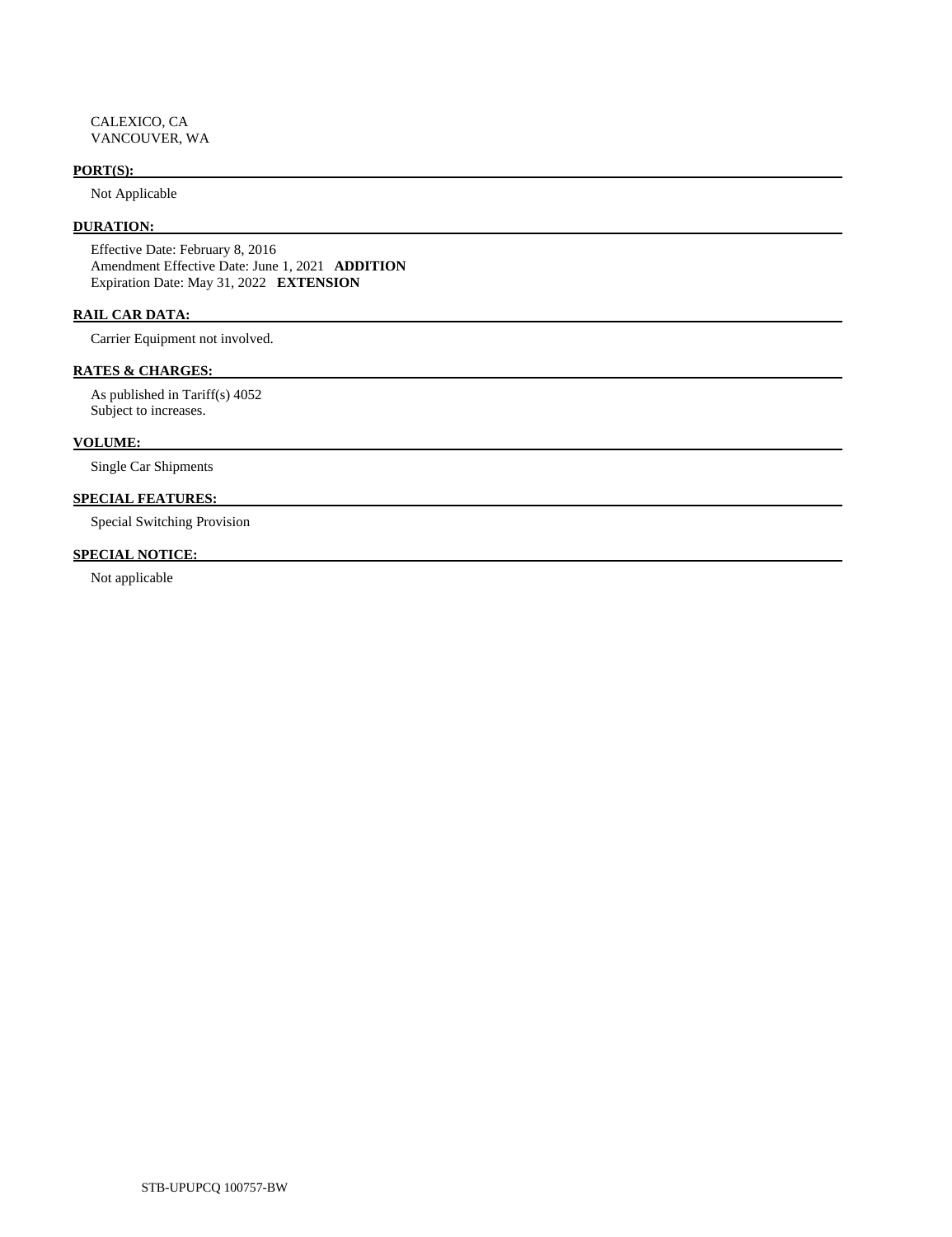ST LOUIS GROUP consist of: ST LOUIS, MO EAST ST LOUIS, IL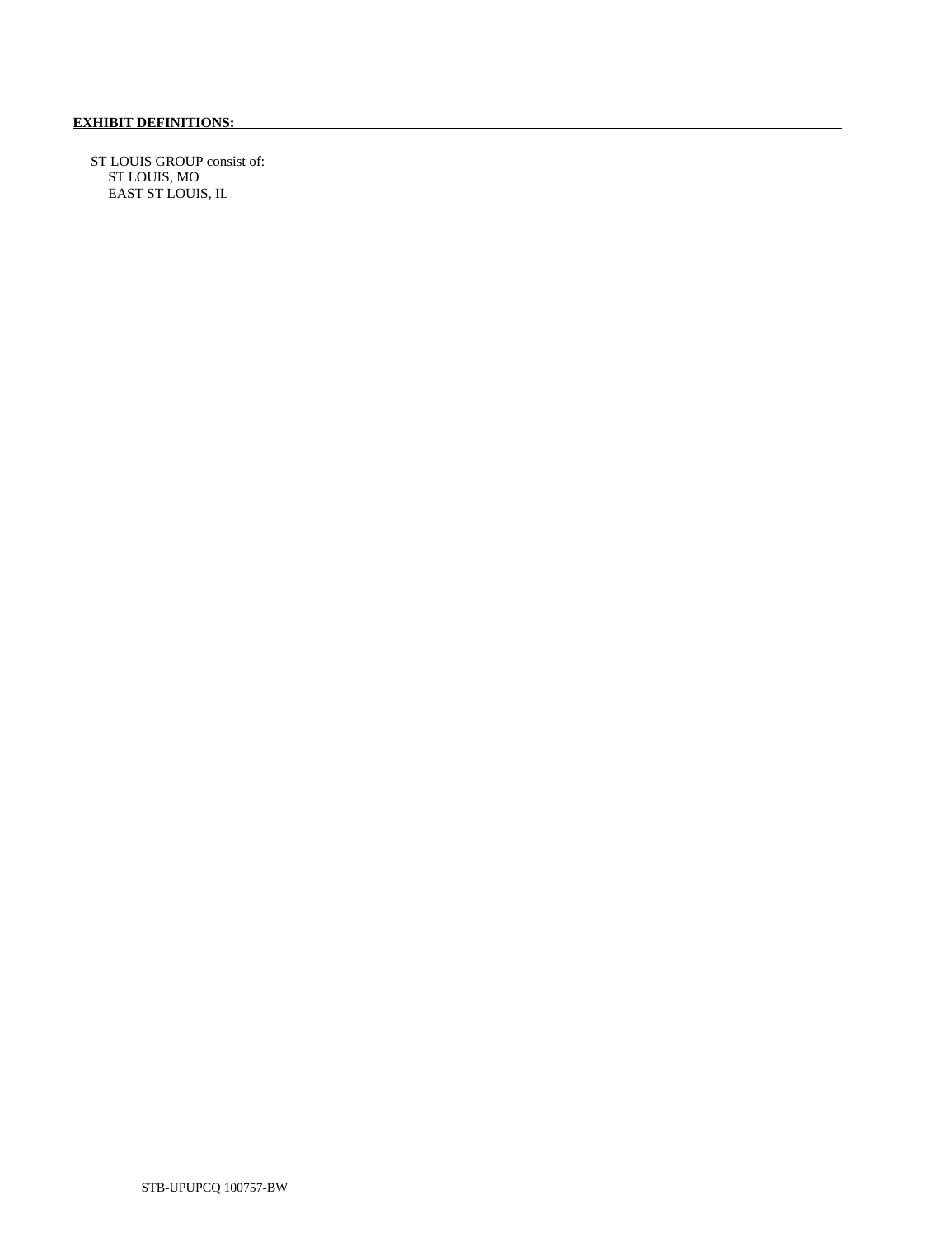

STB-UPUPCQ 101592-22

# **UNION PACIFIC RAILROAD COMPANY**

# **AMENDED CONTRACT SUMMARY**

**Issued:**  November 23, 2021

**Effective:** June 1, 2021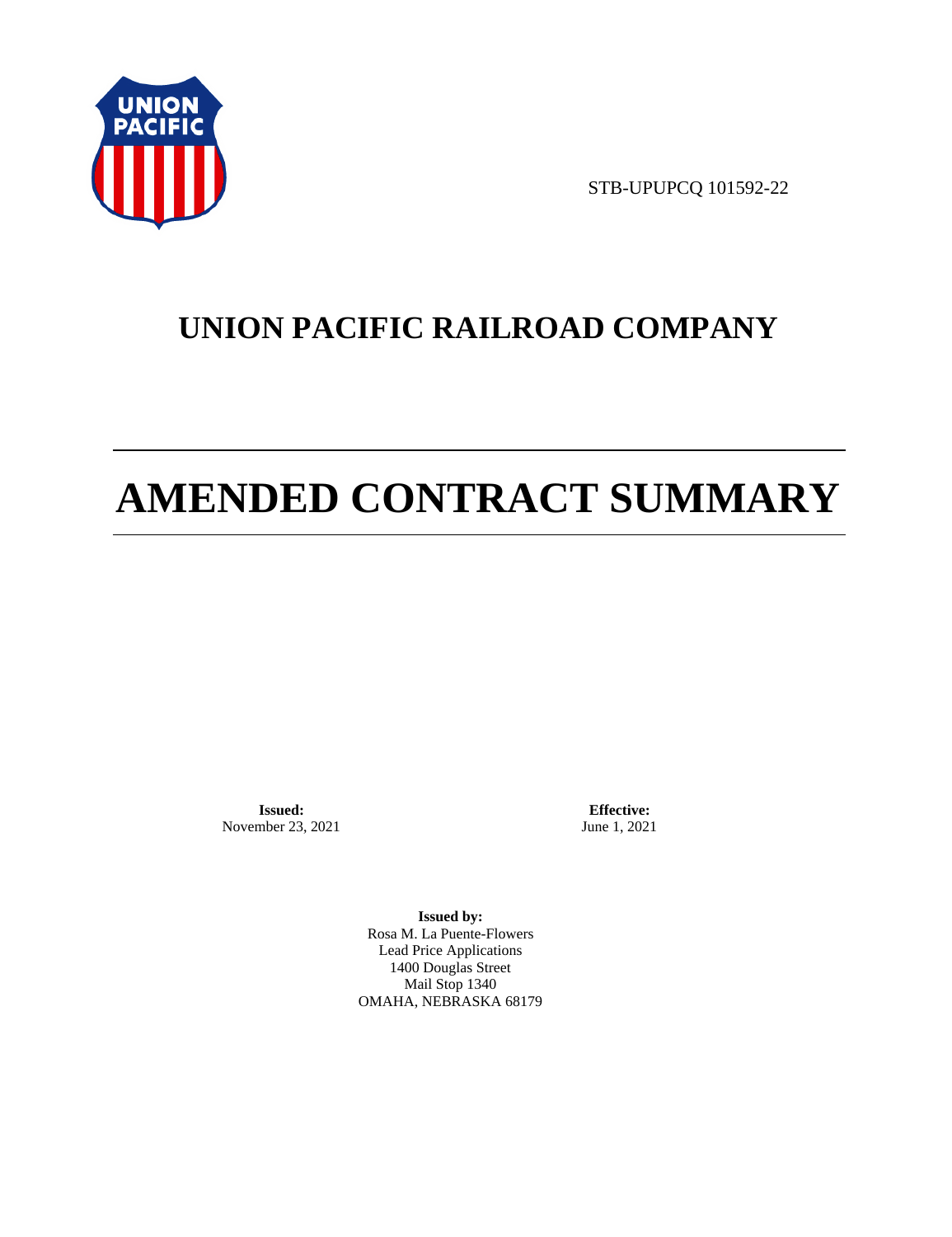UNION PACIFIC RAILROAD COMPANY 1400 Douglas St. Omaha, NE 68179

#### **COMMODITY:**

 Grits, Nec Corn Meal Corn Flour Wheat, Cracked Or Ground, Steamed And Dried (Bulgur Or Bulghur), For Human Consumption, Requiring Further Cooking Corn Meal Or Flour Exc.Animal Or Poultry Feed See 20421- 20423

#### **SHIPPER:**

 BUNGE LIMITED BUNGE NORTH AMERICA INC

#### **ORIGIN(S):**

 ATCHISON, KS CRETE, NE EAST ST LOUIS, IL SEMO PORT, MO CHICAGO, IL DANVILLE, IL SCOTT CITY, MO KANSAS CITY, MO **ADDITION** 

#### **DESTINATION(S):**

 CHICAGO, IL MEMPHIS, TN HOUSTON, TX LAREDO, TX SAN ANTONIO, TX KANSAS CITY, MO OMAHA, NE MOUNT PLEASANT, TX EAST ST LOUIS, IL ST LOUIS, MO PLASTER CITY, CA CEDAR RAPIDS, IA SPARKS, NV MODESTO, CA **ADDITION** 

#### **PORT(S):**

Not Applicable

#### **DURATION:**

 Effective Date: July 1, 2017 Amendment Effective Date: June 1, 2021 **ADDITION**  Expiration Date: May 31, 2022 **EXTENSION** 

#### **RAIL CAR DATA:**

No cars dedicated to service under this Contract. Cars are provided on a common carrier basis only.

#### **RATES & CHARGES:**

As published in Tariff(s) 4050

#### **VOLUME:**

Single Car Shipments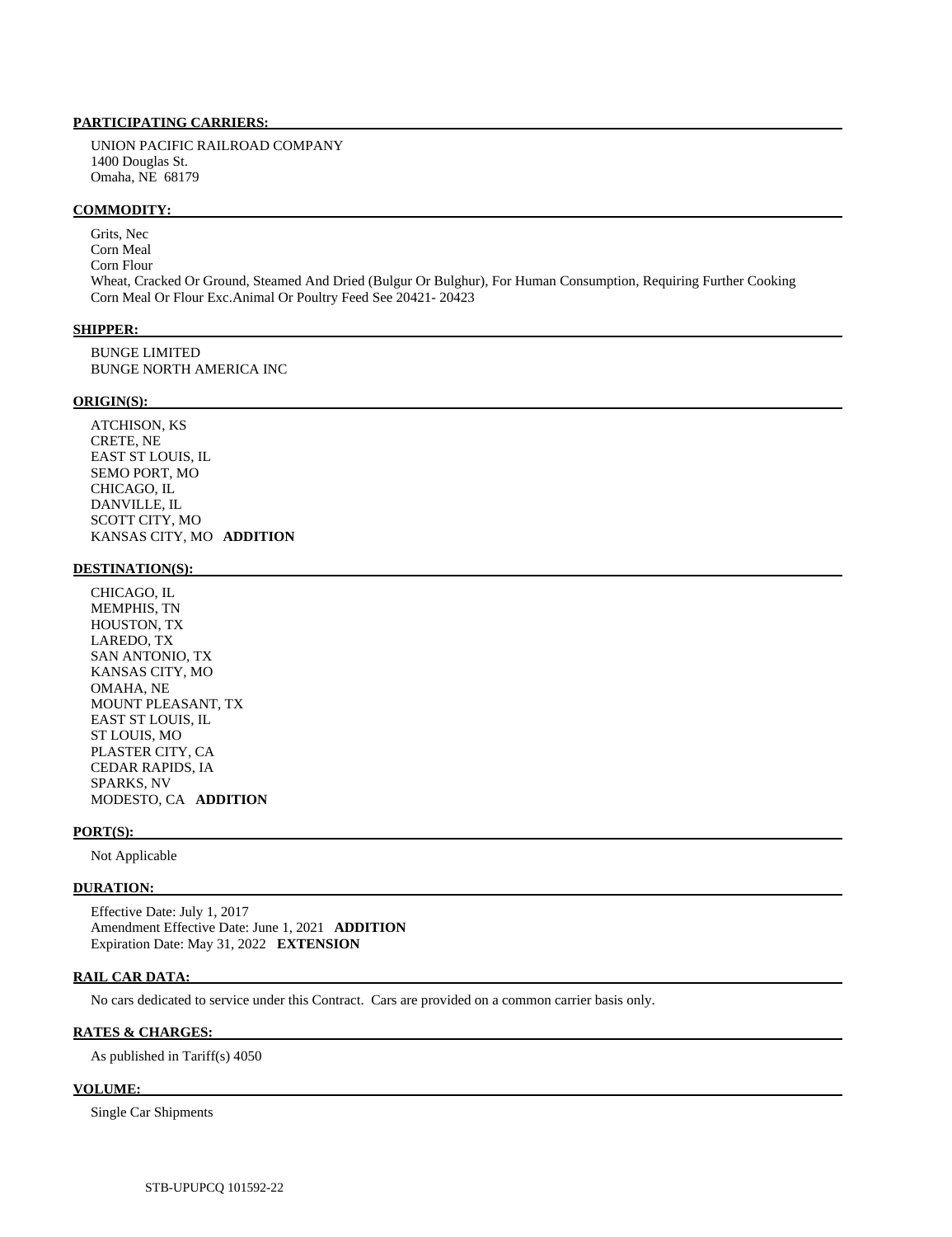# **SPECIAL FEATURES:**

Special Switching Provision

# **SPECIAL NOTICE:**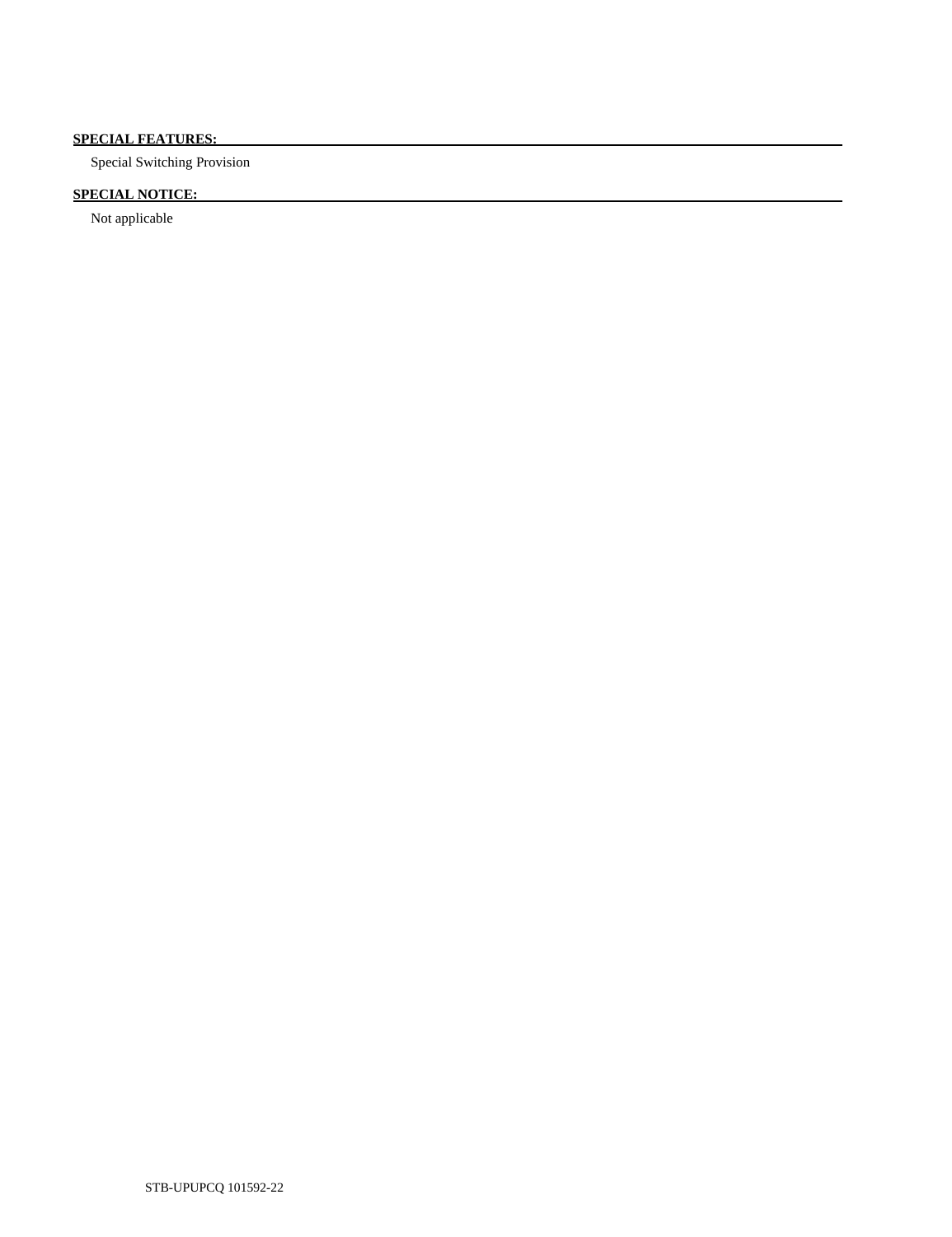

STB-UPUPCQ 101847-14

# **UNION PACIFIC RAILROAD COMPANY**

# **AMENDED CONTRACT SUMMARY**

**Issued:**  November 23, 2021

**Effective:** June 1, 2021